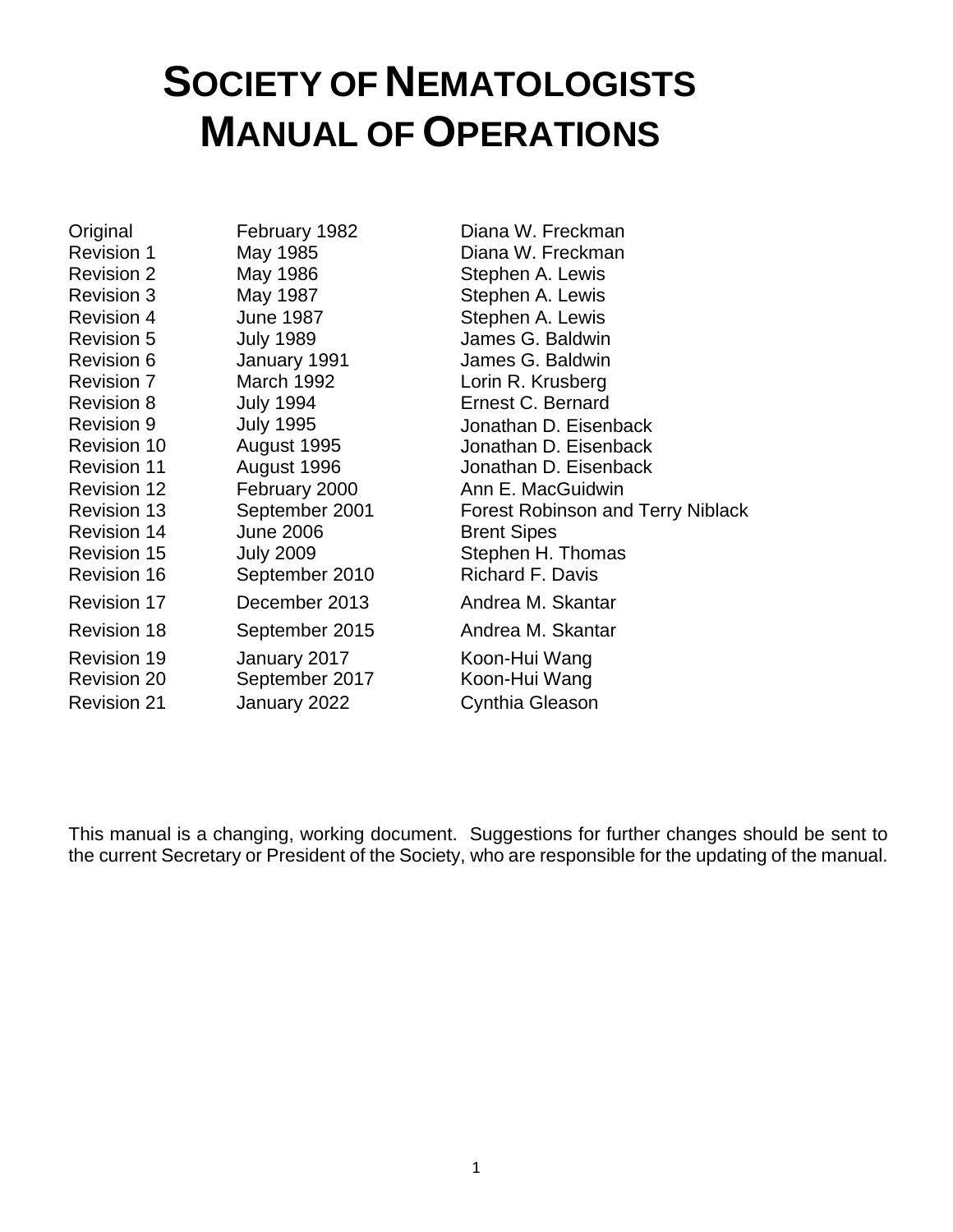# **TABLE OF CONTENTS**

# **Executive Board**

| 27 |
|----|
| 28 |
| 30 |
|    |

# **Standing Committees**

| 33  |
|-----|
| -34 |
| 35  |
|     |
| 37  |
|     |
| 42  |
| 44  |
| 45  |
|     |
| 46  |
|     |
| 49  |
| 50  |
|     |

# Ad hoc Committees and Representatives

# **Appendices**

| Appendix I: Procedures for Conducting Society Business by Email         | 58  |
|-------------------------------------------------------------------------|-----|
| Appendix II: Sample commendation letter – Fellow                        | 59  |
| Appendix III: Sample commendation letter - Syngenta Award recipient     | 60  |
|                                                                         | 61  |
| Appendix V: Letter of invitation to support application for travel visa | 62  |
|                                                                         | 63  |
| Appendix VII: Thank you Form Letter to Symposium Conveners              | 67  |
| Appendix VIII: Funds Tracking Form for Symposia Conveners               | 68  |
| Appendix IX: Expenses Form for Invited Symposium Speakers               | -69 |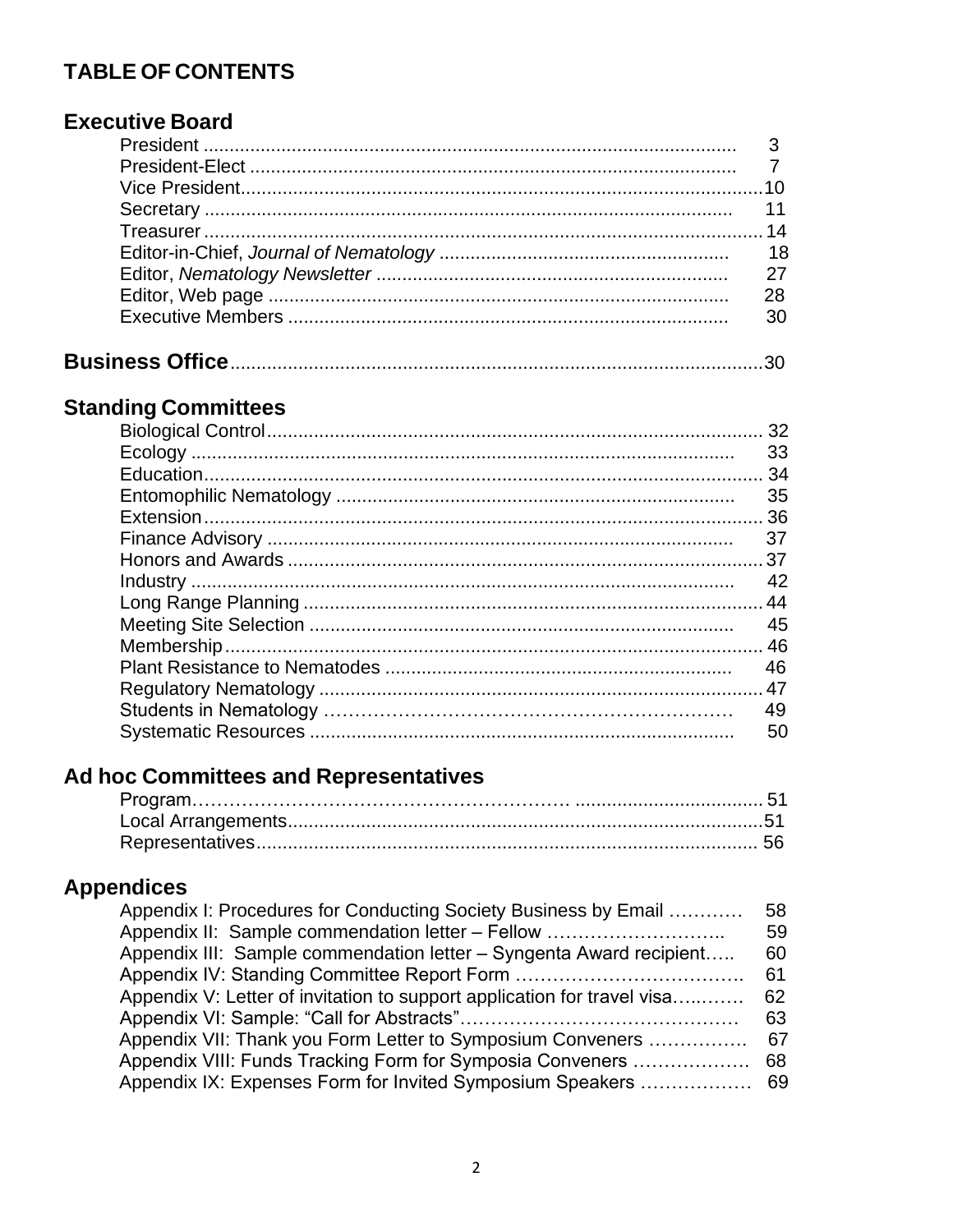# **EXECUTIVE BOARD**

# **PRESIDENT**

#### I. GENERAL RESPONSIBILITIES:

- A. Assumes the responsibilities of the office at the end of the Annual Business Meeting of the Society.
- B. Presides over the business and affairs of the Society as described in III SPECIFIC DUTIES below. Cooperates with the President-Elect, and Vice-President, and knows the Constitution and By-Laws.
- C. At the end of term, forwards pertinent correspondence including e-mail to the Secretary of the Society for transmission to the Archivist.
- D. Confers with the Secretary, Treasurer and Editor-in-Chief on a regular basis to determine the status of the Society.
- E. Keeps in contact with Committee Chairpersons to encourage active committee function.
- F. Maintains cooperation with the Executive Board by frequent communication, and encourages each member to participate in Society matters to the fullest.
- G. Maintains active correspondence on all matters pertaining to the Society. Promotes the Science of Nematologists with peer societies and other organizations.
- H. Delegates authority for representatives to associated organizations; American Institute of Biological Sciences (AIBS), Coalition on Funding Agricultural Research Missions (CoFarm; International Federation of Nematology Societies (IFNS); and National Science Collections Alliance (NSCA) to represent the President at meetings throughout the year. Sends updated list of Society Representatives to affiliated organizations to the Secretary. The Secretary then forwards the list to the Web Editor for website update. Maintains e-mail correspondence with these representatives for timely reports on their activities.
- I. Responds to requests for support of initiatives by associated societies.
- J. With concurrence of the Executive Board, appoints Ad Hoc Committees as necessary.
- K. Maintains contact with the Treasurer and the Business Office regarding records of expenditures.
- L. Serves on the Board of Directors of the N.A. Cobb Foundation.

#### II. ROUTINE DUTIES:

- A. Provides copies of all correspondence to the Secretary and, where deemed appropriate, the Executive Board. This is necessary in order to keep the Board fully aware of the Business of the Society, and to provide documentation for the Archives.
- B. Writes the "From the President" column for the *Nematology Newsletter*.
- C. Communicates with presidents of other scientific societies.

#### III. SPECIFIC DUTIES:

- A. **Manual of Operations** Reads and becomes familiar with the Manual of Operations.
- B. Conducts and presides over meetings of the Executive Board and Society.
	- 1. Presides over the Annual Business meeting, which is held during the Annual Meeting.
	- 2. Executive Board
		- a. Presides over the 2nd Executive Board Meeting held on the last day of the Annual Meeting (typically the day after being installed as President at the Business Meeting).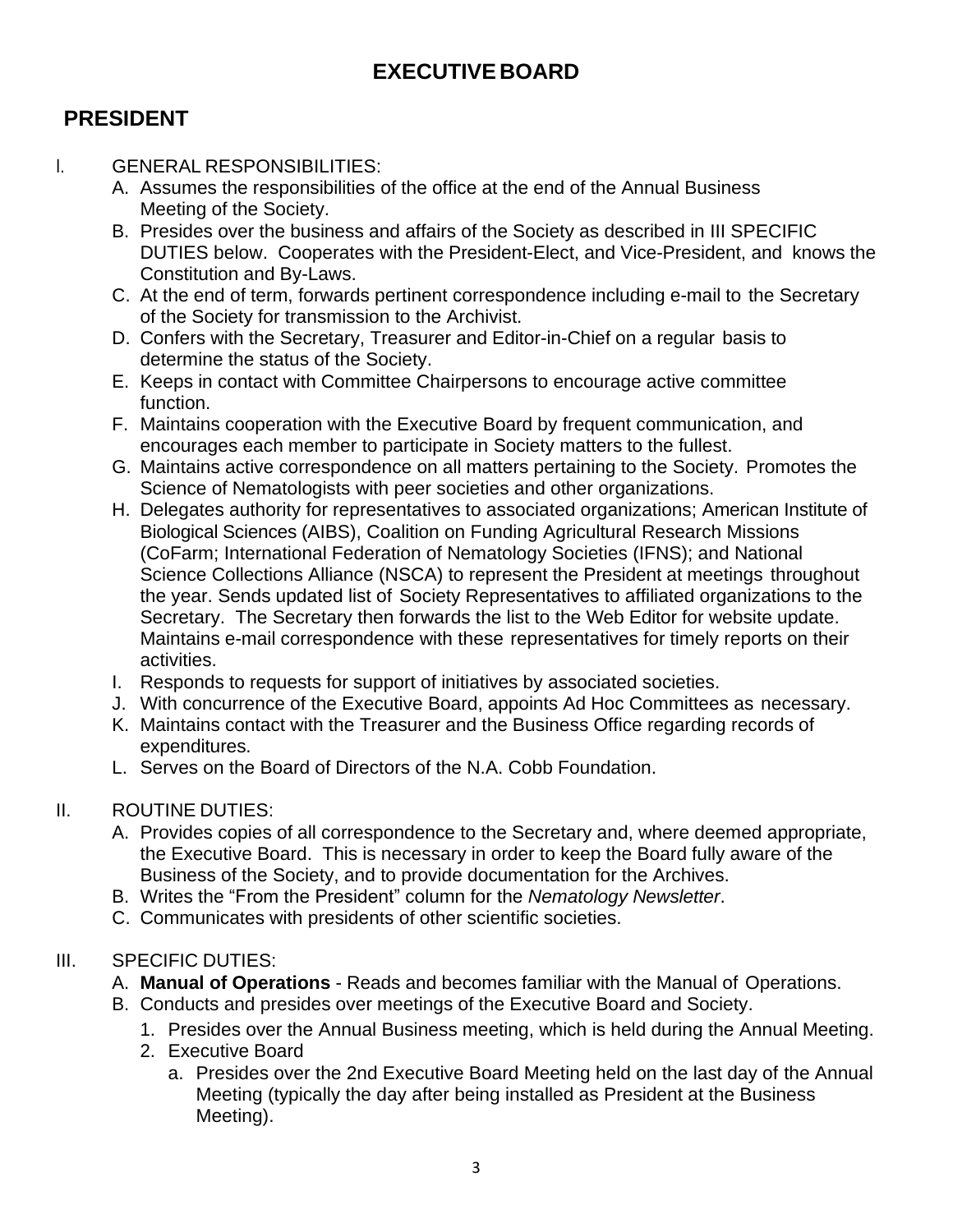- b. Presides over the 1st Executive Board Meeting held on the day before the Annual Meeting begins the following year.
- c. Presides over the Electronic Board Meeting held as a special meeting as allowed by the Constitution and By-Laws, and convened in the weeks following the Second Executive Board meeting. Rules have been adopted for these meetings and are found in Appendix I.
- 3. Following installation, presides over Annual Meeting Banquet.
- C. **Letters of commendation or resolutions from the Executive Board:** Letters of commendation or recognition to members for outstanding service to the Society (e.g. Honorary Member, Fellow, Syngenta Award recipient) are prepared by the President upon notification of the names of the future awardees by the Honors and Awards Committee (sample letters in Appendices II & III).

#### D. **Annual reports:**

Solicits (in electronic format) annual reports from Board members, chairpersons of Standing and Ad-Hoc committees (Appendix IV), and official representatives to other affiliated organizations; Forwards electronic copies of reports to Secretary for submission to the Web Editor for publication; Assembles annual reports for distribution at the First Executive Board meeting.

#### E. **Elections:**

- 1. The Secretary will notify the President of the results of the election of officers. The actual count is not announced.
- 2. The President notifies the new officers by phone and by letter sending each a copy of the duties of their office from the Constitution and By-Laws and the Manual of Operations.
- 3. The President thanks the other candidates for their service to the Society by letter.
- 4. The President notifies the Executive Board of election results.

#### F. **Society memorabilia:**

The Society's gavel is held by the President and passed to his successor at the time of the inauguration of the new President at the end of the Annual Business Meeting of the Society.

#### IV. CALENDAR:

Many Presidential duties are related to the Annual Meeting of the Society and therefore action dates can vary. This calendar assumes a mid-July meeting date.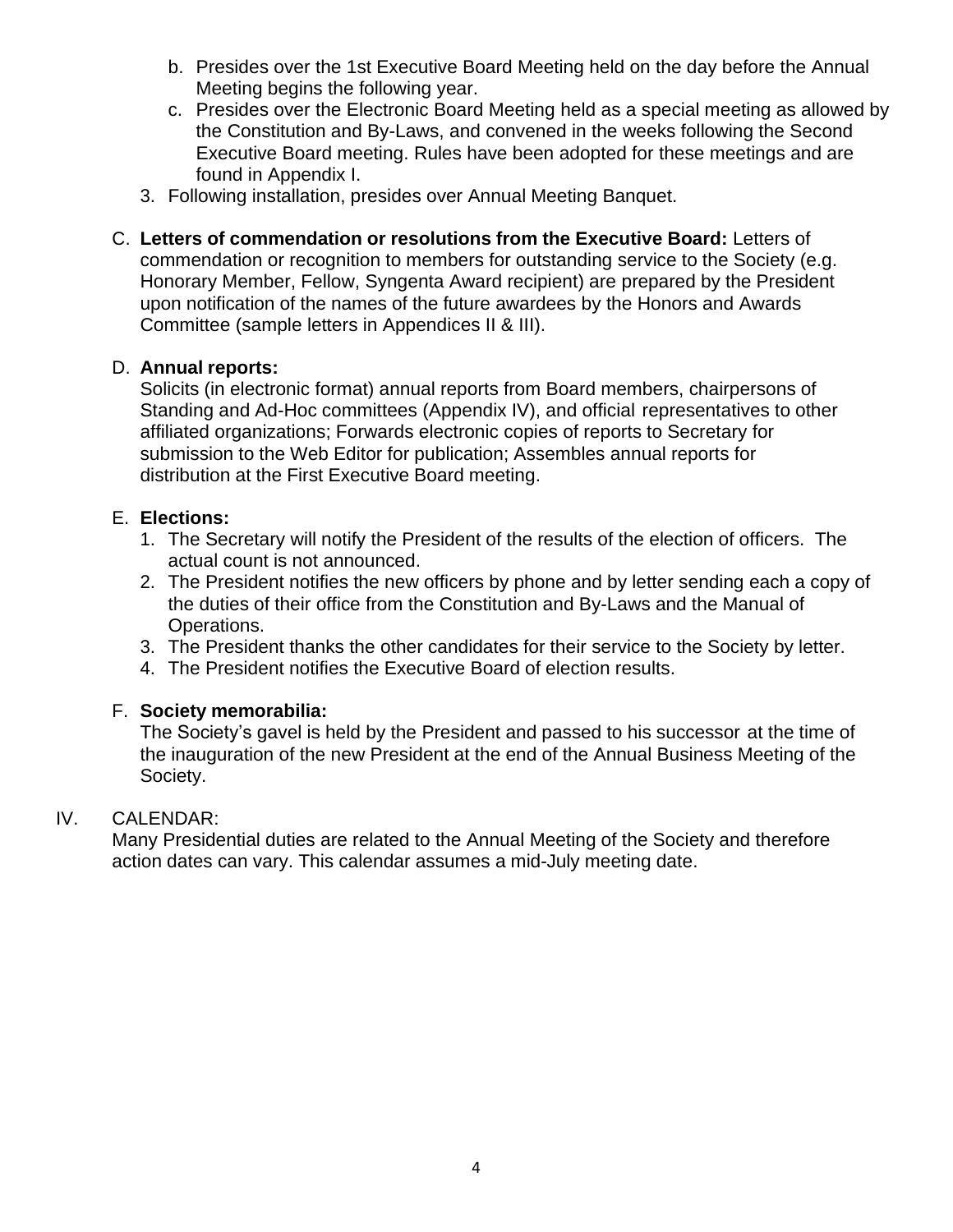# **PRESIDENTIAL CALENDAR**

| <b>Month</b>                 | <b>Activity</b>                                                                                        |
|------------------------------|--------------------------------------------------------------------------------------------------------|
| End of the Annual<br>Meeting | *Assume office at the close of the Annual Business Meeting.                                            |
| August 15                    | •Send column "From the President" for the Nematology Newsletter.                                       |
|                              | •Convenes Electronic Board Meeting.                                                                    |
| November 15                  | •Send column "From the President" for the Nematology Newsletter.                                       |
|                              | •Confer with the President-Elect, Vice President, and Chair of the Local Arrangements Committee        |
|                              | to determine if annual meeting plans are on schedule.                                                  |
| December                     | •Notify Honorary Member, Fellows, and Syngenta awardees of honors following selection by the           |
|                              | Honors & Awards Committee.                                                                             |
|                              | . Invite the Honorary Member to attend the upcoming Annual Meeting and banquet as a guest of           |
|                              | the Society (costs for the honoree only to attend the meeting are paid by the Society either           |
|                              | through the budget of the Local Arrangements Committee or from the annual operating budget             |
|                              | of the Society depending on the source of income for the Local Arrangements Committee).                |
|                              | •Encourage all awardees to attend the Annual Meeting and banquet.                                      |
| February 15                  | .Send column "From the President" for the Nematology Newsletter.                                       |
| April                        | •Contact Chairpersons of all Standing and Ad Hoc Committees, and official representatives to           |
|                              | other groups by e-mail, to request annual reports (Appendix IV = sample report) be forwarded to        |
|                              | the President and the Secretary in an electronic format.                                               |
| Springtime (April or         | •Represent the Society at the National Academy of Sciences, National Research Council, Board           |
| May)                         | on Agriculture, meeting of Society Presidents, or appoint a representative.                            |
| May 15                       | .Send column "From the President" for the Nematology Newsletter.                                       |
| June 15                      | •Organize and electronically distribute all Annual Reports to the Executive Board. If reports are      |
|                              | distributed at least two weeks prior to the 1 <sup>st</sup> Executive Board meeting, consider use of a |
|                              | Consent Agenda, with which all annual reports are approved as written, or added to the meeting         |
|                              | agenda under Old Business if additional discussion or clarification is required.                       |
|                              | • Ask Executive Board Members representing the committees to summarize their committee                 |
|                              | reports at the 1st Executive Board meeting.                                                            |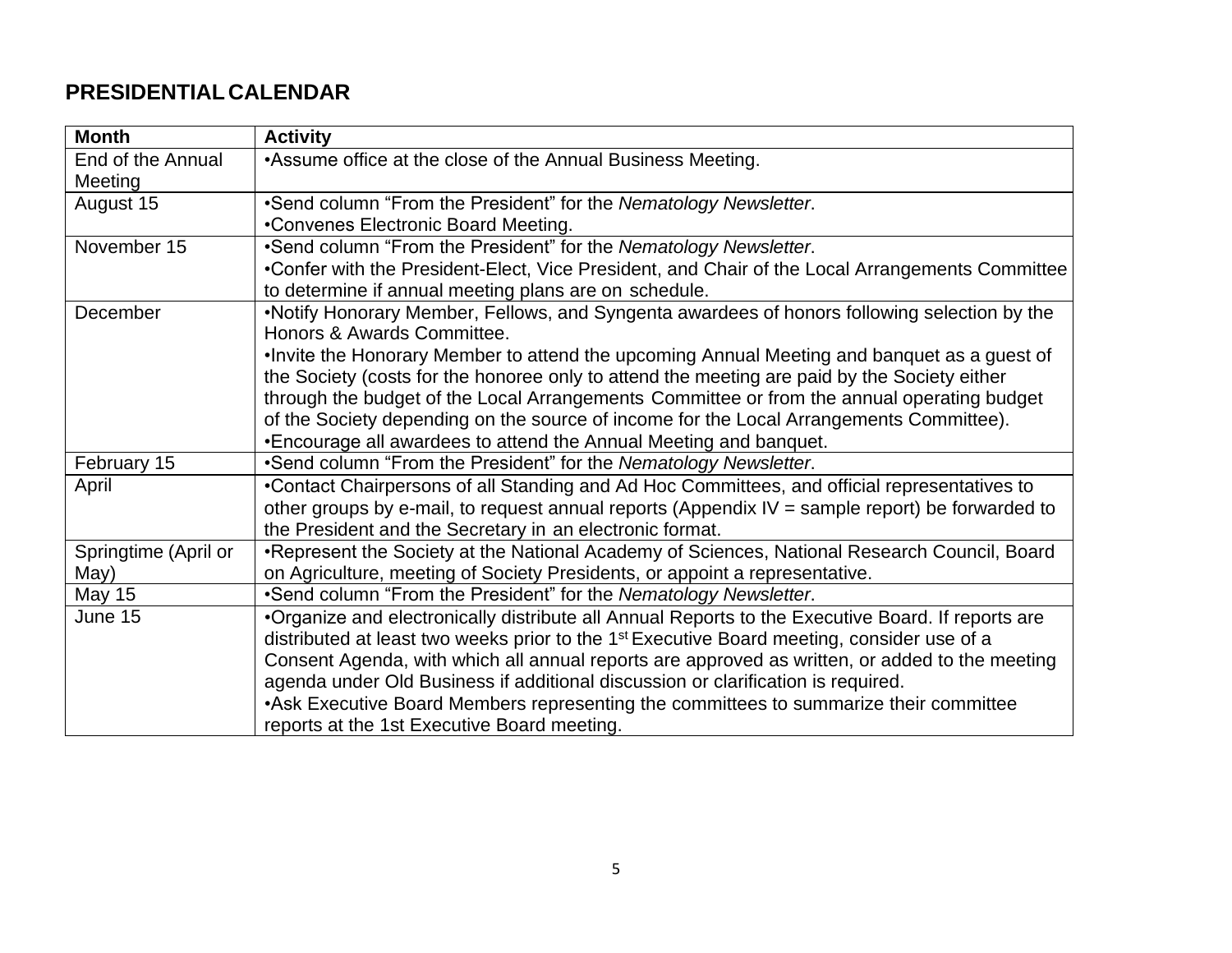| July 1                       | • Ask Treasurer for Annual Budget to be approved by Executive Board at Annual Meeting.<br>• Assist the Editor-in-Chief with the appointment of the Editorial Board of the Journal of<br>Nematology.<br>•Appoint new Editorial Board members and a Senior Editor of the Journal of Nematology and<br>Nematology Newsletter every third year or as necessary, in cooperation with the retiring Editor-<br>in-Chief, and concurrence of the Executive Board.                                                                                                                                                                                                                                                                                                                                                                                                                                                                                                                                                                                         |
|------------------------------|---------------------------------------------------------------------------------------------------------------------------------------------------------------------------------------------------------------------------------------------------------------------------------------------------------------------------------------------------------------------------------------------------------------------------------------------------------------------------------------------------------------------------------------------------------------------------------------------------------------------------------------------------------------------------------------------------------------------------------------------------------------------------------------------------------------------------------------------------------------------------------------------------------------------------------------------------------------------------------------------------------------------------------------------------|
| Before the Annual<br>Meeting | •Notify candidates running for each office of the results of the election (by telephone and in<br>writing).<br>•Prepare the agenda for the First Executive Board meeting and the Business Meeting of the<br>Society.<br>•Circulate both agendas to Executive Board for comments. Appoint a Parliamentarian for the<br>Annual Business Meeting of the Society.<br>•Plan the President's Reception. Suggested invitees include the Executive Board, Committee<br>Chairs, Representatives to Affiliated Organizations, Award Recipients, any officers from other<br>scientific societies present at the meeting, invited symposia speakers, symposia organizers,<br>local arrangements persons, the spouses of all the previous individuals, and anyone else who<br>has contributed to the recent success of the Society or the Annual Meeting. Formal invitations<br>are traditionally printed and distributed during the first day of the meeting. The Society will pay<br>for reasonable associated costs.<br>•Adjourns Electronic Board Meeting. |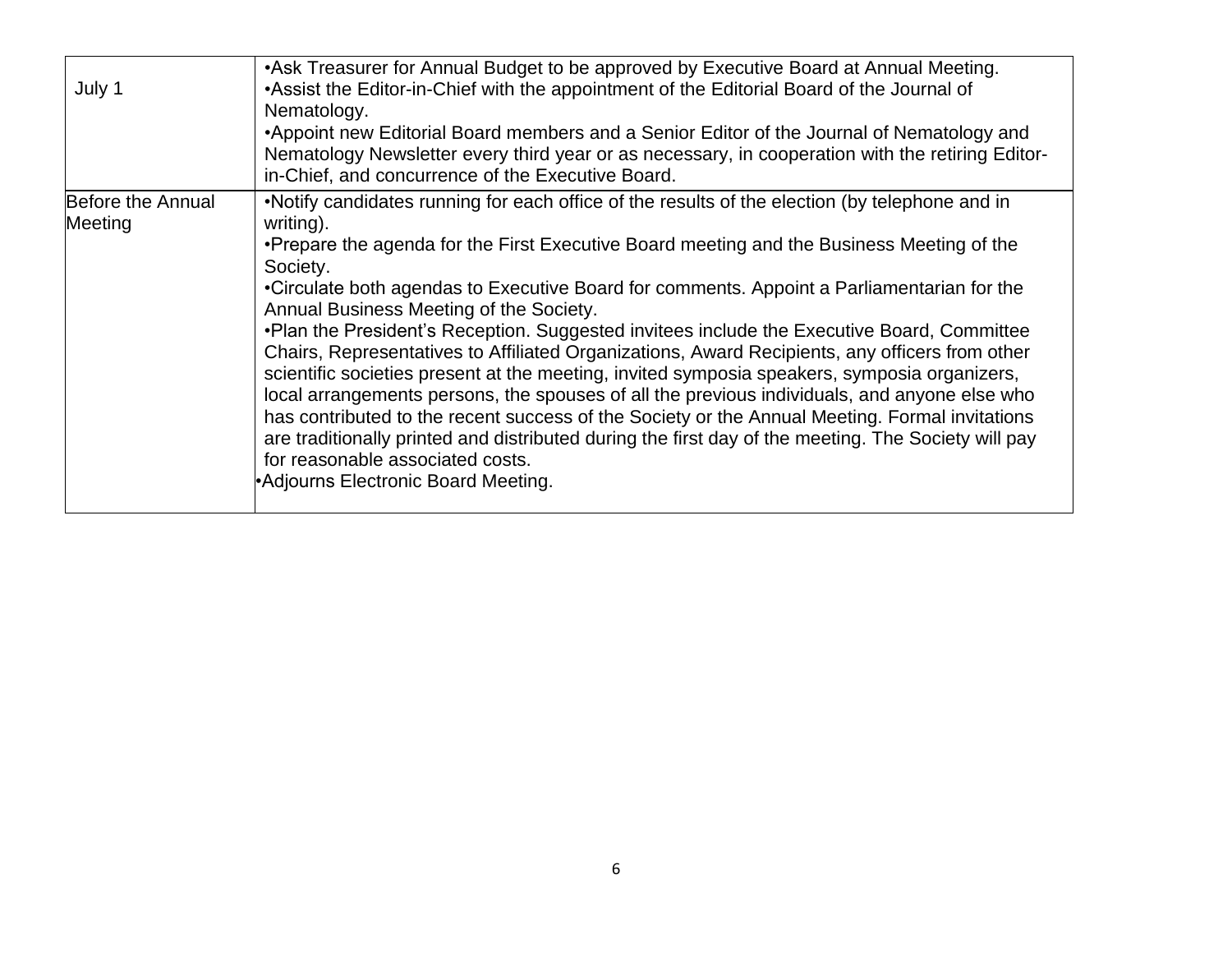# **PRESIDENT-ELECT**

The office of President-Elect shall be filled by the elevation of the Vice-President from the preceding year. The President-Elect assumes the office of President at the close of the Annual Business Meeting held at the end of the term of the incumbent President.

#### I. GENERAL RESPONSIBILITIES:

- A. The Vice President is elevated to office from the Vice-President's position at the end of the Annual Business Meeting at the Annual Meeting of the Society.
- B. Is a voting member of the Executive Board, and presides in the absence of the President.
- C. Serves a one-year term.
- D. Is the Program Chairperson for the next Annual Meeting.
- E. Understands and is knowledgeable of the Constitution & By-Laws and Manual of Operations.
- F. Prepares annual report and submits it to President.
- G. Serves on the Board of Directors of the N.A. Cobb Foundation.
- H. Provides oversight for the composition and leadership of committees

### II. SPECIFIC DUTIES:

### A. **Develops the program for the next Annual Meeting**:

- Coordinates with the Local Arrangements Committee (LAC); develops and plans, in consultation with the Standing Committee Chairpersons (members of the Program Committee), symposia, colloquia, discussion sessions, workshops, paper sessions and poster sessions; issues the "call for abstracts". (Note: In contract negotiations conducted by the LAC Chair generally, for every 50 rooms occupied by the Society, one room is donated free to the Society by the meeting hotel. If registration is such that there is one room free, it should go to the President; if a second free room is generated it should go to the Chairperson of the LAC, and any third free room to the President-Elect.)
- B. As Program Chair, provides letters of invitation to meeting registrants requesting such to support applications for travel visas to attend the Annual Meeting. (Appendix  $V =$  sample letter of invitation). Following conclusion of the annual meeting, provides electronic copies of the annual meeting program and banquet program to the SON web editor for retention in an on-line three-year rolling reference file.
- C. Monitors the satisfactory operation of the Constitution & By-Laws and recommends any necessary changes to the Executive Board.
- D. Represents the Society at the meeting of Society Presidents sponsored by the Board on Agriculture of the National Academy of Sciences.

### III. SUGGESTED SCHEDULE FOR PROGRAM DEVELOPMENT:

### A. **At preceding Annual Meeting:**

The President-Elect is responsible for meeting with the Program Committee to establish priorities for symposia, colloquia, workshops, etc. and developing a budget for the upcoming meeting. Remind the committees sponsoring symposia that the publication of symposium papers is not free. Symposia sponsored by the Society do not automatically have page charges waived. If the committee wishes to have symposium papers published in the *Journal of Nematology*, the committee must include page charges in their budget request and receive approval from the Executive Board.

### B. **Eleven months before program (Aug-Sept):**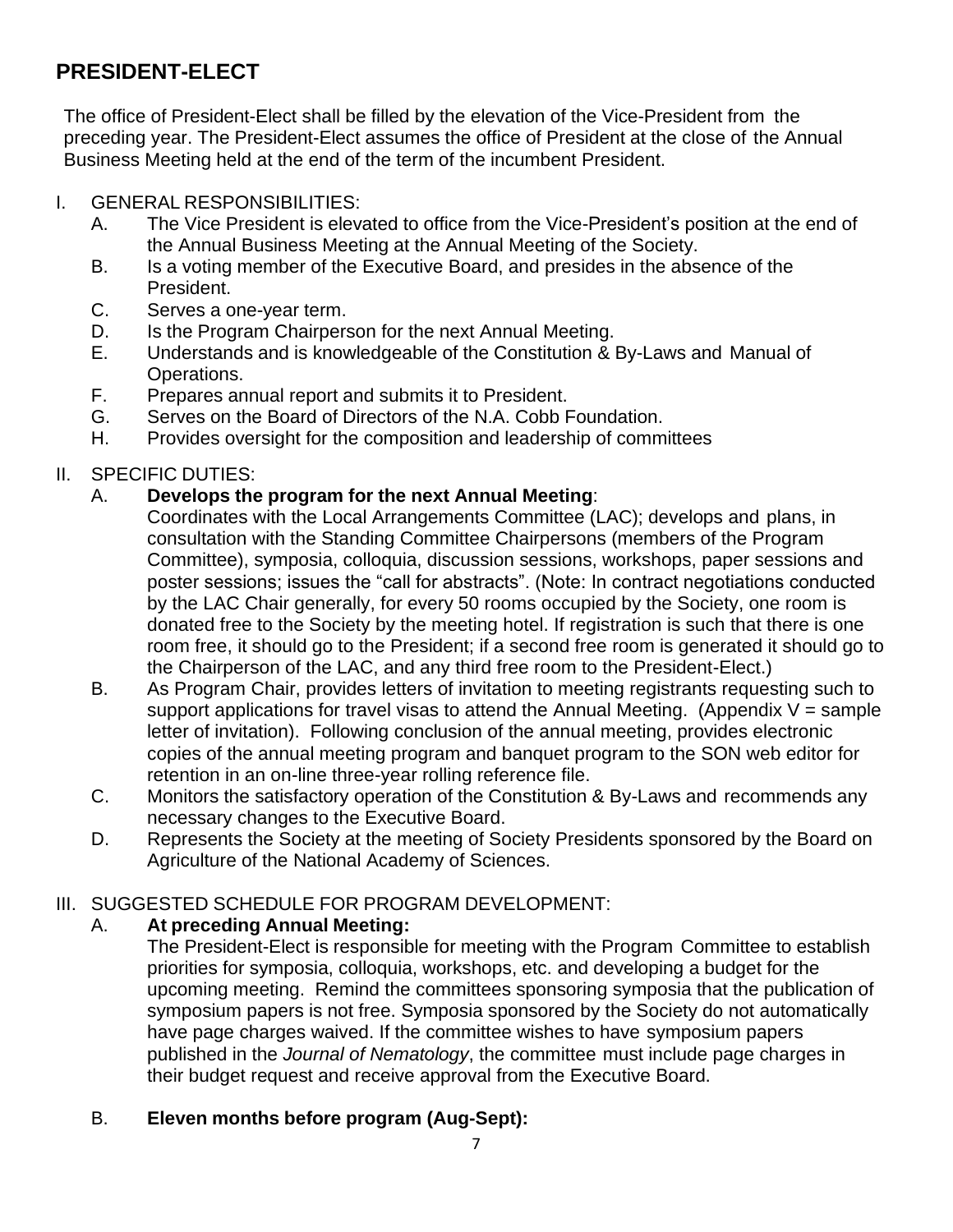Consult with Editor-in-Chief, Local Arrangements Committee Chairperson ( LAC), Business Office Manager and Web Editor in regards to preparing for the call for abstract submission for the annual meeting. Submit an announcement about abstracts to the SON listserv at the appropriate time. Contact Business Office Manager and request that they send an updated electronic copy of the Society membership list to the Web Editor for updating the SON listserv. The SON listserv is useful for posting meeting updates and messages during program development. Start to finalize symposia, colloquia, and workshops. Instruct Chair of each session to finalize speakers, and determine any financial needs.

#### C. **Eight months prior to Annual Meeting (Nov-Dec):**

Contact Chair of the Honors and Awards Committee to check that activities are on schedule for the selection of the Honorary Member, Fellows, Syngenta Award, and Best Student Paper and Poster competitions. Travel and per diem costs for any Honorary Member recipient (honoree only) to attend the Annual Meeting will be paid by SON, while registration and banquet costs will be covered by the LAC.

#### D. **At least 7 months before the Annual Meeting (Jan 1):**

Send abstract submission information to the Web Editor (Appendix VI = example of information provided in "Call for Abstracts"). Plan for abstracts to be submitted electronically through the SON website to the Business Office, which processes Abstract Fees and forwards abstracts to the Program Chair. Technical editing of the abstracts is advisable, but not required. A Technical Editor for the program may be appointed if needed.

#### E. **At least 6 months before the Annual Meeting (Jan 15-Feb 1):**

Make sure the LAC Chair announces the meeting and Web Editor has abstract forms online for the members. Issues the "Call for Abstracts" with a deadline at least 4 months prior to the meeting. Finalize symposia, colloquia, and workshops. Instruct Chair of each session to finalize speakers, and confirm details of any financial needs. Consider emailing a letter and speaker reimbursement forms to each symposium, colloquium, and/or workshop Chair confirming the details of their respective session (see Appendices VII-IX).

#### F. **Four months prior to Annual Meeting:**

Develop the tentative full program. If meeting information (meeting room sizes, etc.) has not been supplied, request this from the Local Arrangements Committee Chairperson. Choose chairs and co-chairs for sessions and contact each by letter or e-mail. Set up meeting schedule for committees. Don't lock committees into a set time. Some require 15 minutes and others may require 2-3 hours.

#### **Reminder:**

#### G. **Three months prior to Annual Meeting:**

Send tentative program to Executive Board for review. Prepare banquet program in cooperation with the LAC Chair and Honors and Awards Chair. LAC or President-Elect (Program Chair) has program printed. Check with Honors and Awards Chair to see if award plaques have been ordered and/or received. **Note**: The programs for both the banquet and technical meeting usually are paid for by the LAC. The program Chair (President- Elect) may find it more convenient to have programs printed locally and pay for them out of the President-Elect's funds. The Program Chair and LAC Chair should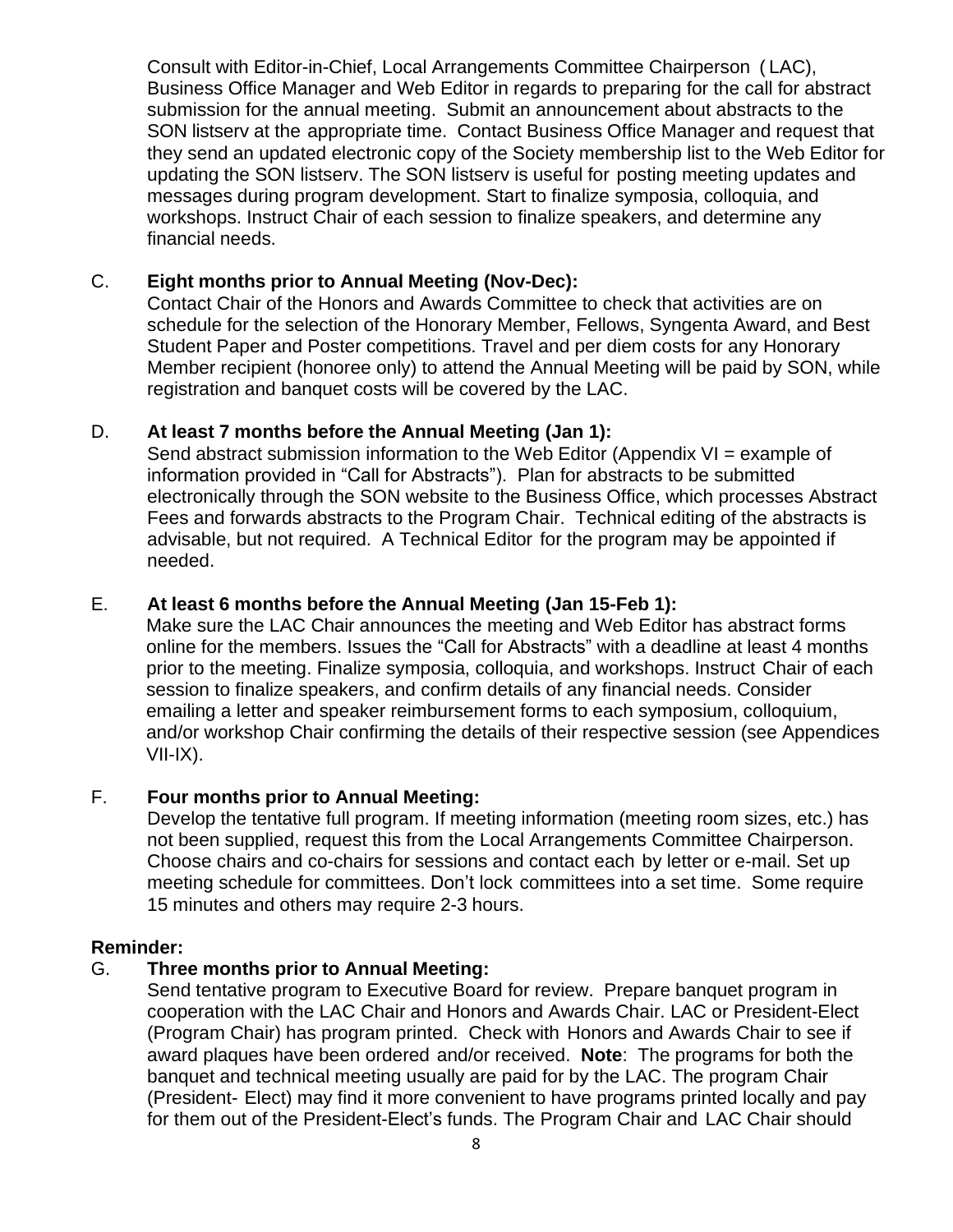decide the course of action well in advance of the meeting. The LAC Chair may ask Sustaining Associates for contributions as Friends of the Society to support banquet activities. All expenses for honors come from the budget for the Honors and Awards Committee, except for meeting registration and banquet costs for an Honorary Member awardee, which are covered by the LAC.

#### H. **Two months prior to the Annual Meeting:**

- 1. Appoint a Resolutions Committee;
- 2. Nominate a person to fill the upcoming vacancy among Executive Board members, subject to approval by the current Executive Board (one vacancy occurs each year, if Executive Members serve their full three year term). The candidate is installed at the 2nd Executive Board meeting, but should be invited to participate in the 1st Executive Board meeting if they so choose, and be an Executive Liaison at about one-third of the committee meetings if needed;
- 3. Send entire technical program to Web Editor for posting on the SON website and send message to the SON listserv announcing that the program has been posted.

#### I. **Continuously:**

Prepare a list of items for the agenda for the  $2^{nd}$  Executive Board Meeting.

#### IV. ANNUAL MEETING:

- A. The President-Elect is installed as President at the end of the Annual Business Meeting and chairs the 2<sup>nd</sup> Executive Board Meeting.
- B. Finalizes agenda for 2<sup>nd</sup> Executive Board Meeting.
- C. Reviews the Society budget for the upcoming year and requests Executive Board approval.
- V. FLOW CHART FOR HANDLING PROGRAM ABSTRACTS: (**Note**: The date of the Annual Meeting may differ considerably from one year to the next.)
	- A. **Nine months prior to the Annual Meeting:** Requests from the Editor-in-Chief, *Journal of Nematology*, whether the format in which abstracts should be prepared has changed, and obtains an example (see Appendix VI) for use in issuing the "call for abstracts" form and sends the format to Committee Chairs comprising the Program Committee and the LAC Chair.

#### B. **Six months prior to Annual Meeting:**

Issue "Calls for this Abstracts" in conjunction with meeting announcement made by the LAC Chair. As abstracts are received by the Business Office, a copy is sent to the President-Elect for development of the program.

### C. **At least 2 months prior to the Annual Meeting:**

Print the meeting program (abstracts included) and Awards Banquet program or, in collaboration with LAC Chair, provide electronic copies of both programs for printing at the meeting site by the LAC Chair (who typically pays printing costs as a meeting expense). The Program Chair is responsible for insuring that abstracts for the program of the annual meeting are properly formatted in JON style for later publication in the journal. This may be facilitated by providing a properly formatted example on the abstract submission page of the meeting website.

#### D. **Two months prior to Annual Meeting:**

President-Elect asks Web Editor to post the program on the website, and notifies members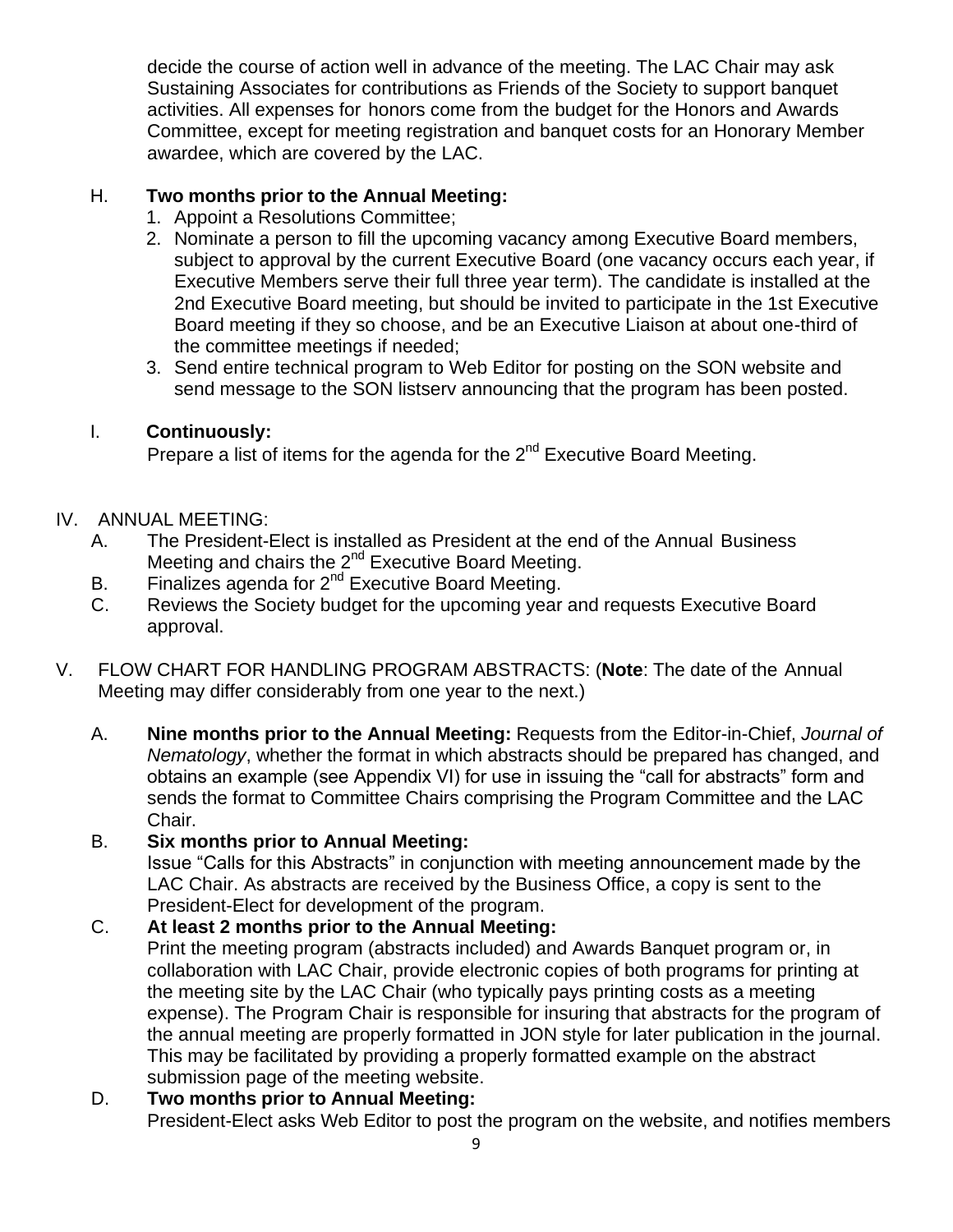of posting through the SON listserv.

#### E. **At least one month prior to the Annual Meeting:**

Remind Executive Board members, Chairs and Co-Chairs of paper sessions, symposia, colloquia, and any other special session chairs that the complete program is posted on the SON website. Reconfirm the program schedule and financial arrangements (if any) for the symposia speakers with Symposia Chairs.

**Rejection of abstracts is usually handled by the Editor-in-Chief in consultation with the President-Elect. In cooperation with the LAC Chair, organize contributed paper sessions.**

# <span id="page-9-0"></span>**VICEPRESIDENT**

The Vice President assumes office at the close of the Annual Business Meeting immediately following their election. The Vice President serves for one year and advances the following year to serve as President-Elect.

- I. GENERAL RESPONSIBILITIES:
	- A. Assumes office at the end of the Annual Business Meeting of the Society.
	- B. Serves as a voting member of the Executive Board and presides in the absence of the President and President-Elect.
	- C. Serves a one-year term.
	- D. Serves as Chairperson of the Meeting Site Selection Committee (MSSC).
	- E. Provides oversight for the composition and leadership of committees. Sends updated Standing Committee membership rosters (including Chairperson and Vice-Chair designations) to the President and Secretary. The Secretary then forwards the list to the Web Editor for website update.

### II. SPECIFIC DUTIES:

### A. **Annual Meeting:**

- 1. Cooperates as necessary with the President-Elect in organizing the program for the next Annual Meeting. Funds may be allocated for operation of the Vice President's office.
- 2. Coordinates meeting site plans and dates with the Local Arrangements Committee Chair for the Annual Meeting to be held two years hence. Confers with the Meeting Site Selection Committee to consider invitations for sites for future annual meetings, taking into consideration transportation, facilities, meeting rooms, environment, pre-meeting or post-meeting tours and entertainment, and anticipated costs.
- 3. At least four months prior to the meeting, appoints new members and fills vacancies in Standing Committees; designates the Vice Chair of committees. To identify interested persons, a COMMITTEE PREFERENCE FORM could be sent to the SON listserv with the Vice President's return email address. Also contacts all committee chairs for suggestions of potential new committee members. After contacting the Business Manager to confirm that nominees are members in good standing, makes appointments to committees; each member serves for three years (except when noted differently elsewhere in this document) and approximately one-third of the terms should expire annually. The constitution stipulates that appointments must be made at least 30 days prior to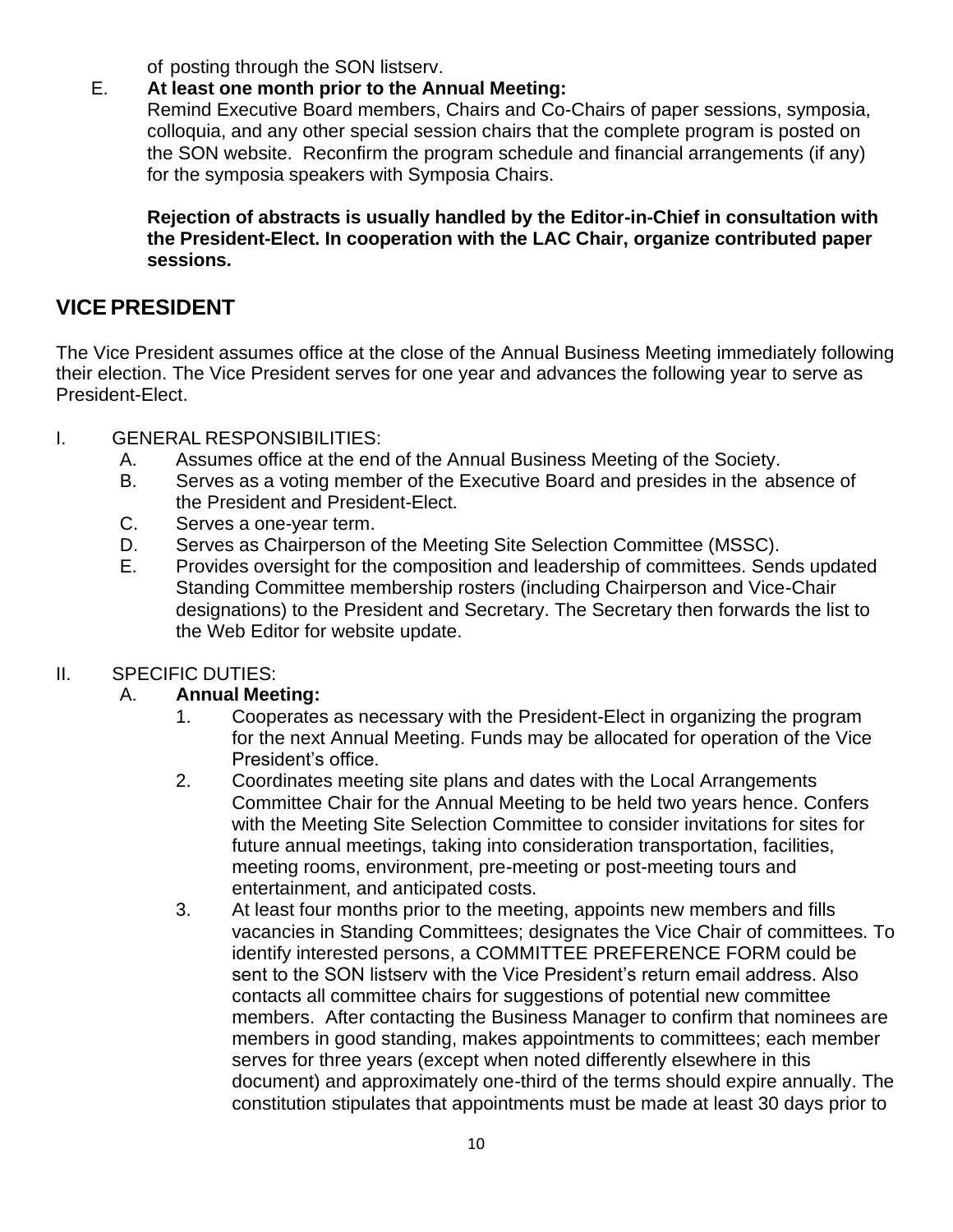the meeting. Send letters or emails to appointees, with copies to the committee Chair and EB liaison for the committee. Notify the Executive Board, and the new and reconfirmed committee chairs of the tentative new membership of the committees and advise all committee members, in writing, that although their term does not start until after the Annual Business Meeting, they should plan to attend the meeting of the committee (both retiring and tentative new members attend) at the Annual Meeting. Also note in your letter to members and chairs that if they are unable to attend the meeting, please notify the Vice President and committee chairs. Committees meet annually, but work on projects throughout the year to keep the Society functioning as an organization. Send updated committee rosters to the Web editor, President and Secretary.

#### 4. **Meeting themes:**

<span id="page-10-0"></span>Proposes the theme for the Annual Meeting two years hence, and makes and invites suggestions for themes for symposia, colloquia, discussion sessions, and workshops. Dedication of an annual meeting to a deceased member is a decision that occurs at the discretion of the Executive Board.

#### B. **Liaison to European Society of Nematology:**

Informs the President, Vice President, Secretary-Treasurer of the European Society of Nematology of the dates of all future Society of Nematologists' Annual Meetings, so that meeting dates are far apart from each other and attendance will be maximized.

# **SECRETARY**

The Secretary is elected for a 3-year term and cannot serve more than one term. The Constitution requires the Secretary to assume office at the beginning of the 2<sup>nd</sup> Executive Board meeting, usually on the last day of the Annual Meeting of the Society. However, it has become a tradition to allow the incoming Secretary to attend the 1<sup>st</sup> Executive Board meeting as well that year as an observer to improve continuity. The Secretary cannot serve as another officer of the Society while Secretary.

- I. GENERAL RESPONSIBILITIES:
	- A. Serves as a voting member of the Executive Board. Keeps the minutes of the meeting of the Executive Board and the annual business meeting, and distributes the minutes to all members without undue delay.
	- B. Maintains files of correspondence received and sent by Officers and other members of the Executive Board.
	- C. Calls for nominations of officers for the Society and the Nathan A. Cobb Nematology Foundation, conducts the annual election, and notifies the President of the Society and the Chairperson of the Foundation of the results of the election as soon as possible.
	- D. Maintains and updates the Manual of Operations and the Constitution & By-Laws of the Society.
	- E. Forwards records to the Archivist of the Society.
	- F. Serves on the Board of Directors of the N.A. Cobb Foundation.
	- G. Prepares the annual report of the Secretary, including a statement regarding the status of the Archives.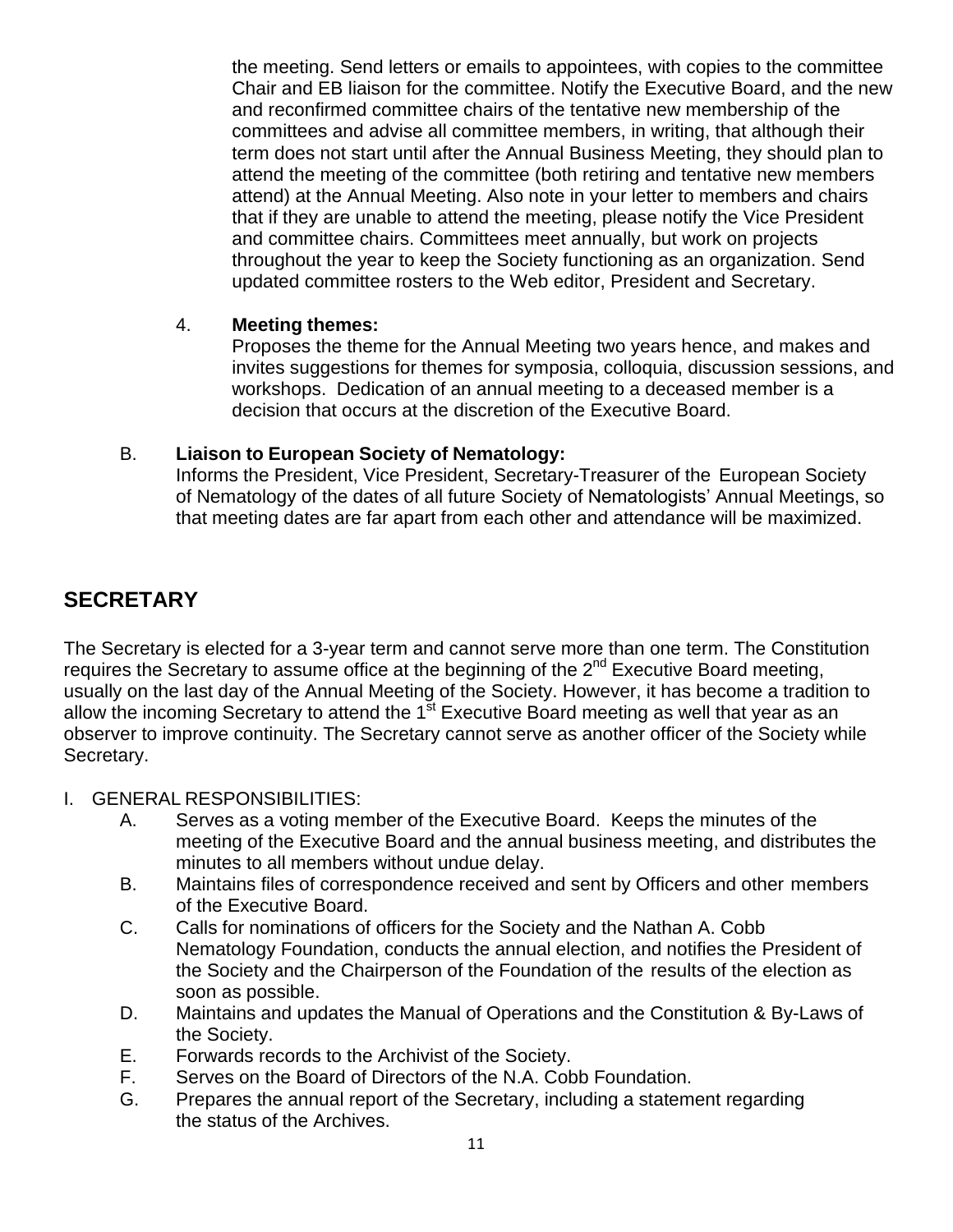#### II. SPECIFIC DUTIES:

#### A. **Minutes:**

As soon as possible after the Annual Meeting, prepare minutes of the annual business meeting and the first and second Executive Board meetings; include all motions, votes and the most essential discussions. Send copies of the minutes to the Executive Board. Ask for approval of the Executive Board minutes and then forward the minutes to the Web Editor for publication on the Society website. At least **60 days** before the Annual Meeting, post the DRAFT VERSION minutes of the previous year's Business Meeting on the Society website. Notify members via the SON listserv that a draft of the minutes is posted on the website, and should be reviewed in preparation for correction and approval at the upcoming Business Meeting, followed by publication on the Society website. Keep both the original minutes as taken at the annual meeting and the condensed versions on file.

#### B. **Annual election:**

The single-most important duty of the Secretary is to coordinate the annual election of officers for the Society and the Cobb Foundation. This includes several time-consuming steps and experience has shown that it is best, and sometimes essential, to execute each step without delay to meet the deadlines stipulated in the Constitution. The Secretary should confer with the President regarding the appropriateness of the time line for solicitation of nominees and conduct of the online election. The Secretary should confer with the Chairperson of the Cobb Foundation regarding upcoming vacancies for elected Foundation Board members. The Secretary should inform the web site editor of the approximate time frame needed for the online balloting. (The timelines set forth in the Constitution were based on mailing of paper ballots and manual counting, so pending a change to that language approved by the membership, in practice there is some flexibility in the times listed below.)

#### 1. **Solicitation of nominees:**

Nominations for those officers to be elected must be sent to all members of the Society in time to allow the nominations to be returned not less than **120 days** prior to the Annual Meeting. The call for nominations is posted to the SON listserv with a deadline for receipt of responses, a reminder to first consult nominees for their willingness to serve, and a reminder to reply to the Secretary not the listserv.

#### 2. **Selection of candidates for the final ballot:**

All nominees must be willing to run for office. The Secretary and President may divide the list of nominees for Society offices and contact each one to determine their willingness to run for office. The Constitution provides for two nominees to be placed on the final ballot for each office. One candidate is the nominee who has received the greatest number of nominations from the membership. The other candidate is determined by vote of the Executive Board. The Secretary requests email submission of a biographical sketch (approximately 1,750 characters excluding spaces) and a digital photograph from each candidate for use in developing the final ballot. The Secretary provides the Cobb Foundation Chairperson with the list of nominees, including the number of nominations each received. The Chairperson then contacts selected nominees to confirm their willingness to run for office, requests a biographical sketch and digital photograph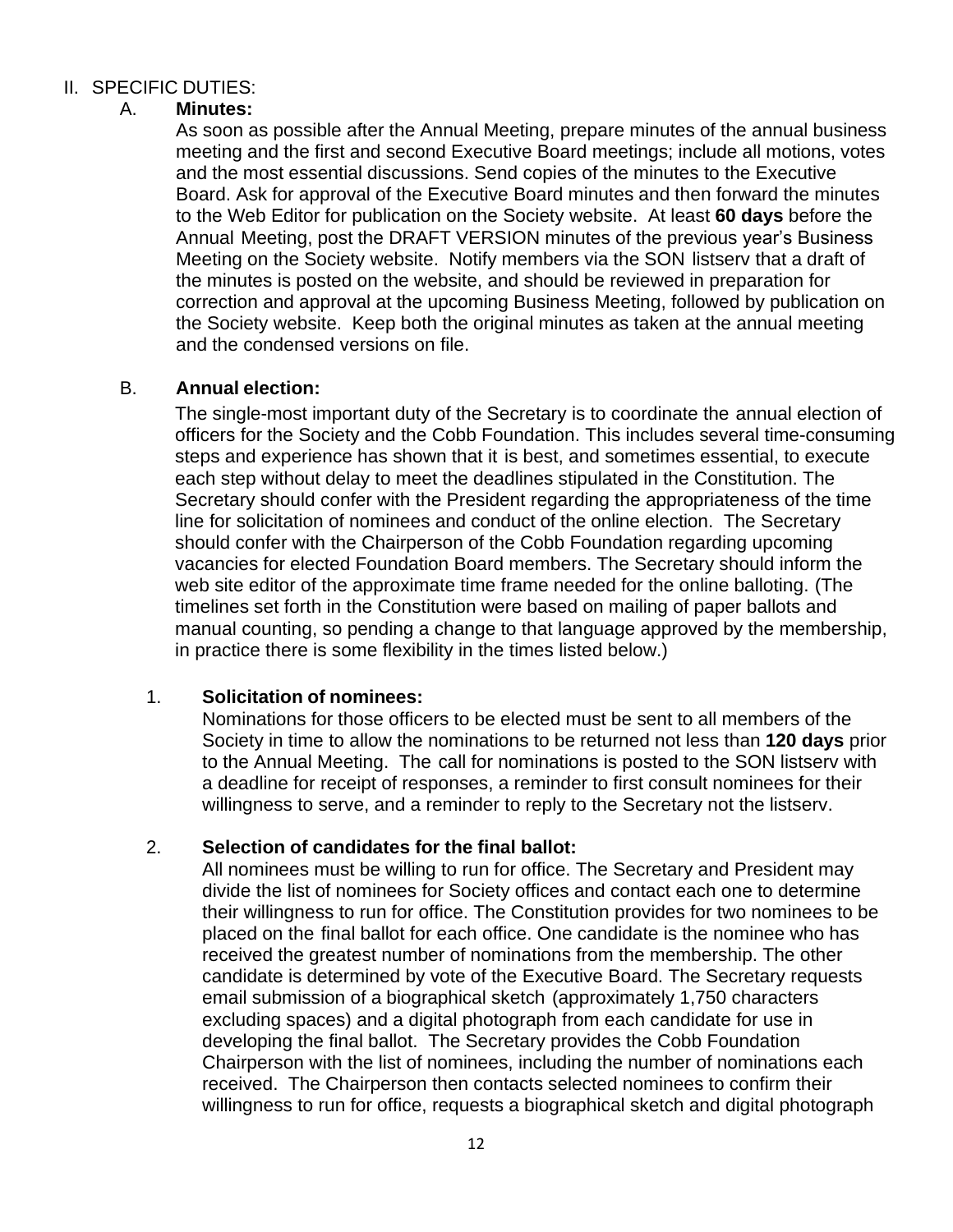from each candidate (same format as candidates for Society offices), and forwards the biographical sketches and photographs to the Secretary.

#### 3. **Preparation of electronic balloting:**

The electronic ballot must be made available to all members not less than **60 days** before the Annual Meeting, via the SON website. The Secretary, in consultation with the web editor and President of the Society and Chairperson of the Cobb Foundation, sets up the electronic ballot and approves its appearance before the election is announced and "goes live."

#### 4. **Tabulation of ballots:**

The Constitution requires the President to appoint an Ad Hoc Elections Committee, which includes at least one member of the Society and one other person to keep track of vote counts online. In years when the Cobb Foundation is electing officers, it makes sense for the Cobb Secretary to independently verify the number of votes recorded on the website. The number of votes received by each candidate is confidential. The Secretary should report the vote totals for each Society candidate only to the President, and for each Foundation officer only to the Chairperson of the Cobb Foundation. A written report that includes the vote tallies is filed only with the Archivist. The President notifies the new Society officers by phone and by letter with copies to the Executive Board. The President should include a printed copy of duties of the office as a courtesy even though these are available at the website. The Cobb Foundation Chairperson similarly notifies the new Foundation officers. The annual report of the Secretary should include the names of the newly elected candidates and the total number of ballots received but not the number of votes received for specific candidates.

#### C. **Manual of Operations:**

It is the responsibility of the Secretary to update the Manual of Operations as needed to reflect changes in Executive Board policy. Since the manual is posted on the Society website, updated versions need to be provided to the Web Editor in a format that minimizes website maintenance costs.

Each officer modifies the section of the manual describing his/her office but the Secretary has authority to make changes to improve style uniformity within the manual.

#### D. **Checklist for the Annual Meeting:**

- 1. Prepare the Secretary's annual report and send to each member of the Executive Board.
- 2. Three weeks before annual meeting, prepare minutes of electronic Executive Board meeting. If necessary, remind President to call for adjournment of electronic Board meeting. Two weeks before the meeting, email draft minutes of electronic meeting to Board, so minutes can be amended and approved at the First Executive Board meeting.
- 3. Review minutes and correspondence. Discuss planned agenda of new and old business with the President, determine if a Consent Agenda will be utilized in the First Executive Board meeting, and identify any overlooked topics. Request that the agenda include approval of minutes of the electronic Board meeting.
- 4. Confirm files are in order, prepare checklist and set aside any documents and handouts for the meeting.
- 5. Request names of members that died that year from Executive Board members,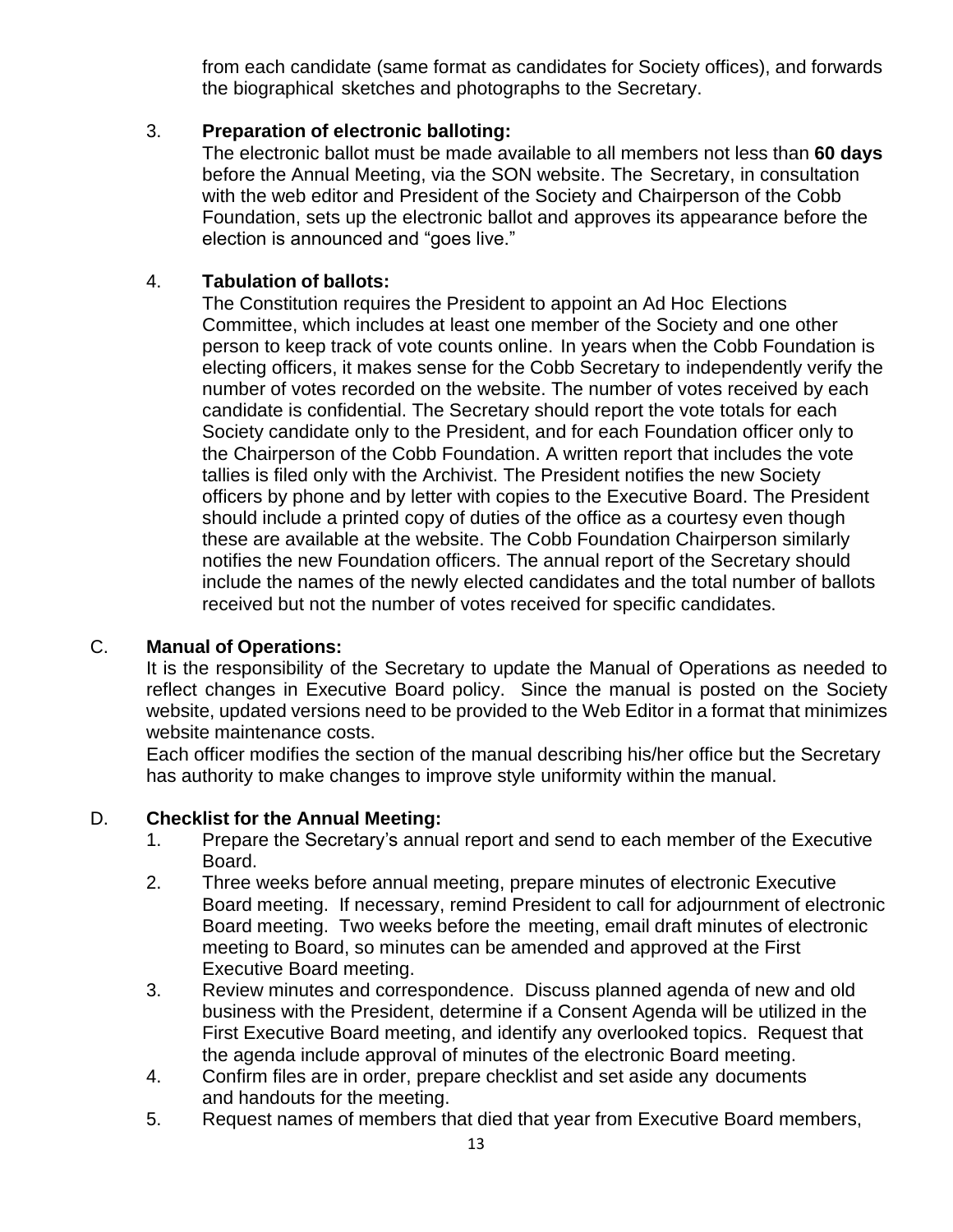then compiles and sends the list to the President to announce at the Annual Business Meeting.

#### E. **Within one week following the Annual Meeting**:

Obtains a list of new Executive Board members (including preferred email address), *Journal of Nematology* editorial staff, committee members, honorary members, fellows, awardees, future meeting sites and (if amended) the Constitution and sends to the Business Office; Forwards reports of Officers, Executive Board Members, Committee Chairs, and Representatives to Affiliated Organizations (saved in searchable.pdf format) to the Web Editor and Business Office for uploading to the website.

#### F. **Maintain official letterhead:**

Following the Annual Meeting, update the Society's electronic letterhead to reflect new and transitioning officers. Forward updated version to the President, President-Elect, Vice President, Treasurer and Business Office.

#### G. **Material provided to Archivist:**

Documents provided to the SON archivist include printed copies of : Agendas and minutes of the First, Second and electronic meetings of the Executive Board (including all motions and votes) and the Annual Business Meeting; annual reports of officers, committee chairs, and representatives to affiliated organizations; list of deceased members for each business year; copies of ballots and results of officer, N.A. Cobb Foundation, and any special elections such as proposed constitutional amendments (including vote tally); committee roster for each business year; any miscellaneous documents pertaining to Society business that are distributed to the Executive Board or membership during the year.

#### H. **Misguided requests:**

- 1. Stationery: The Society no longer prints or purchases letterhead or stationery.
- 2. Address changes: Refer requests to the Business Office and the Web Editor.
- 3. Society Membership Directories: Directories are no longer printed by the Society. Refer requests to the Business Office or direct to the society web page.
- 4. Society membership lists and mailing labels: Refer requests to the Business Office, which provides these services for a nominal fee.
- 5. Letters of commendation and for resolutions: Forward requests to the Honors and Awards Committee.

# <span id="page-13-0"></span>**TREASURER**

The Treasurer is elected for a 3-year term. The Treasurer assumes the responsibilities of the office following their installation at the Business Meeting at the Annual Meeting of the Society. The Treasurer is a voting member of the Executive Board and Chairperson of the Finance Advisory Committee. An individual may not serve as Treasurer more than one consecutive term and cannot serve in another office of the Society during the term as Treasurer.

#### I. GENERAL RESPONSIBILITIES:

The Treasurer, working with the Business Management Office and in consultation with the Executive Board, is responsible for managing the business of the Society.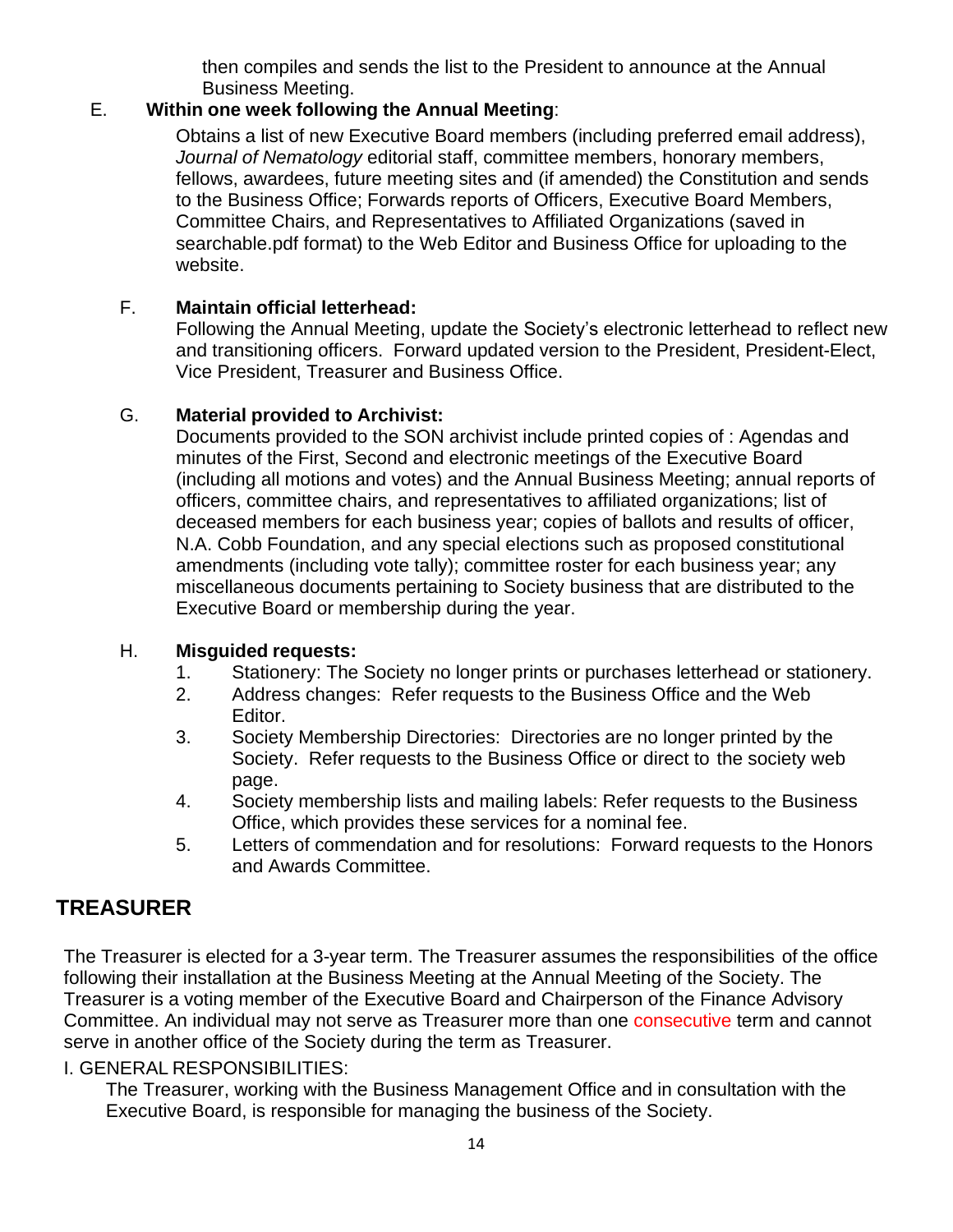- A. The Treasurer has the following responsibilities:
	- 1. Paying all bills encumbered by the Society.
	- 2. Planning for and investing the reserve funds of the Society.
	- 3. Recommending appropriate charges related to the Journal of Nematology.
	- 4. Recommending fees for regular member and student member dues.
- B. In consultation with the Executive Board, the Treasurer is responsible for:
	- 1. Preparing the annual budget of the Society for approval by the Executive Board. It is prudent to project several years out and develop budgets for the upcoming year as well as the year to follow. Realistic levels of inflation should be incorporated into expenditures and changes in income should be included. This future projection will highlight trends in expenditures that might otherwise go unnoticed. Projection will allow for budget modification and reevaluation when necessary.
	- 2. Recommending for the efficient and prudent fiscal management of Society affairs on all matters pertaining to immediate and long-term financing.
- C. In relationship to the Membership of the Society, the Treasurer prepares an annual Treasurer's report and submits this to the Executive Board and to the Web Editor for publication.
- D. In relation to the Business Management Office, the Treasurer is responsible for the following:
	- 1. Maintaining communication as to the status of accounts, account balances, membership rolls, JON invoices.
	- 2. The Business Management Office maintains the list of current and new members. Contact information changes are made via the Business Management Office or the web. The Treasurer has little activity in this area currently.
	- 3. The Business Management Office will contract with a CPA to conduct an annual review. The CPA will submit the Federal and Maryland Tax Forms.
	- 4. contract expires.
- E. The Treasurer will serve on the Board of Directors of the N.A. Cobb Foundation.

### II. PRELIMINARY OPERATIONS:

Prior to assuming the office, or immediately thereafter, the Treasurer-elect has the following duties:

- A. Secure coverage on Society's fidelity bond.
	- 1. Have the new Treasurer's name added and former Treasurer's name deleted.
	- 2. Insure that the level of coverage is appropriate to the needs of the Society.
	- B. Change the name and contact address with the Society's financial institutions.
		- 1. Request and complete Change of Authorized Signature and Change of Address forms for the operating checking account (currently held at US Bank) and the second "receiving checking account" used exclusively for receipt of electronic fund transfers (EFTs) (established with US Bank in June 2015).
		- 2. Request and complete Change of Authorized Signature and Change of Address forms for the investment account (currently held with Wells Fargo).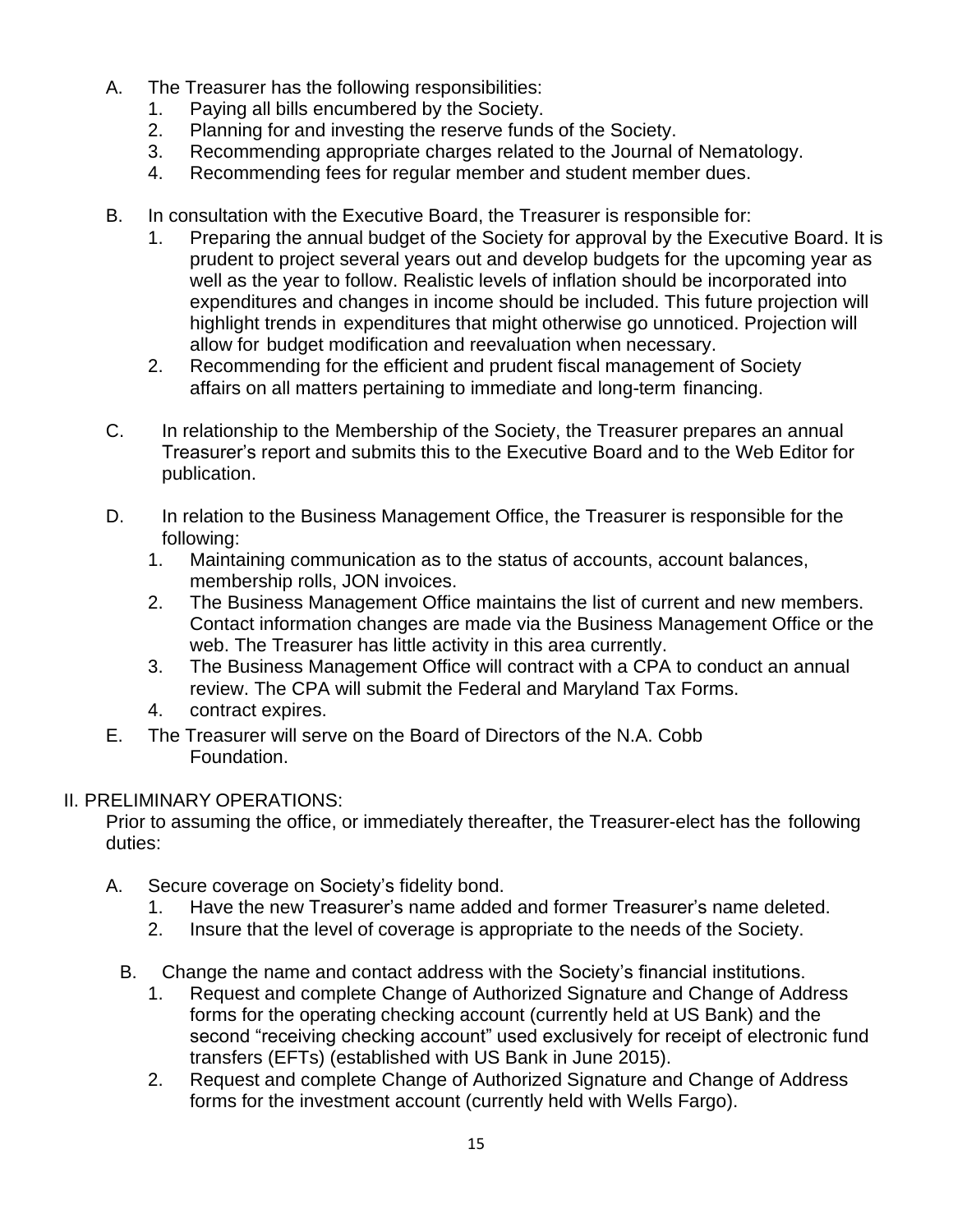C. Ensure that there is an adequate supply of checks for the next year.

#### III. ROUTINE OPERATIONS:

Since specific details of the various operations of the Treasurer's Office are subject to change, only general operating procedures are covered herein. The following operations are performed frequently without restrictions of the calendar:

- A. Pay all bills promptly.
	- 1. Generally pay only on invoices or as reimbursements for receipts provided.
	- 2. Direct payments to individuals, in the absence of receipts, may carry tax liability for the recipient and a reporting/withholding burden for the Society. In general, the Society does not provide honorariums to invited speakers but reimburses them for expenses. The Society travel awards may be construed as "reimbursements" for travel since they are not provided until the awardee is at the meeting. The Best Student Paper cash awards are made to the individuals and may carry tax liability for the recipient. The awardee may wish to consult a tax advisor but the Society does not need to report awards less than \$600 (based on 2021 tax rules).
	- 3. The support provided to the EIC is not a stipend for the EIC but rather support provided to the EIC to assist in the EIC duties. It is best to receive an invoice payable to an institution rather than to an individual to avoid a reporting/withholding burden for the Society.
- B. Record all transactions in the financial program (Quicken).
	- 1. Maintain accurate records by keeping a copy of the invoice and attaching the bottom portion of check to the invoice. For those electronic charges (currently web hosting and bank card fees), do the best you can.
- C. Work with the Business Management Office to reconcile financial statements monthly or at least quarterly.
- D. Perform operations regularly in order to conduct business smoothly.
- E. Prepare the annual budget.
	- 1. Generate summaries of the past 12 month's income and expenditures. This information can be gleaned from the Treasurer's Quicken file or by requesting the information form the Business Management Office. Using information from both sources provides a good check.
	- 2. Contact the Honors and Awards Committee to determine if an Honorary Member is to be named. If there will be an Honorary Member named, ask the committee to estimate the airfare that will be needed for that person to attend the SON meeting at which they will be recognized.
	- 3. Project several years forward in addition to developing the budget for the upcoming year. This future projection will highlight trends in expenditures that might otherwise go unnoticed. Projection will allow for budget modification and reevaluation when necessary.

IV. SOCIETY FILES: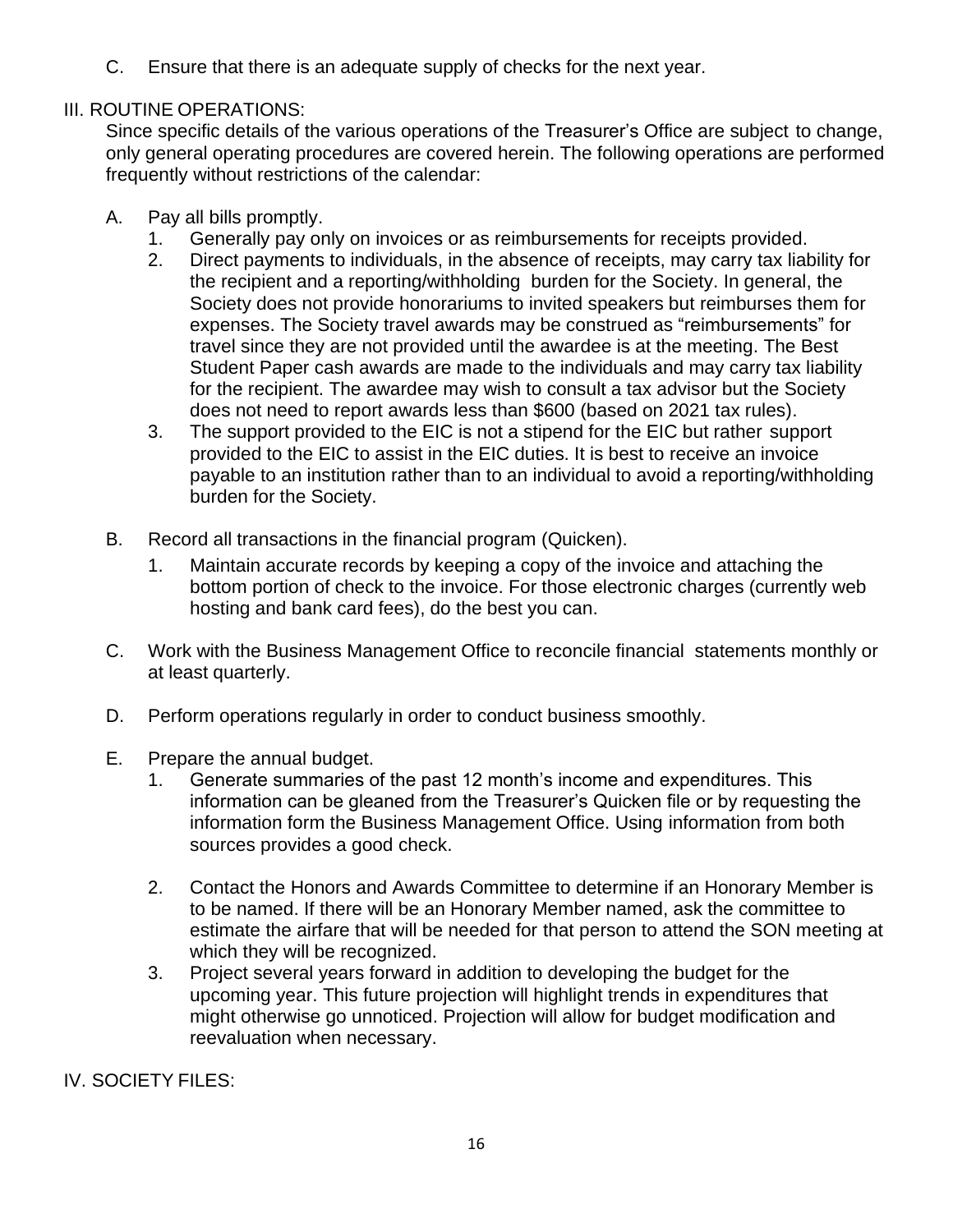- A. Blank checks
- B. Copies of checks written and associated statements
- C. Financial reconciliation reports
- D. Records for investments
- E. Old files from previous Treasurer

# V. TREASURER CALENDAR (based on mid-summer annual meeting):

### January

- Remind Industry Committee Chairperson to solicit dues from current and prospective Sustaining Associates.
- Verify with Business Office that reminder notice has been sent to members in arrears.

# March

- Verify that the CPA has filed Federal Tax Form (due 15th May).
- Verify that the Maryland Tax Form has been filed (due 15th May).

### June

- Contact the chair of the Honors and Awards Committee to see who will receive checks at the Annual Meeting.
- Remember to bring checks for travel awards to the meeting.

July

- Prepare annual report for presentation at the Annual Meeting. Send a copy to each member of the Executive Board and the Finance Advisory Committee two weeks prior to the Annual Meeting.
- Make copies of the Treasurer's Report (financial statement) to be distributed at the Annual Business Meeting.
- Outline a budget for the next fiscal year for presentation at the 2nd Executive Board meeting.

### **October**

- Verify that renewal notices have been sent to the membership.
- Contact Chairperson of the Industry Committee to review the status of the Sustaining Associates.
- Send a list of the Sustaining Associates for the next year to the Editor-in-Chief for printing in the March issue of the Journal of Nematology.

### November

• Verify that renewal notices for dues have been sent to the membership.

# **EDITOR-IN-CHIEF,** *JOURNAL OF NEMATOLOGY*

The Editor-in-Chief is appointed by the Executive Board for a three-year term and can be reappointed for two consecutive one-year terms at the discretion of the Executive Board.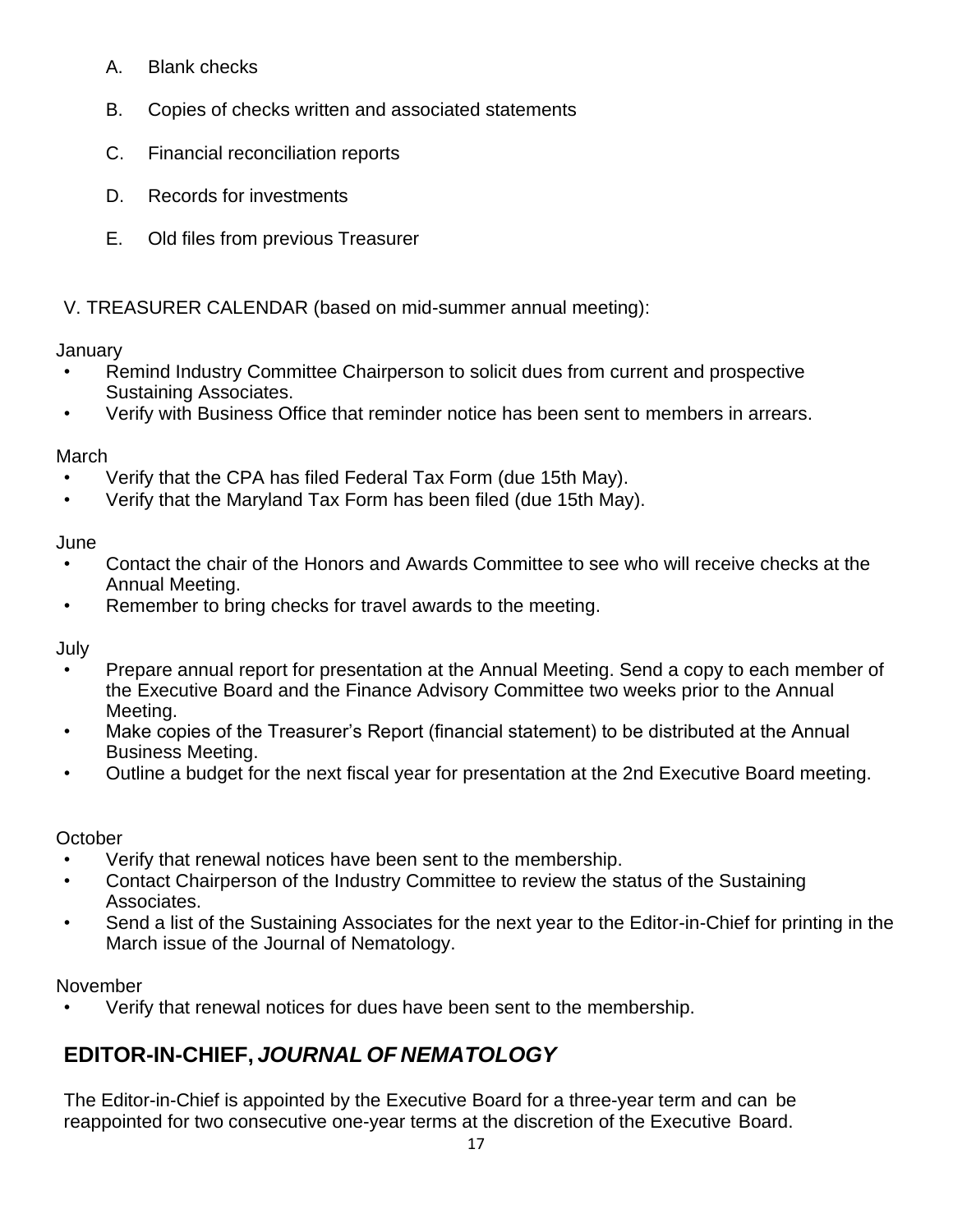- I. GENERAL RESPONSIBILITIES:
	- A. Serves as a voting member of the Executive Board.
	- B. Assumes office of Editor-in-Chief (Editor-in-Chief) as the retiring Editor completes the December issue of the journal.
	- C. Prepares and submits an annual report to the Executive Board, Editorial Board, and Associate Editors.
	- D. Is the presiding officer of the Editorial Board of the *Journal of Nematology*.
	- E. Notifies the President of their resignation as Editor-in-Chief in advance. Assists the President in nominating a Senior Editor who edits some manuscripts during the Editor-in-Chief's third or last year and some abstracts.
	- F. Hires a Technical Editor. The salary for the Technical Editor is determined by the Editor-in-Chief, subject to approval of the Executive Board during the process of approving the budget for the *Journal of Nematology*. The Technical Editor assists in editing manuscripts, prepares manuscripts for publication, proofs page proofs, and prepares the index. A separate indexer may also be hired. The Editor-in-Chief may hire a part-time, editorial assistant for processing manuscripts and other correspondence.
	- G. Upon completion of each volume of the *Journal of Nematology*, .pdf files of the four issues are provided to the current contact at The Florida Center for Library Automation and uploaded to their website [\(http://journals.fcla.edu/jon\)](http://journals.fcla.edu/jon) where it is freely available. In addition, high resolution final proofs are made available by the Sheridan Press Production Editor for indexing by PubMed, CNKI (China), and other indexing services.

#### II. RESPONSIBILITIES AS PRESIDING OFFICER OF THE EDITORIAL BOARD:

- A. Appoints members to the Editorial Board, subject to Executive Board approval. Editors serve for three-year terms.
- B. Establishes in consultation with the Editorial Board and Technical Editor, and with approval by the Executive Board, the general editorial and publication policies for the *Journal of Nematology*. These policies are summarized in the March issue of the *Journal of Nematology*.
- C. Is responsible for the policies and procedures of the Editorial Board relative to the receipt, review, editing, and acceptance of manuscripts.
- D. Consults with the Treasurer and President on matters pertaining to the manufacture and publication of the *Journal of Nematology*, with deference to the Executive Board.
- E. Publication schedules are established by the Editor-in-Chief and the Treasurer, subject to Executive Board approval.
- F. The publishing company for the *Journal of Nematology* is recommended by the Editor-in-Chief and approved by the Executive Board. Rates are agreed to each year.
- G. Properly-submitted abstracts should not require editing before publication in the journal. The Program Chair is responsible for insuring that abstracts for the program of the annual meeting are properly formatted for publication in the journal.
- H. Appoints the Chair of all Ad Hoc Special Publication Committees when such committees are approved by the Executive Board.

#### III. INTERIM DUTIES FOR THE *Journal of Nematology:*

A. Provides a white copy of the table of contents for each issue of the *Journal of*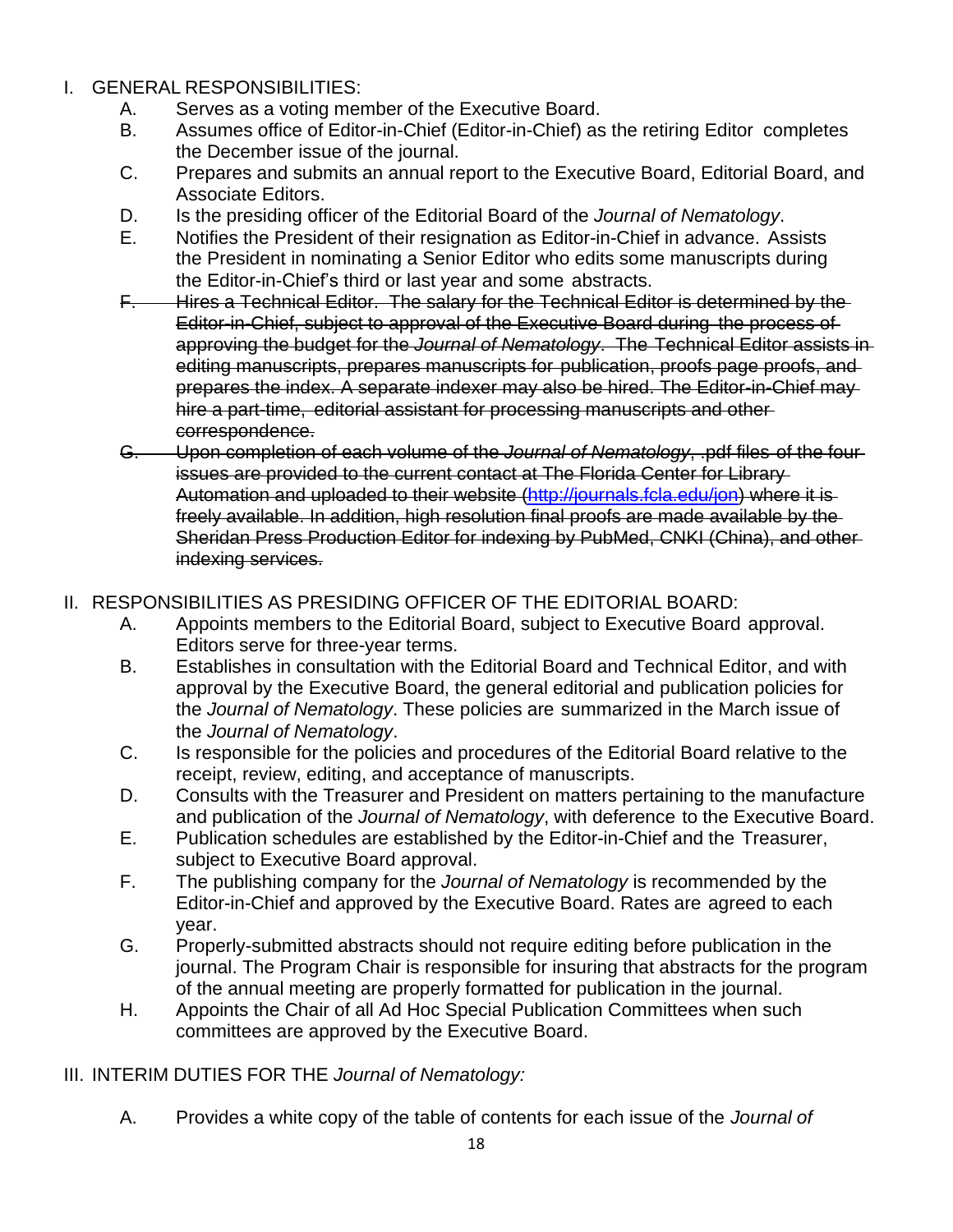*Nematology* to: Current Contents Institute for Scientific Information 325 Chestnut Street Philadelphia, PA 19106 (Sheridan Press currently handles this.)

#### B. **In December:**

- 1. Updates as necessary INFORMATION FOR CONTRIBUTORS published in each March issue of the journal.
- 2. Sends the *Journal of Nematology* printer a summarized Statement of Ownership for the March issue.

#### C. **In March, but as needed:**

- 1. Updates the list of Sustaining Associates as provided by the Treasurer and/or the Chair of the Industry Committee. The new list should appear in the June issue of the *Journal of Nematology*.
- 2. Sends cover changes to printer whenever changes are needed (copy to the Technical Editor).

#### D. **Prior to Annual Meeting:**

- 1. Prepares a list of nominees to fill vacancies of the Editorial Board to present to the Executive Board.
- 2. Prepares an annual report (see attached).

#### IV. EXAMPLE of STATEMENT of OWNERSHIP, MANAGEMENT and CIRCULATION for *Journal of Nematology*:

Title of Publication: JOURNAL OF NEMATOLOGY

Location of Business Office: Society of Nematologists (followed by current Treasurer's name and address) Publisher: Sheridan Press Editor: (Current Editor-in-Chief's name and address) Owner: Society of Nematologists, Hyattsville, Maryland Bondholders or other Security Holders: None

Change in status of nonprofit status during last 12 months: None

#### V. GUIDELINES FOR SPECIAL PUBLICATIONS:

The Executive Board has adopted a procedure (12 November 1979) whereby special manuscripts may be published by our Society. The procedure for these special publications follows.

#### A. **Author Responsibilities:**

- 1. Submit complete manuscript (in proper style and format for *Journal of Nematology*) to Chair, Ad Hoc Committee for Special Publications.
- 2. Suggest a printer.
- 3. Offer a mechanism for covering cost of your publication.
- B. Ad Hoc Committee evaluates paper and offers recommendation to Executive Board as to publication and printer.
- C. Executive Board accepts or rejects Ad Hoc Committee recommendation. Final selection of printer and means of finance is determined by Executive Board.
- D. If approved for publication, manuscript is submitted to the Editor-in-Chief for the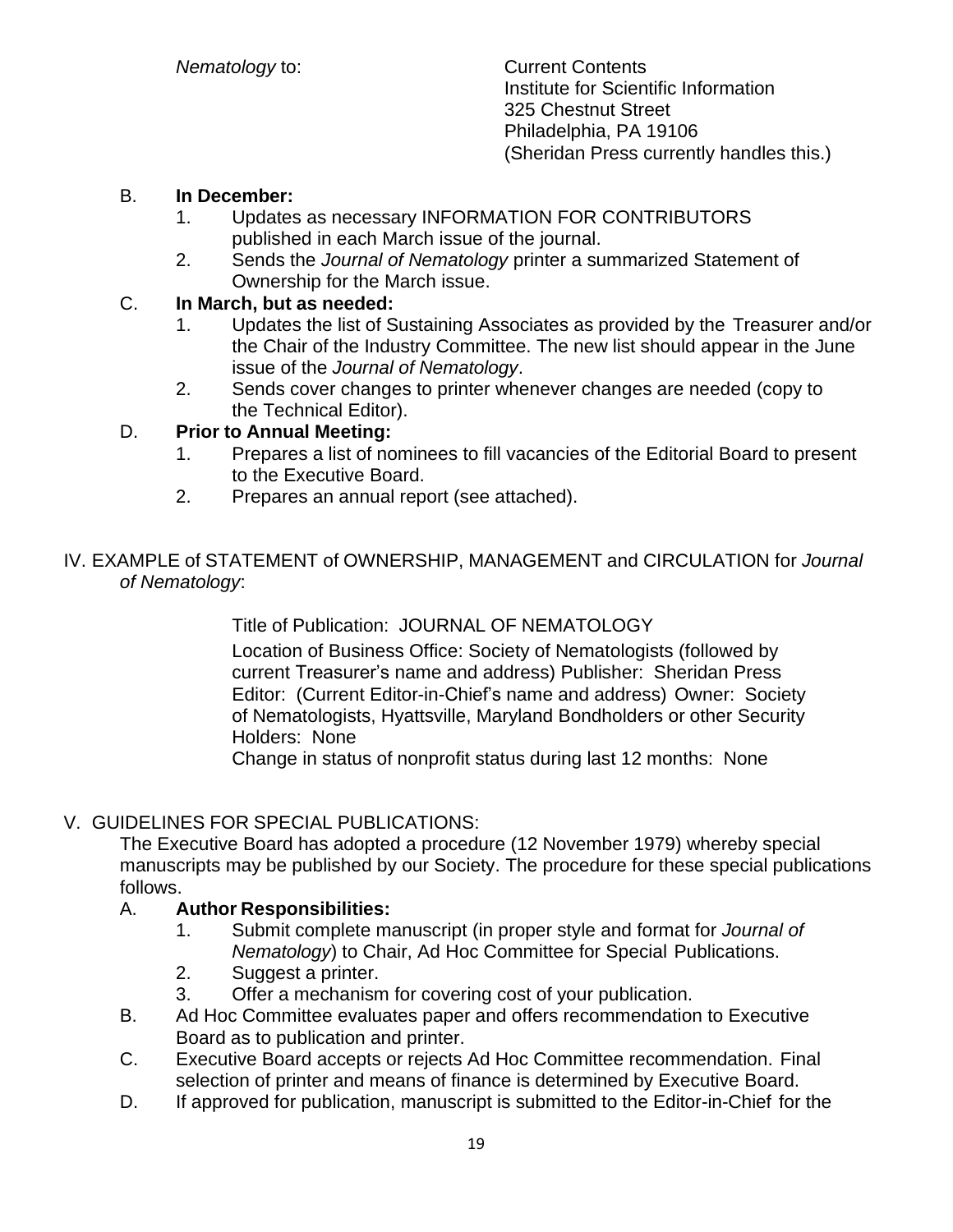*Journal of Nematology* who will decide on procedures and reviewers for the manuscript.

- E. The Chair of a given committee and the Chair of the Ad Hoc Special Publications Committee will do final editing and work with printer in publishing the manuscript.
- F. The Subject-Matter Committee Chairman will be responsible for sales and/or distribution of copies of the publication.

#### VI. SPECIFIC PROCEDURES FOR EDITOR-IN-CHIEF:

#### A. **Manuscript processing:**

- 1. The Editor-in-Chief is notified by email when a new manuscript is submitted to the PeerTrack system. The Editor-in-Chief views the submission and determines if it is acceptable for assignment to a subject matter editor. If it is acceptable to be sent out for review the Editor-in-Chief assigns it to an editorial board member (hereafter Oversight Editor), who assignes the manuscript to the two peer reviewers. The Editorial Board member should be one with sufficient expertise to edit the manuscript. Do not send manuscripts to Editorial Board members or reviewers with obvious conflict of interest: e.g., supervisors, recent Ph.D. advisors or students, frequent co-authors, or employees of the same institution, present or former spouses, etc. At this time, the Editor-in-Chief should also examine the abstract to see that it is short enough and that the key words are alphabetized. The Editor-in-Chief should examine the figures and describe any obvious problems in them to the Oversight Editor.
- 2. The Editor-in-Chief must constantly strive to identify new reviewers and keep a reviewer database, listing subject matter expertise. Do not send the manuscript to reviewers with the above conflict-of- interest problems, or to reviewers identified in the cover letter from the contact author as to having already reviewed the ms. Authors may suggest reviewers during the on-line submission process. Rarely, however, should two reviewers suggested by the author be used.

#### B. **Manuscript editing:**

The reviewers enter their comments regarding the manuscript on the PeerTrack website, and these are available to the Oversight Editor, who renders a decision regarding acceptability of the manuscript based on reviewer's comments.

#### C. **Receipt of edited revised manuscript from Technical Editor:**

- 1. The Editor-in-Chief examines the manuscript as received from the Technical Editor putatively ready for the printer. The Technical Editor often has several queries for the Editor-in-Chief. In addition, the Editor-in-Chief examines all changes on the revised manuscript made by the Oversight Editor and the Technical Editor and makes any changes, corrections, or additions. In addition, the Editor-in-Chief closely examines the title page, key words and figures, to spot any obvious deficiencies. If any serious problems remain, the authors may have to be contacted.
- 2. The Editor-in-Chief collects accepted revised manuscripts until enough are available to complete and issue one month before publication of the issue, at which time the batch may be released to the printer. Accompanying each group of manuscripts forwarded to the printer is a Table of Contents and cover material for the issue, and the email address of the contact author, to whom the printer will email the page proofs. The Table of Contents may begin with a lead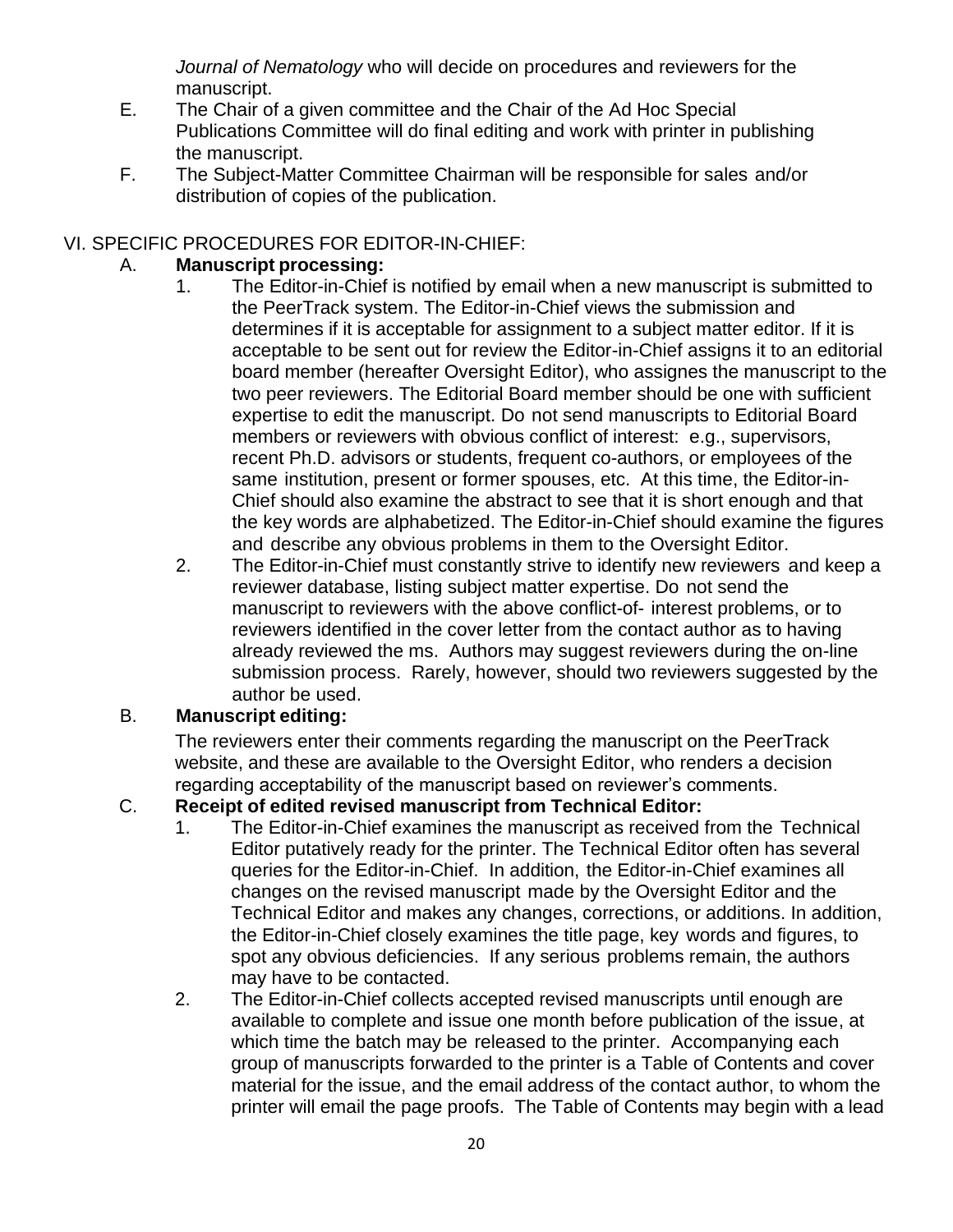article orthe Editor-in-Chief may instead arrange the papers in topical areas. See a recent Table of Contents as an example. The Editor-in-Chief sends the publisher a copy of the contents and the other cover material by email or ftp. The Technical Editor will later insert the page numbers on the Table of Contents. The Editor-in- Chief informs contact authors when to expect page proofs by e-mail. All authors receive proofs directly from the publisher by email. Proofs are accompanied by Instructions for Processing.

3. The Editor-in-Chief works directly with the publisher in transferring finalized manuscripts and front matter. When page proofs are prepared, the Editor-in-Chief is copied on emails to corresponding authors and insures that all proofs are returned to the publisher promptly. The Editor-in-Chief works with the publisher regarding questions about corrections indicated by the corresponding author.

#### D. **Page proofs:**

Authors receive page proofs by email and return their corrected proofs, or detailed list of necessary corrections to the Technical Editor. The Technical Editor receives all corrected proofs from authors. The Technical Editor then transcribes all corrections from all authors and sends them to the printer.

#### E. **Revised proofs:**

The Editor-in-Chief receives revised proofs from the printer and compares the changes made to those inserted by the Technical Editor on the original proofs. Any changes that are still errors are indicated as such. The

Editor-in-Chief sends the revised proofs to Sheridan Press.

### F. **Second revised proofs:**

The Editor-in-Chief receives these from the printer and examines the changes made in the revised proofs and sends them to the printer.

#### G. **Bluelines:**

The Editor-in-Chief receives notification that final proofs are available for inspection from the printer and examines all aspects of the Journal, paying particular attention to figure quality, and approves them for the printer within two days of receipt.

### H. **Special changes:**

The Editor-in-Chief forwards appropriate changes for particular issues. For example in March, the "Information for Contributors" page must be included.

### VII. TIPS FOR EDITOR-IN-CHIEF:

### A. **As Senior Editor:**

- 1. Think about joining Council of Biology Editors [\(http://www.cbe.org/\).](http://www.cbe.org/))
- 2. Try to read everything possible about editing and running a journal, because there won't be time later on.

### B. **Before Annual Meeting:**

- 1. Prepare list of proposed new editorial appointments.
- 2. Order new copies of CBE style manual, so that new Editorial Board members can get a fast start.
- 3. Prepare the annual report for the previous calendar year, including statistics about manuscripts received and rejected for *Journal of Nematology* for the two previous years, acknowledgment of ad hoc reviewers, thanks for departing Editorial Board and Associate Editors, and acknowledgment of incoming Editorial Board.
- 4. Identify weak subject matter or geographical areas of the editorial staff and ask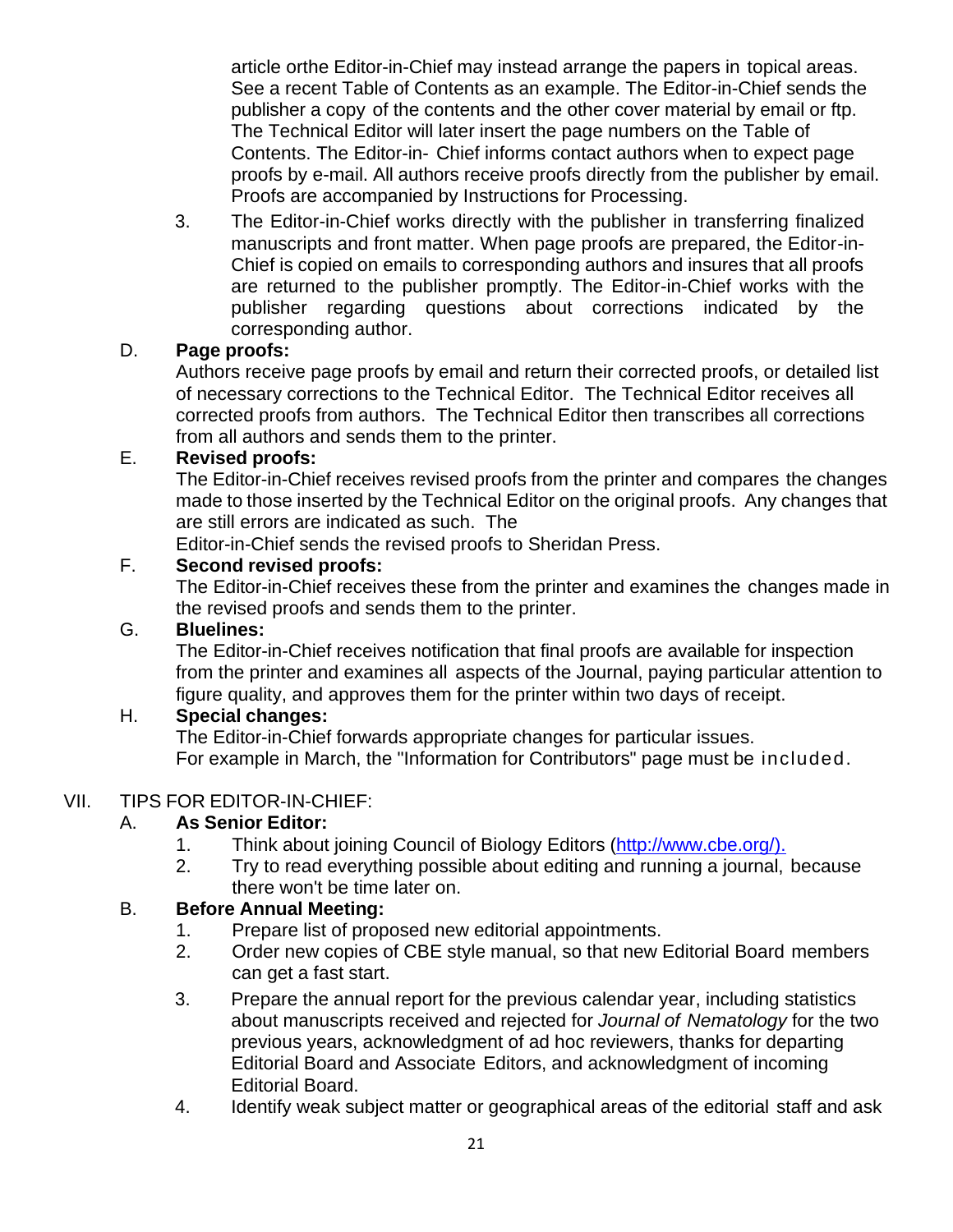appropriate Editorial Board members for assistance in identifying candidates.

#### C. **At Annual Meeting:**

- 1. At Executive Board meeting, ask for approval of suggested new Editorial Board members and Associate Editors. Propose several alternates in case people decline.
- 2. Ask proposed editors to serve.
- 3. Thank all Editorial Board members and Associate Editors and ask for comments about the way things are going.
- 4. Thank all people who have provided manuscript reviews in past year.

#### D. **Shortly after Annual Meeting:**

- 1. Send copies of Editorial Board instructions to new Editorial Board members, including Editorial Board philosophy, reviewers' instructions, and sample letters for reviewer exchange, acceptance, and rejection. Also thank members for volunteering to serve.
- 2. Think about some new editors for appointment at the next annual meeting. Groom them by sending each a few manuscripts during the upcoming 12 months to see how they do.
- 3. Send the *Nematology Newsletter* editor a condensed version of annual report and a "*Journal of Nematology* News" column consisting of the abridged minutes of the Editorial Board meeting and information about any decisions made by the Executive Board that will impact the journal.
- 4. Thank new Associate Editors and send them copies of the Instructions for Associate Editors.
- 5. Send the editorial staff copies of full minutes of Editorial Board meeting, and a current list of *Journal of Nematology* editorial staff addresses.

#### E. **Constantly:**

- 1. Pay attention to all nematological literature to identify new reviewers (and encourage their membership in the Society!).
- 2. Periodically review manuscript database to identify potentially lost or delayed manuscripts.
- 3. Because the Treasurer is the publisher of the *Journal of Nematology*, send them copies of promotional assistance literature that crosses the Editor-in-Chief's desk.
	- 4. Make additions to author style manual, Editorial Board instructions, Associate Editor Instructions, and reviewer instructions as needed. Consult the Technical Editor and printer before and after making additions or changes in Style Guide.
	- 5. Think about ideas for pieces for *Journal of Nematology* News section of the *Nematology Newsletter*.

### F. **Miscellaneous:**

- 1. The Editor-in-Chief has the responsibility to not burden the system down with patently bad work. If the manuscript is obviously not capable of being published, reject it without peer review. It is not fair to the editorial staff to do otherwise. However, if the work is from developing world authors, the Editorin-Chief may wish to send the manuscript through the system for pedagogical reasons; in such cases the reviewers and Oversight Editor should be instructed accordingly.
- 2. Let authors who submit manuscripts yet fail to provide reviews know that they are not behaving responsibly.
- 3. Although technical consistency is extremely important, guard against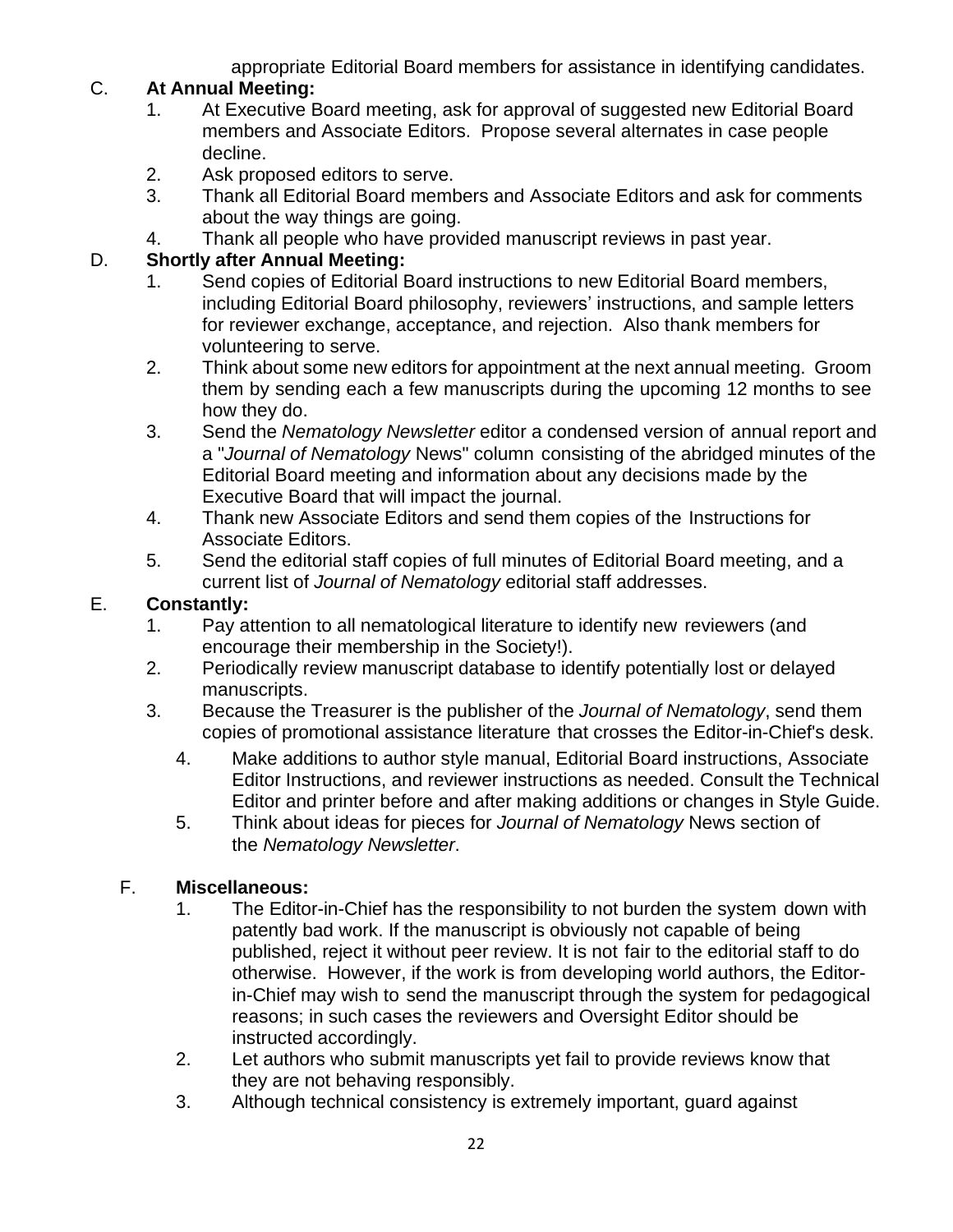senseless rigidity. Never allow science to be sacrificed at the expense of technical rules; if good grammar and good science conflict, sacrifice the grammar.

- VIII. BASIC PHILOSOPHY AND RESPONSIBILITIES FOR EDITORIDAL BOARD MEMBERS:
	- A. The primary responsibility of an editor is to the readers of the published manuscript. Readers deserve manuscripts that contain sound science and that are clearly and readily understood. In a case of having to judge between the readers' interests and the authors' interests, generally lean towards the readers.
	- B. The second greatest responsibility of an editor is to the authors of a manuscript. Authors are concerned primarily with speed, fairness, honesty, and friendliness. Nag slow reviewers. Edit manuscripts promptly. In the case of delay, send email queries to reviewers and keep authors aware of current status. By fairness is meant the ability to say "no" to friends and "yes" to scientists with whom you have disagreed historically, whether they are authors or reviewers. Be truthful when dealing with authors; do not deceive them into thinking that their research will be accepted when there is no hope, nor be highly critical when all that is required is a slight revision. Occasionally, you will cause great disappointment in authors; at such times be sympathetic and encouraging. Not one single letter should be written to an author without complimenting the research in some way. If a review is overly caustic or contains personal remarks, send it back to the reviewer and/or edit the review before sending it to the authors.
	- C. The third responsibility of an editor is to the Editor-in-Chief, who must be kept informed of the progress of the manuscripts through the editorial system and the quality of the reviews provided by ad hoc reviewers and editors.
	- D. The final responsibility of an editor is to yourself. The bottom line: do not take remarks from anyone personally.
	- E. Lastly, in this entire affair, remember that absolute truth is often hard to determine. Nearly every comment of a reviewer, editor, or author is capable of being rebutted by an author or reviewer.

IX. PROCEDURES AND INSTRUCTIONS FOR EDITORIAL BOARD MEMBERS AND GENERAL ROUTING OF MANUSCRIPTS:

#### A. **Receipt and transmission to reviewers:**

The Editor-in-Chief receives notification by email that a new manuscript has been submitted. The Editor-in-Chief logs into the PeerTrack system and views the submission, checking that it is appropriate subject matter and properly formatted for the journal, and then assigns it to themselves. Once the manuscript is in the system the Editor-in-Chief, assigns it to the appropriate subject matter Editor who chooses two reviewers and assigns the manuscript to them...

#### B. **Receipt by Oversight Editor and nagging of reviewers:**

The subject matter Editor receives notification by email that they have a new assignment in PeerTrack from Editor-in-Chief. Prompt action on the part of Editorial Board members in sending manuscripts out for review can greatly decrease the length of time to publish manuscripts submitted to *Journal of Nematology*. If a reviewer does not respond, then the manuscript should be forwarded to a new reviewer. All data on reviewer selection and times for completion of reviews are tracked in the PeerTrack system and reports can be generated by the Editor-in-Chief at any time to evaluate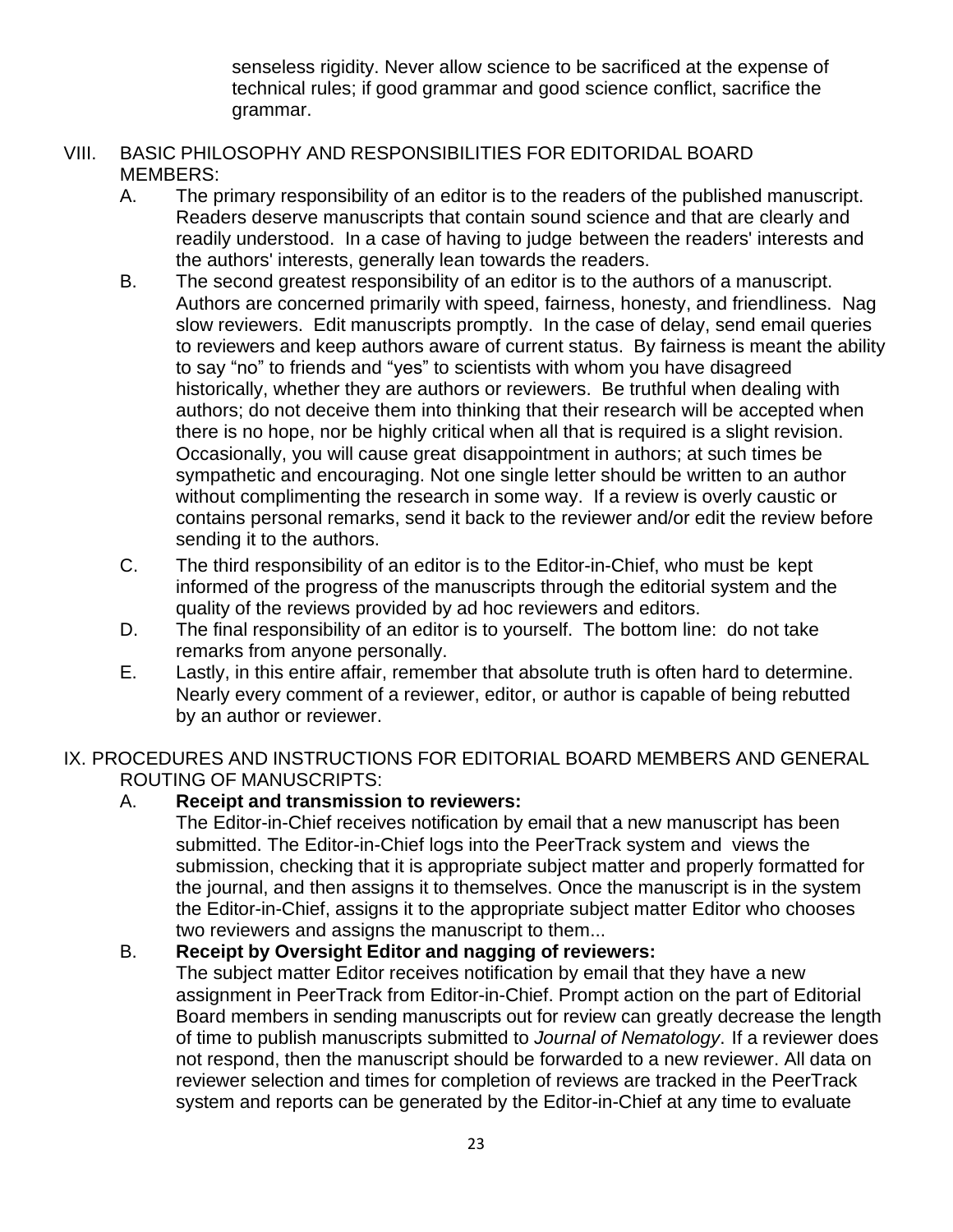authors, reviewers, and editors performance.

- C. **Receipt and evaluation of reviewed manuscripts by Oversight Editor:** The Oversight Editor should acknowledge receipt of the reviewed manuscript from the reviewer and thank them for the review. The Oversight Editor reads the manuscript and evaluates it. Four scenarios are possible with respect to manuscript evaluation.
	- 1. Both reviewers recommend rejection: In this case, the Oversight Editor must reject the manuscript.
	- 2. Both reviewers recommend acceptance, the Oversight Editor agrees: In this case, the manuscript is accepted.
	- 3. One reviewer recommends rejection, one acceptance: In this case, the Oversight Editor has two options. The Oversight Editor can make the acceptance or rejection decision based upon the judgment of the Oversight Editor, or the Oversight Editor can send it to a third reviewer for further evaluation. Sending the manuscript to a third reviewer creates a plurality for acceptance or rejection; however, the production time of the manuscript is usually delayed.
	- 4. Both reviewers recommend acceptance, the Oversight Editor disagrees: This is a difficult situation. The Oversight Editor should discuss this situation with the Editor-in-Chief, not only for this manuscript in particular but also the appropriateness of using the same reviewers on the same manuscript in the future. (**Note**: The Oversight Editor is free to seek the guidance or opinion of the Editor-in-Chief in matters pertaining to the acceptability of a manuscript or anything else pertaining to the *Journal of Nematology*).

#### D. **Processing of rejected manuscript:**

The Oversight Editor composes an email in PeerTrack stating to the authors that the manuscript is not acceptable for publication in the *Journal of Nematology* and briefly stating the reasons for this decision. The cover letter should be polite, should not use the word "reject," should include a statement of appreciation for the work represented by the manuscript, and should encourage future submission of the author's work to the *Journal of Nematology*. The Oversight Editor ensures that the PeerTrack system includes comments and links to any uploaded marked documents provided by reviewers. The Oversight Editor insures that reviewers are blind copied on email correspondence on manuscripts they have reviewed. Under no circumstances are the names of reviewers to be given to authors or other reviewers.

#### E. **Editing of accepted manuscript:**

- 1. The Oversight Editor edits the accepted (or conditionally accepted) manuscript, and carefully considers the notations, comments, questions, deletions, and other suggestions recommended by the reviewers. They also thoughtfully adds their own recommended changes to the manuscript. This is the process that has the greatest impact upon the quality of a publication and should be the most time consuming action of an editor if an editor is doing a good job. Editors should not attempt to rewrite the ms in accordance with the Oversight Editor's own style; however, changes should be made in order to reduce wordiness or the use of passive voice and to improve clarity.
- 2. Notification is then sent to the contact author through PeerTrack. The email notification states that the manuscript has been accepted, and usually includes statements of acceptance provided certain problems have been addressed. The Oversight Editor can state: "I am pleased to inform you that the manuscript is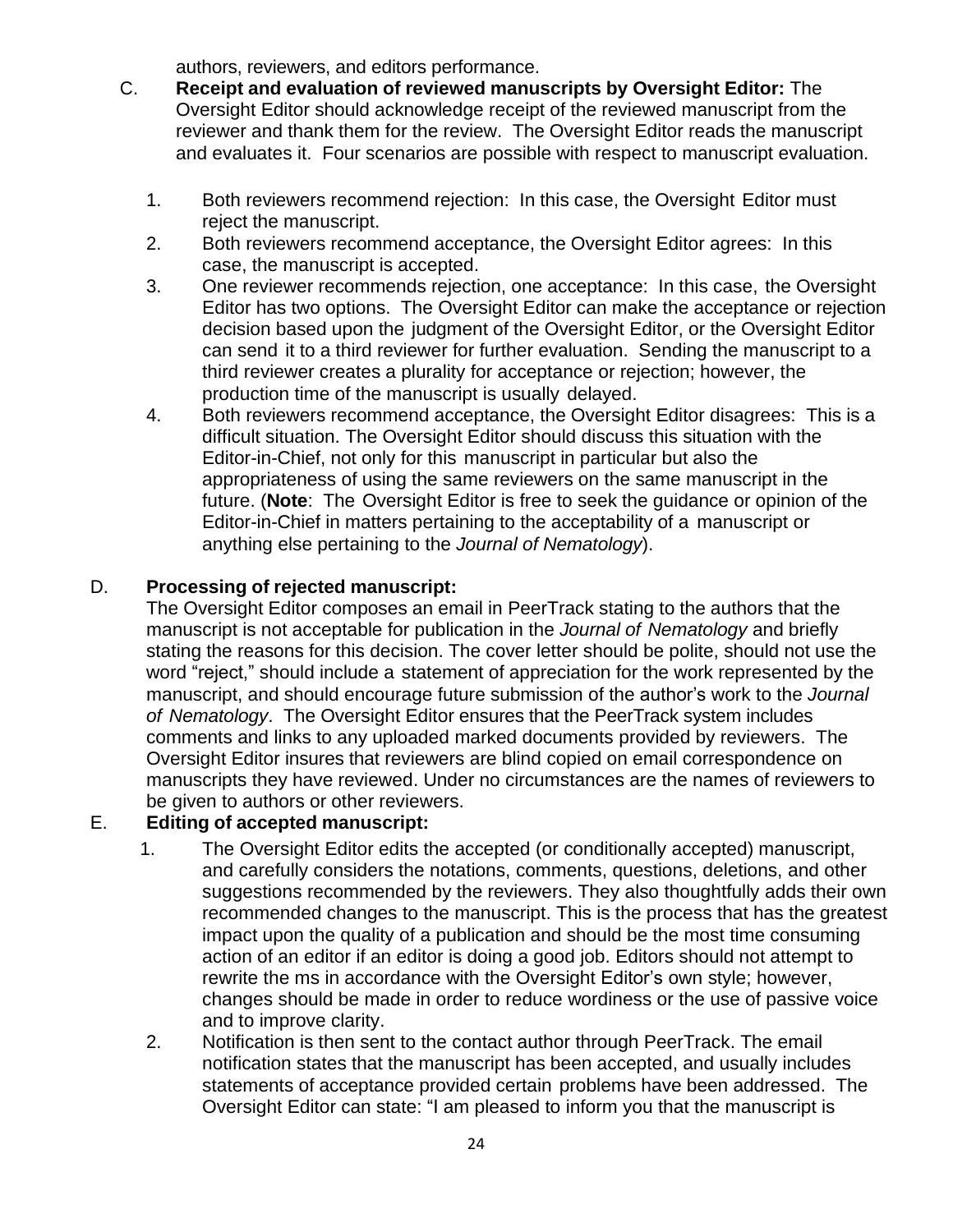acceptable for publication in the *Journal of Nematology* provided that the usual revisions are included." If a major revision is needed, then an indication of acceptance should not be stated in the email. The email also should include specific changes, suggestions, deletions, reinforcement (or downplaying) of points raised by the reviewers, and other recommendations of the Oversight Editor. Authors should be specifically instructed as to which points authors are required to address (either fix the manuscript accordingly or else successfully rebut the comment), which points can be addressed at the author's option, and which points raised by the reviewers should not be addressed. The last instructional line of the cover letter requests that the authors upload a revised manuscript to the PeerTrack website.

- 3. The Oversight Editor also blind copies this email of the review to each reviewer. The Editor-in-Chief can provide the Editorial Board with a model of a form letter to be used for this purpose.
- 4. Under no circumstances are the names of reviewers to be given to authors or other reviewers. If necessary, the DE should explain to a reviewer why a manuscript evaluated as deserving rejection was accepted. If necessary, the DE should also send specific comments to the reviewers about their reviews, tempering criticism with statements of thanks and appreciation. Also, the Oversight Editors thank reviewers they've worked with closely at the Annual Meeting.

#### F. **Receipt of revised manuscript from author by Oversight Editor:**

- 1. The Oversight Editor examines the revised manuscript submitted by the author on the PeerTrack website. If the revision still needs additional evaluation, then the Oversight Editor may, at their option, send the ms to an original or new reviewer, and based on the recommendations of the reviewer, could send the manuscript back to the author for additional revision. This action rarely happens at this stage of the review process. If the Oversight Editor believes that the revision is not satisfactory, then the revision is sent back to the author with comments indicating the problems that remain with the manuscript and the means for resolving them. Authors are responsible for addressing the points raised by the reviewers and Oversight Editor either in the revised manuscript or in the return email to the Oversight Editor. If, during the process of revision, the authors ignored significant, specific points, then the Oversight Editor should seek additional revision.
- 2. If the Oversight Editor finds the revision satisfactory, then they notify the corresponding through the PeerTrack system that the manuscript is accepted for publication and thanking them for publishing in the *Journal of Nematology*.

#### G. **Further processing:**

- 1. The paper is now in the Editor-in-Chief's hands. The Editor-in- Chief accumulates all revised manuscripts that will comprise an issue and releases them through the PeerTrack system to the Technical Editor. **Note**: At this stage, the Technical Editor usually has a few additional minor questions about manuscripts, which are addressed by the Editor-in-Chief. In very rare instances, a manuscript still may have to be returned to the author for a bit of revision and in a few other instances (ca 10% of all manuscripts), the Editor-in-Chief may have to contact the Oversight Editor or author about a certain point the Technical Editor has raised.
- 2. The Editor-in-Chief then approves final versions of the manuscripts for production. Page proofs are sent to authors and the Editor-in-Chief for corrections. Sheridan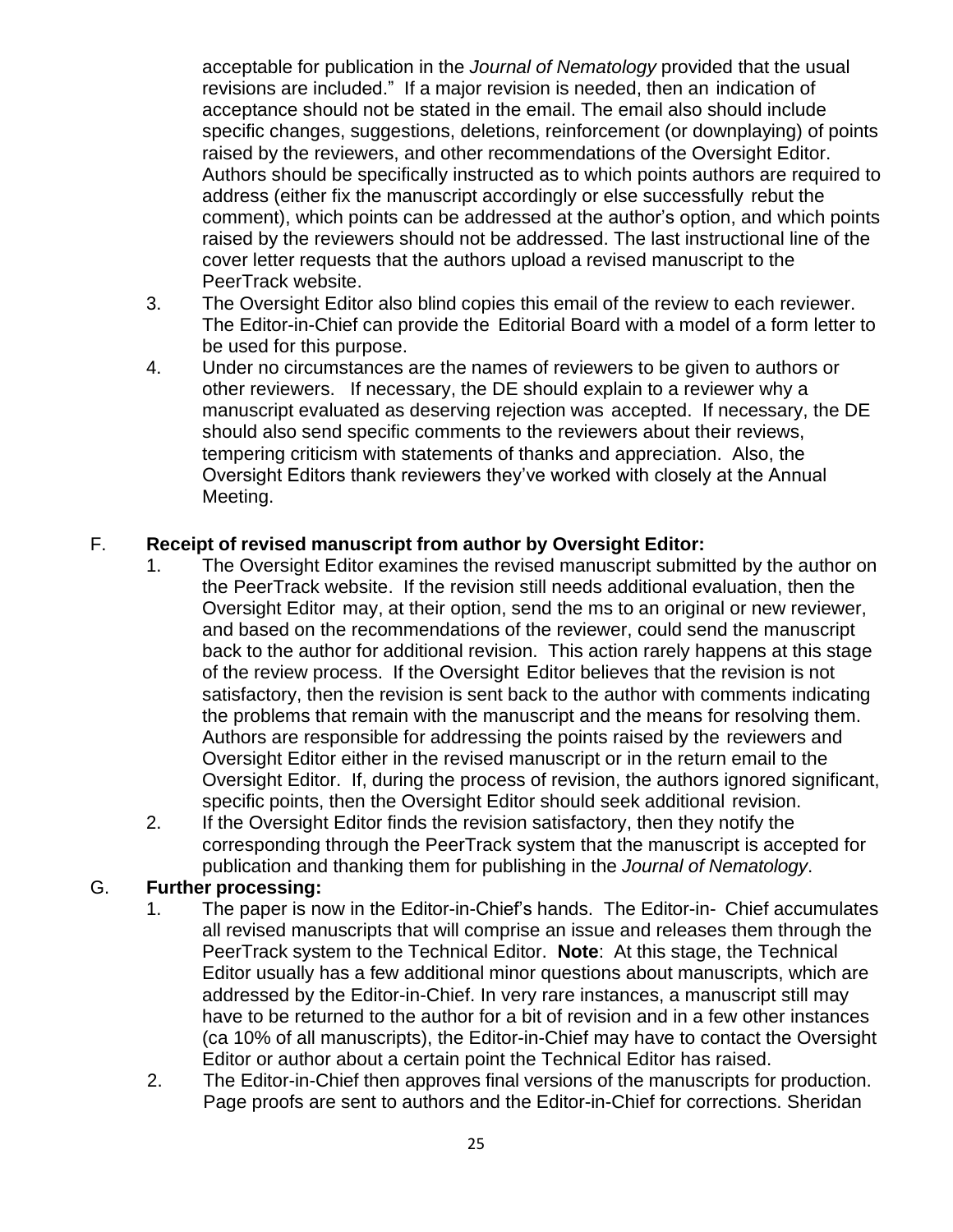Press corrects proofs and sends out new proofs to the Editor-in-Chief, who looks at all corrections and notifies Sheridan Press of any last-minute changes before the final press run.

#### X. MISCELLANEOUS RESPONSIBILITIES OF EDITORIAL BOARD MEMBERS:

A. **Keeping authors informed about the review process:**

In the event of an unusual delay during the review process, e.g., delay in review or vacation by an Oversight Editor or Editor-in-Chief or Technical Editor, then the Oversight Editor should inform the contact author of the reason for the delay and express appropriate regrets and thanks for patience.

#### B. **Reminding authors of deadlines in returning revisions:**

It is *Journal of Nematology* policy that, after a manuscript has been returned to an author for revision, the author has 2 months. The Oversight Editor has the responsibility of informing the author of this fact if a revision has not been received. After 2 months has elapsed the manuscript is considered "withdrawn" and will have to be resubmitted as a new manuscript if publication in *Journal of Nematology* is desired.

# C. **Return of abrasive reviews to Reviewers:**

Reviewers should maintain a polite attitude throughout their reviews. Offensive, abrasive, or otherwise nasty remarks will not be tolerated. The Editor should reject all such reviews. To speed up production, the DE has the option of removing the offensive passages and sending the review to the contact author. Inform the Editorin-Chief of offensive reviewers.

D. **Providing input to Editor-in-Chief about the entire review process:** Editorial Board members are strongly encouraged to evaluate current *Journal of Nematology* practice with respect to all phases of manuscript review, processing, and printing and make appropriate suggestions to the Editor-in-Chief. The Editor-in-Chief welcomes suggestions for new reviewers at all times.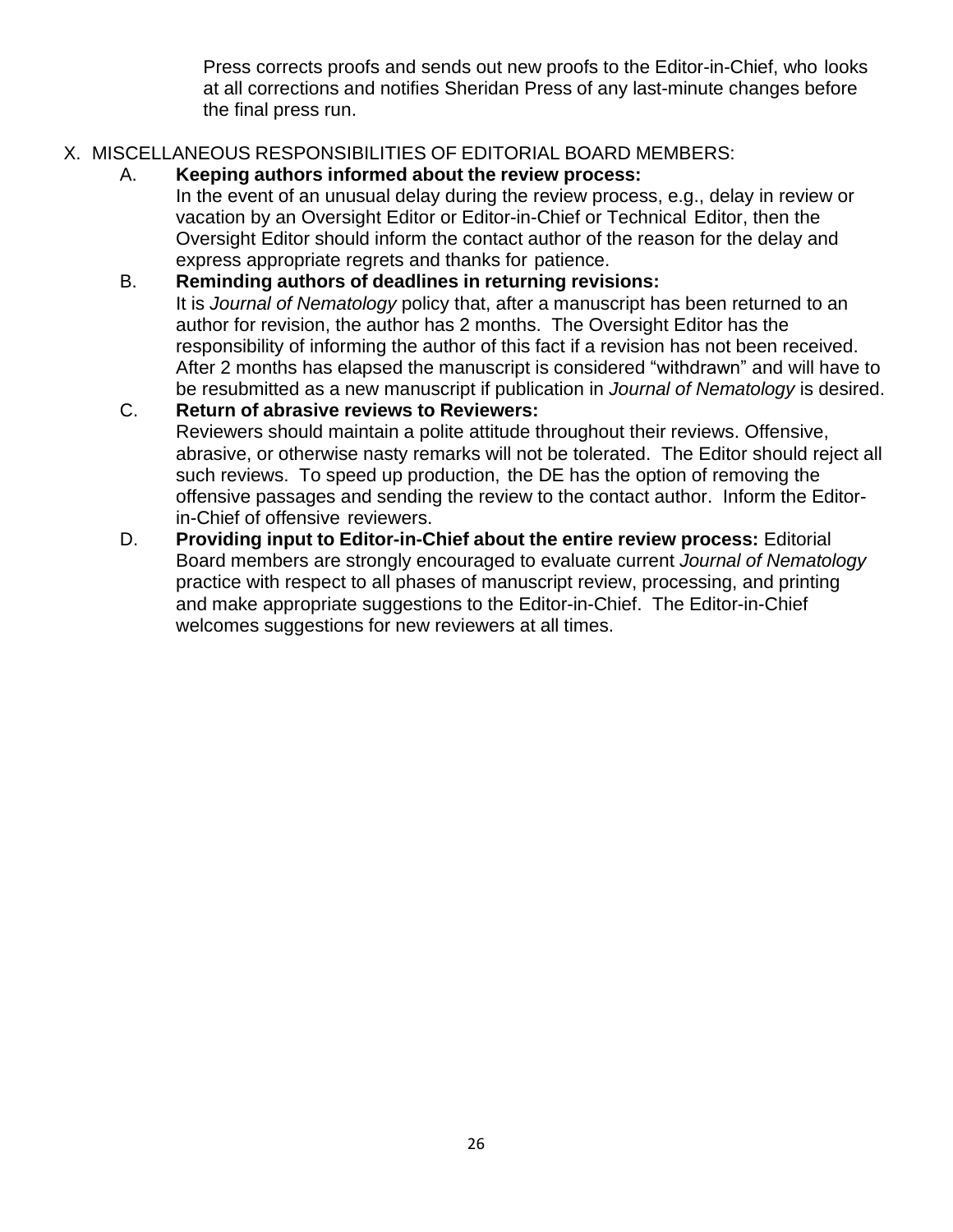# **EDITOR,** *NEMATOLOGY NEWSLETTER*

The Editor of the *Nematology Newsletter* is appointed by the Executive Board for a 3- year term. The individual may be reappointed for two additional consecutive 1-year terms. The new Editor assumes office on January 1 following appointment.

- I. GENERAL RESPONSIBILITIES:
	- A. Serves as a Member of the Executive Board and participates in meetings of the Executive Board at Annual Meetings of the Society.
- II. SPECIFIC RESPONSIBILITIES:
	- A. Establishes the general editorial and publication policies for the *Nematology Newsletter* in consultation with the Executive Board.
	- B. Edits material submitted by individuals for publication in the *Nematology Newsletter*.
	- C. Maintains a list of *Nematology Newsletter* correspondents, requesting information from them when necessary. Also sends out a notice to the membership via SON listserv requesting news items approximately 3 weeks prior to publication.
	- D. Produces and distributes the *Nematology Newsletter* four times per year. These issues are sent to the membership via an e-mail attachment to the SON listserv and posted on the Society website by the end of March, June, September, and December.
	- E. Prepares an annual report and submits it to the President prior to the Annual Meeting of the Society.
- III. GENERAL ITEMS TO INCLUDE IN NEWSLETTERS:
	- A. **PLACEMENT** listing positions available and positions wanted.
	- B. **FROM THE PRESIDENT** column.
	- C. **LIST OF SUSTAINING ASSOCIATES**
	- D. **OBITUARIES** or **IN MEMORIAM** of nematologists are accepted for publication in the *Nematology Newsletter*. Obituaries (including photograph, if available) for Fellows and Honorary Members of the Society are to be forwarded to the Editor-in-Chief of the *Journal of Nematology* for publication.
	- E. The following sections may be included if appropriate items are submitted
		- 1. Editor's Corner
		- 2. Forum
		- 3. Society Business
		- 4. *Journal of Nematology* News
		- 5. People and Places
		- 6. Other News
		- 7. Coming Events
		- 8. Calendar
		- 9. Book Reviews
		- 10. From AIBS
		- 11. Awards and Honors
		- 12. Committees
		- 13. Member Profile
- IV. SPECIFIC ITEMS TO INCLUDE IN THE *NEWSLETTER*: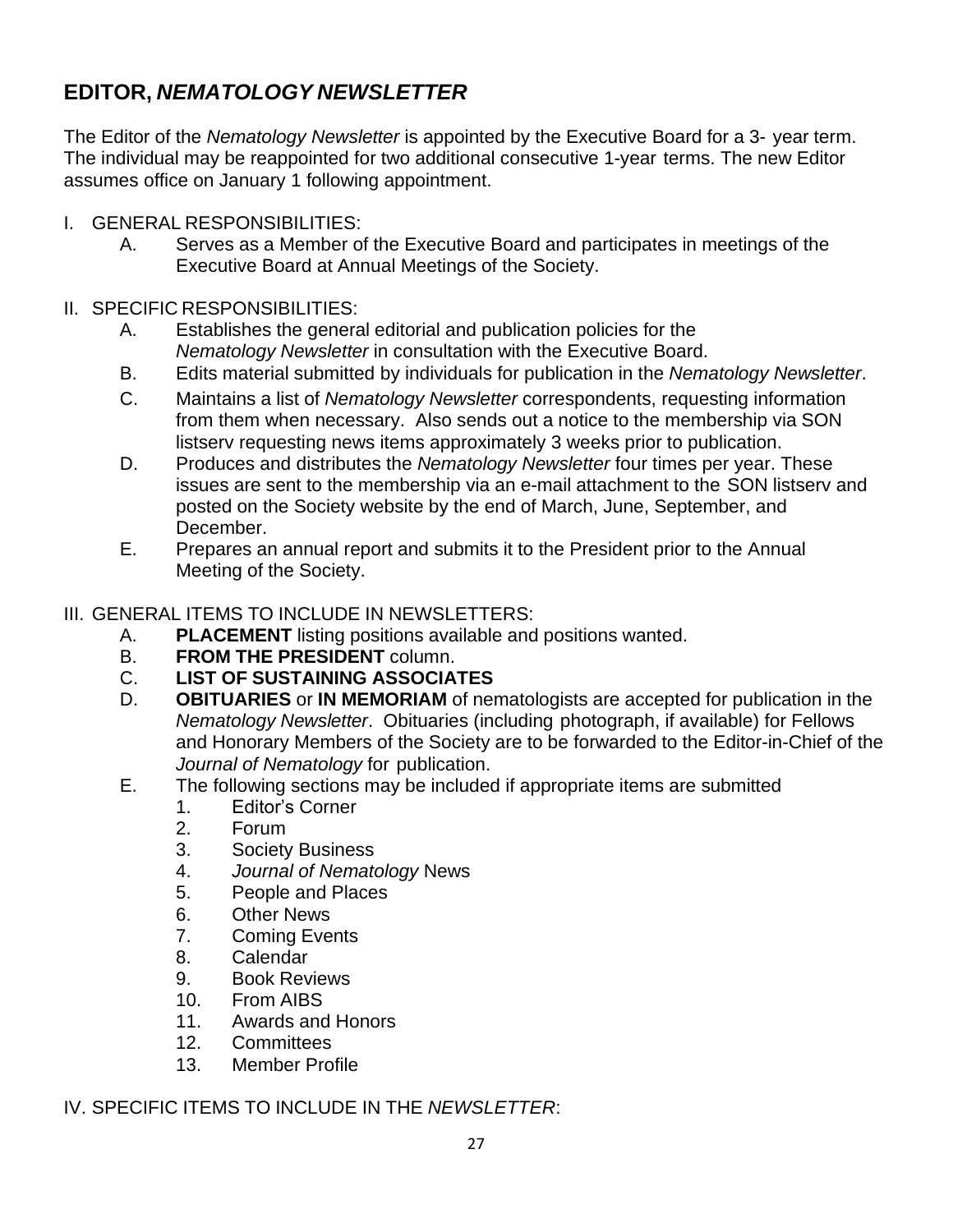This assumes an Annual Meeting in July. Otherwise the schedule needs to be adjusted accordingly.

### A. **March issue:**

1. Brief program and other information pertaining to the Annual Meeting (from Editor-in-Chief and/or Program Chair).

### B. **September issue:**

- 1. Resolutions from the Resolutions Committee; thanks to contributors regarding the Annual Meeting.
- 2. Write-ups on Awardees (with pictures) and Awards presented at the Annual Meeting (from President).
- 3. Introductory write-ups on new Executive Board Members with pictures (optional).
- 4. Picture of new President, usually in "From the President" column.
- 5. Committee Memberships for the coming year (from President).

### C. **December issue:**

- 1. Statement from Local Arrangements Chair regarding the upcoming Annual Meeting.
- 2. Call for abstracts and announcement of Annual Meeting (from President-Elect/Program Chair).
- 3. Reminder of availability of Emeritus status in the Society (from Secretary).
- 4. Thanks to newsletter contributors for the year.

### V. ITEMS TO INCLUDE IN SUPPLEMENTS TO THE NEWSLETTER:

The supplements are posted on the Society website, but are not distributed to the membership.

- A. Full program for the Annual Meeting from the President-Elect. This supplement should be made available to the membership as soon as available prior to the Annual Meeting.
- B. Treasurer's report of expenses/income for the Society for the past year (from Treasurer).
- C. Budget for the year as approved by the Executive Board (from Treasurer).

# VI. RESPONSIBILITIES AT END OF TERM OF SERVICE:

- A. Sends one electronic set of all issues of *Nematology Newsletters* produced during his/her term of service to the Archivist.
- B. Sends a template of the newsletter in Word format to the incoming editor.

# VII. USEFUL INFORMATION FOR NEW EDITORS:

A. The *Nematology Newsletter* is created using Microsoft Word. Text boxes are used to insert text (one or two column) onto an existing template.

### B. **Electronic version:**

When the newsletter is completed, the file is converted to .pdf file and sent as an e-mail attachment to the membership via the SON listserv. The .pdf file is also sent to the Web Editor to post on the Society website.

# **EDITOR, SOCIETY WEBPAGE**

The News Editor is appointed by the Executive Board for a three-year term. The individual may be reappointed for two additional consecutive one-year terms. The new Editor assumes office on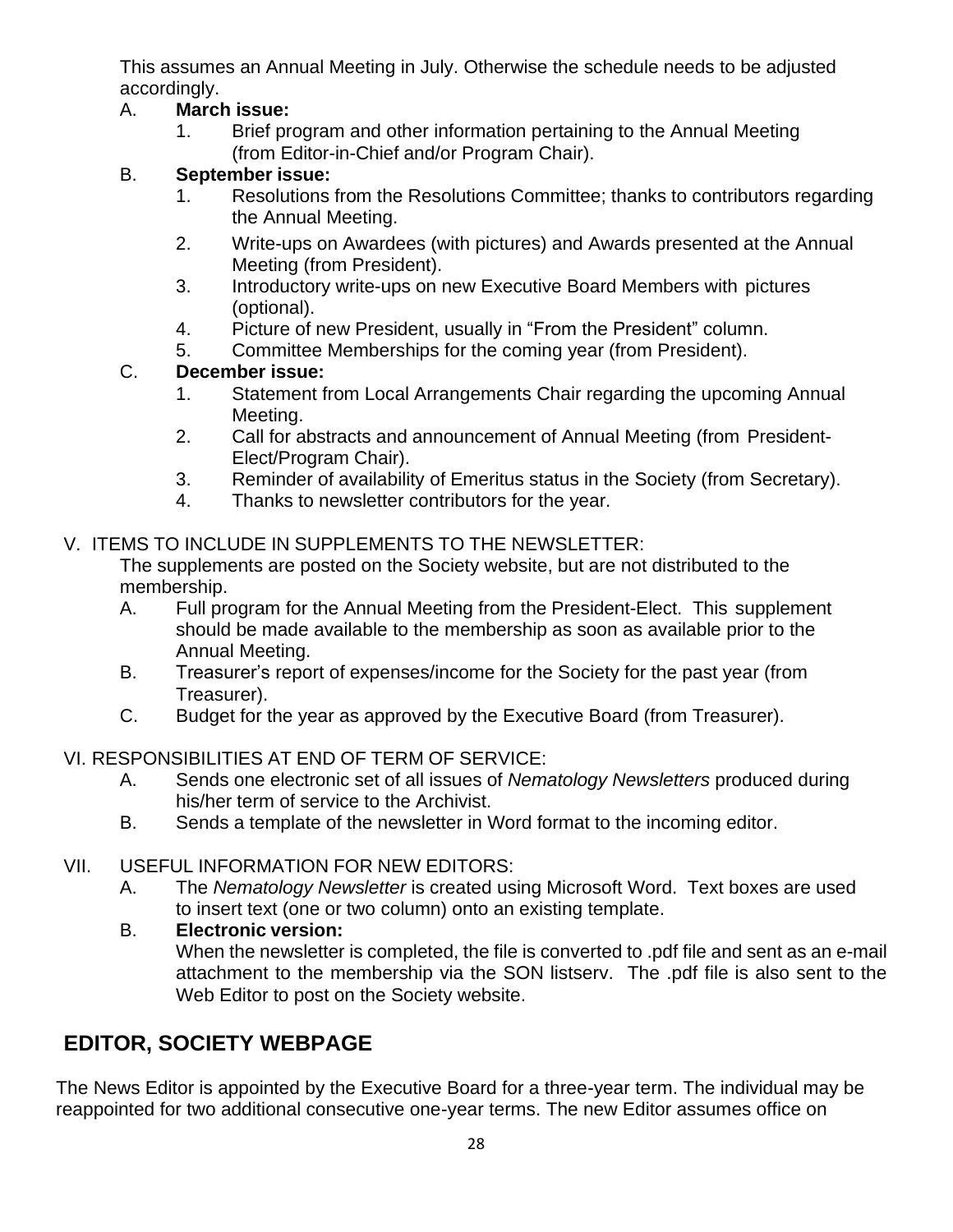January 1 following appointment.

- I. GENERAL RESPONSIBILITIES:
	- A. Serves as a member of the Executive Board and participates in meetings of the Executive Board at Annual Meetings of the Society
	- B. Works with the website service provider to keep a secure website functioning

# II. SPECIFIC RESPONSIBILITIES:

- A. Establishes general editorial and publications policies for the Society's web page in consultation with the Executive Board
- B. Edits materials submitted by individuals for presentation on the Society's web page
- C. Posts information and links pertinent to both Society members and the general public on the discipline of nematology and the Society of Nematologists
- D. Consults with the Treasurer (who is the responsible Fiscal Officer) on matters pertaining to maintenance fees and other costs related to operation of the Society's web page, with deference to the Executive Board
- E. Sends bills to the Treasurer for direct payment of costs incurrent for the operation of the web page
- F. Prepares an Annual Report and submits it to the President prior to the annual meeting of the Society

### III. GENERAL ITEMS TO INCLUDE ON THE WEBPAGE:

- A. Membership forms
- B. *Nematology Newsletter* issues
- C. Employment notices of interest to the membership
- D. List of sustaining associates and the display of their logos on the web page
- E. Current electronic issues of the *Journal of Nematology* for members. The editor-in-chief of the journal will provide the journal issues to web editor for web page update.
- F. *Journal of Nematology* Author Guidelines and contact information for *Journal of Nematology* editorial board members
- G. Annual meeting information
- H. List of current committees
- I. Links to other websites
- J. Events page
- K. Other information of interest to members and non-members upon approval by executive board
- IV. SPECIFIC ITEMS TO INCLUDE ON THE WEBPAGE:
	- A. Full program for the Annual Meeting as soon as it is available (from President Elect/Program Chair) (publicly available)
	- B. Call for abstracts for Annual Meeting (from President Elect/Program Chair)
	- C. Meeting information (including dates, location, associated workshops, and registration information) (from Local Arrangements Chair)
	- D. Archive of complete Annual Reports of the Officers, Executive Board Members, Standing and Ad Hoc Committee Chairs, and Representatives to Affiliated Organizations (from Secretary) (members only)
	- E. Budget for the next year as approved at the Annual Meeting (from Treasurer).
	- F. Updated lists of recipients: Honorary Member; Fellow; Syngenta Award; Best Student Paper Award; Meeting Dedications; Past Officers; Special Awards (Teaching; Meritorious Service, etc); Best Economic Nematology Paper Award (discontinued) .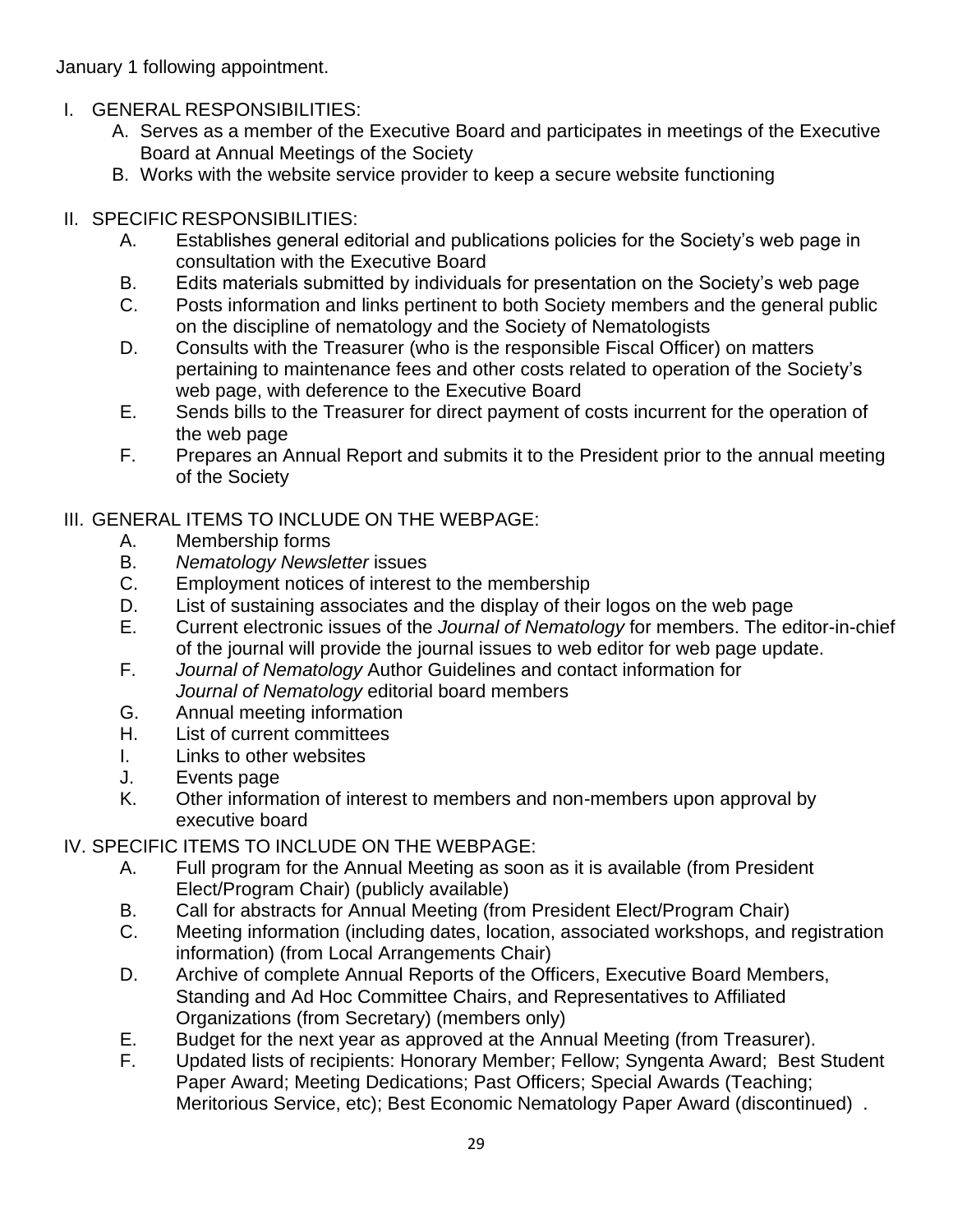#### V. RESPONSIBILITIES AT END OF TERM OF SERVICE:

A. Sends the files used on the webpage to the incoming Web Editor.

# **SOCIAL MEDIA COORDINATOR**

The social media coordinator is appointed by the Executive Board. However, this is not a position whose terms and limits are codified in the SON constitution. This operation manual serves as the only point of reference for the duties and responsibilities of this position.

#### VI. GENERAL RESPONSIBILITIES:

- C. Serves as the chief communications officer for the society.
- D. Curates and archives messages on all social media platforms (Twitter, Facebook, Instagram, and any other medium that the executive board and or the social media coordinator see fit), excluding the society's website. The website has its own editor.

#### VII.SPECIFIC RESPONSIBILITIES:

- A. Communicates news and events on all social media platforms in a timely manner
- B. Creates and shares flyers/ brochures for special events as and when required
- C. Posts information and links pertinent to both Society members and the public, on the discipline of nematology and the Society of Nematologists
- D. Shares events and information from partner societies and other associates as appropriate (IFNS, AIBS, etc.,)
- E. Coordinates with the N.A. Cobb Board and JON editor-in-chief for their messaging needs on SON social media platforms
- F. Helps JON editor-in-chief with collection and curation of a table of contents for the journal. This includes listing titles and details of articles published every month in JON and sending that list to the JON EIC to be organized into specific categories.
- G. Coordinates with the Nematology Newsletter editor in soliciting content for and sharing the issues of the quarterly newsletter

#### VIII. GENERAL ITEMS TO INCLUDE ON SOCIAL MEDIA PLATFORMS:

- A. SON or nematology related news
- B. *Nematology Newsletter* issues
- C. Employment notices of interest to the membership
- D. Highlighting "JON Paper of the month"
- E. Annual meeting information
- F. Links to other websites
- G. Events page creating one on facebook whenever necessary
- H. Other information of interest to members and non-members, pertaining to nematology and science in general

#### IX. SPECIFIC ITEMS TO INCLUDE ON THE PLATFORMS:

- A. Full program for the Annual Meeting as soon as it is available (from President Elect/Program Chair) (publicly available)
- B. SON election related news and results
- C. Call for abstracts for Annual Meeting (from President Elect/Program Chair)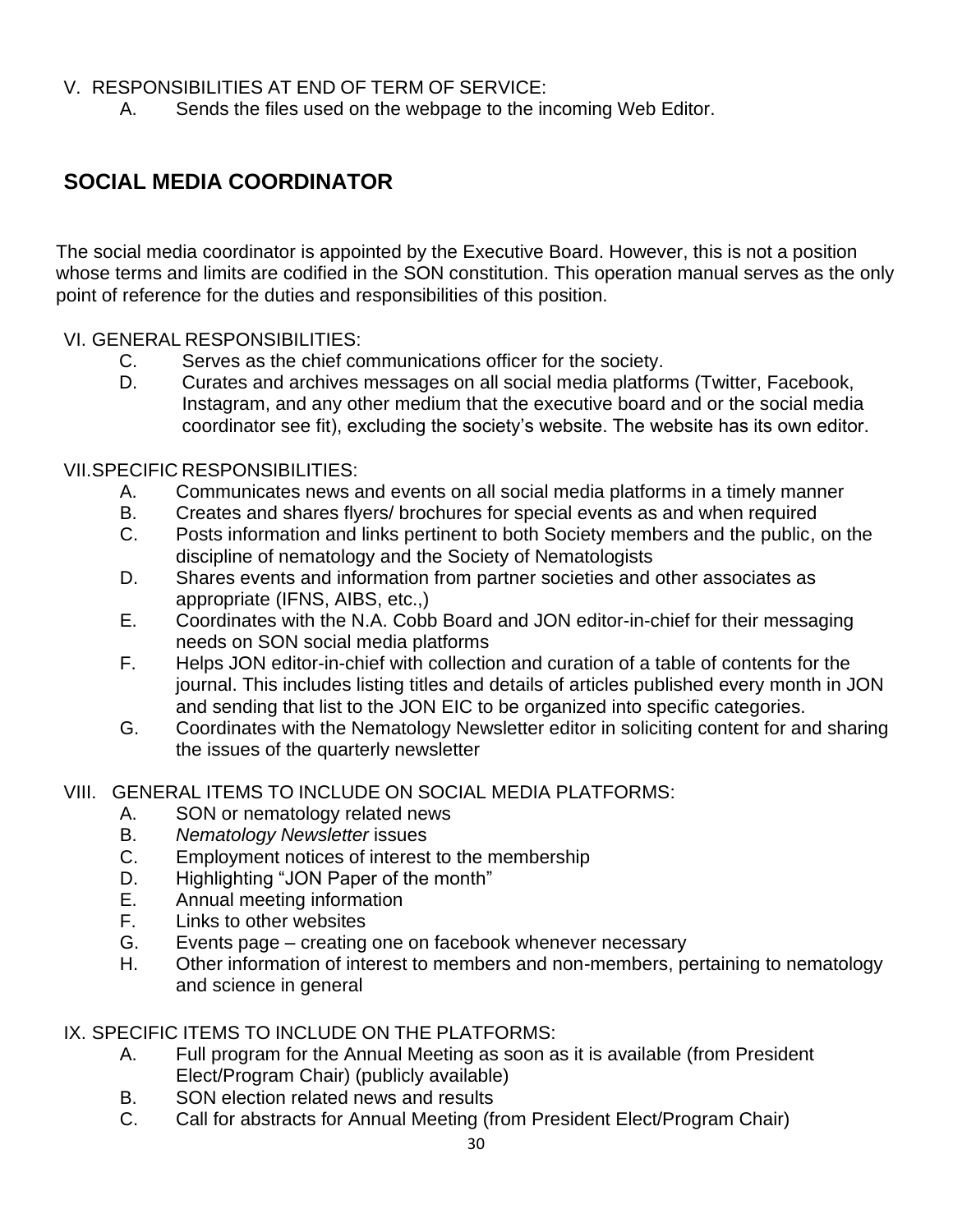- D. Meeting information (including dates, location, associated workshops, and registration information) (from Local Arrangements Chair)
- E. Coverage of annual meeting highlights in real time
- F. Call for nematology newsletter content (student, postdoc, lab highlights, etc.,)
- G. Cobb video contest and other contests
- H. Competitions, Awards, and honors details (Call for awards and results) Cobb Bowl, Student awards, Fellowship awards, etc.,
- I. Obituaries
- J. Periodic reminders for SON events and deadlines
- X. RESPONSIBILITIES AT END OF TERM OF SERVICE:
	- A. Edits this document appropriately and sends it to the incoming social media coordinator.

# **EXECUTIVE MEMBER**

Executive Members are appointed by the President-Elect, and serve a term of three years, commencing with the installation of officers at the annual Business Meeting. Three Executive Members serve on the board. Terms are staggered such that one Executive Member is appointed every year.

- I. DUTIES:
	- A. Assists the Executive Board in general management of the Society.
	- B. Attends Executive Board Meetings during tenure.
	- C. Reviews Committee Reports and present summaries to Executive Board.
	- D. Functions as liaison between Executive Board and committees as designated by the President. The Executive Board Members are ex officio members of the committees with which they are affiliated and should receive a copy of all of the communications within the committee.

# <span id="page-30-0"></span>**BUSINESS OFFICE**

The Business Office of the Society is operated under the direction of the President and Executive Board. The business address is:

Society of Nematologists, P.O. Box 190, Mesilla Park, NM 88047, USA;

Phone number: 01 (575) 639-3327

email: societyofnematologists@gmail.com

The Society's bank accounts are with US Bank. The Treasurer and Business Office choose convenient local branches for conducting Society business.

The Society is Incorporated through the State of Maryland (since 1972) and must renew annually with CT Corporation who serves as our domestic representative in Maryland.

- I. GENERAL RESPONSIBILITIES:
	- A. Business office support
	- B. Membership and subscription services
	- C. Billing services
	- D. Accounting services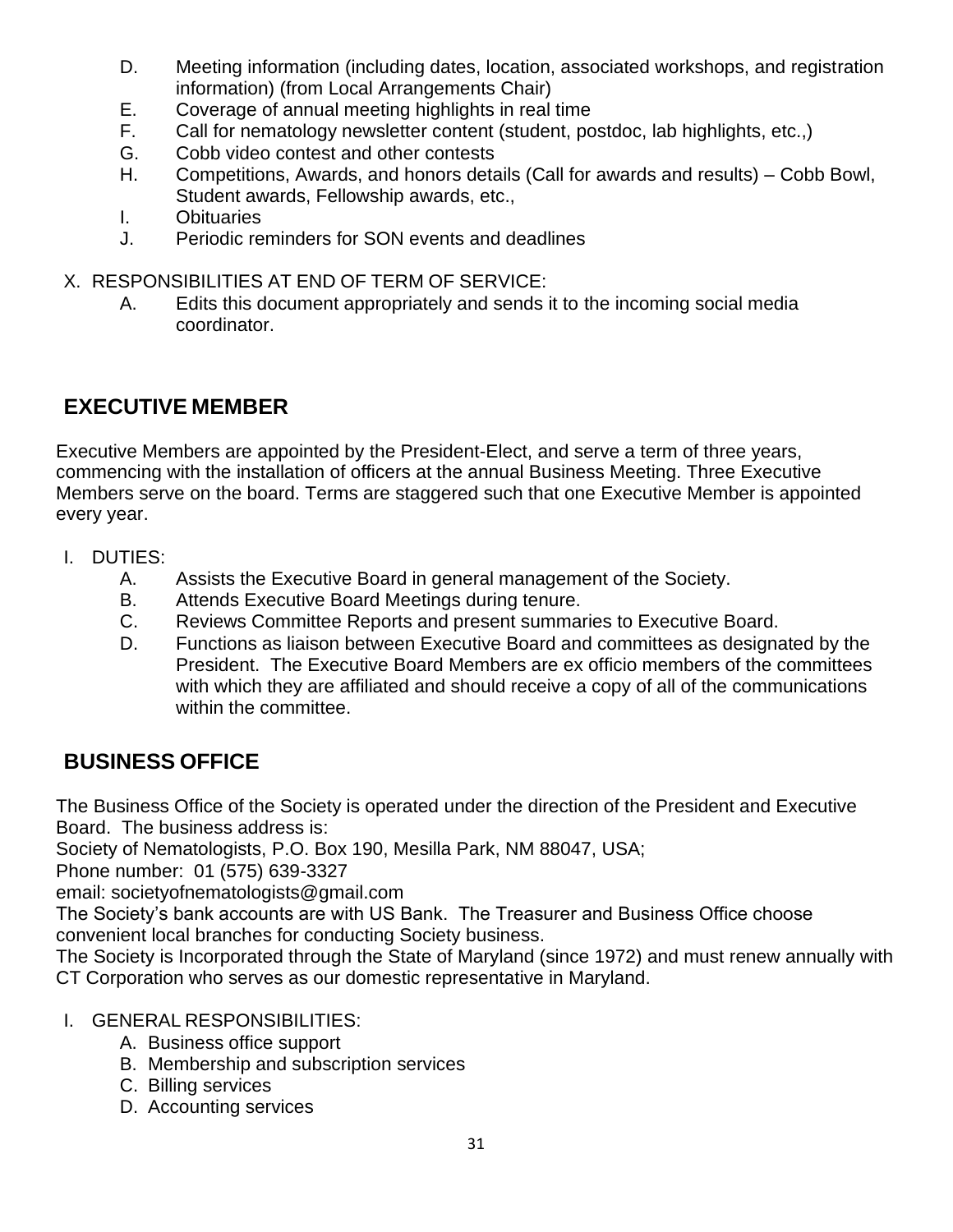- E. Annual Conference website and web registration management
- F. Other services as requested by the Executive Board

### II. SPECIFIC DUTIES:

### A. **Business office support:**

- 1. Provide a business office for Society mail, telephone, and e- mail inquiries and orders.
- 2. Process all incoming mail. Scan and forward all bills to the SON Treasurer.
- 3. Invoice, collect, and deposit money received for dues, donations, abstract fees, journal article processing charges and any other funds related to the operation of the Society.
- 4. Handle all correspondence related to the business of the Society.
- 5. Provide monthly reports to the Treasurer.
- 6. Provide weekly billing updates to the Editor-in-chief of the Journal of Nematology.
- 7. Assist the SON Secretary in setting up electronic election polls and distributing communications to the membership about those election polls.

### B. **Membership database:**

- 1. Maintain address files consisting of names, addresses, phone numbers, e-mail addresses, professional web URL's, and paid status of members for the Society. Download the membership database annually from the SON website at the time of the annual meeting.
- 2. Maintain the rosters of members systematically arranged and open to inspection by any member of the Society.
- 3. Send a list of members and/or Sustaining Associates to any member of the Executive Board at any time upon request.
- 4. Maintain list of retired, Emeritus and deceased membership.

# C. **Billing services:**

- 1. November 15 Invoice members for dues.
- 2. Monitor manuscript submissions to the Journal of Nematology. Invoice authors for Article Processing Charges (APCs) once a manuscript is accepted.

# **D. Accounting services:**

- 1. Maintain a general accounting of all debits and credits using accounting software such as QuickBooks Pro.
	- Download monthly credit card transactions statements from Stripe and Paypal.
- 2. Provide monthly accounting statements to the Treasurer.
- 3. Reconcile bank accounts every month as soon as the bank statements are available for download from the US Bank website.
- 4. Provide customized financial statements as requested by the Treasurer.
- 5. Annually provide the required federal tax return documents to be submitted to CPA accounting firm Beasley Mitchell. Taxes are due by May 15<sup>th</sup> for the PREVIOUS year.
- 6. Prepare and submit the Maryland state tax return. Reports are due by April  $15<sup>th</sup>$ for the CURRENT year.
- 7. Arrange for annual audits or reviews by a CPA (coincides with federal tax preparation conducted annually by CPA firm).
- 8. Assist the N. A. Cobb Foundation in receiving donations through the website. Track donations and transfer funds to the Cobb Foundation quarterly by means of check written by the SON Treasurer and sent to the Cobb Treasurer.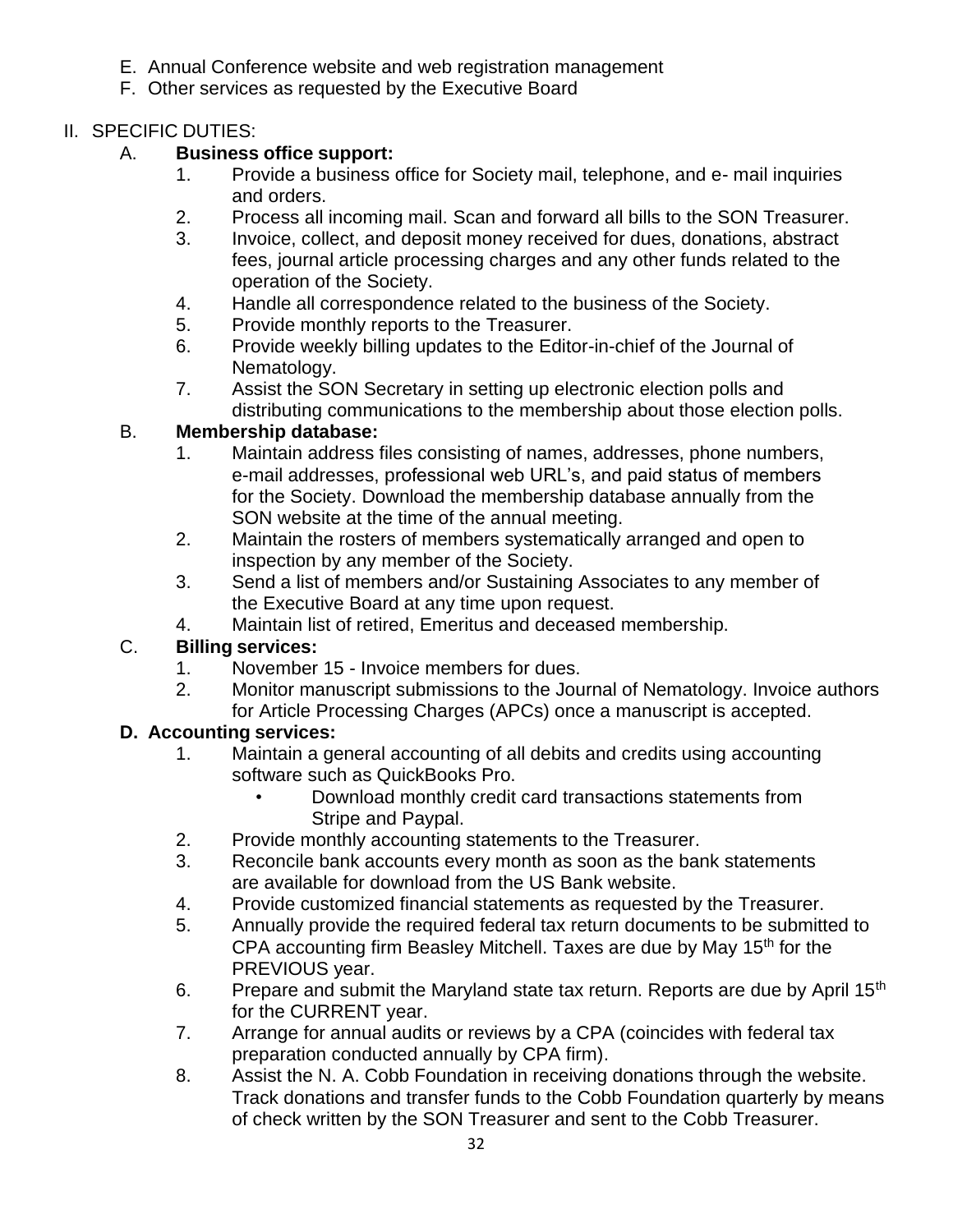- 9. Maintain documentation of all money wire transfers to and from the SON bank account for 6 years. Keep invoicing and transfer/receipt of funds documentation for each money wire transaction. Regularly verify that wire recipient/sender is not on the IRS' Specially Designated Nationals And Blocked Persons List: [https://www.treasury.gov/resource-center/sanctions/SDN-](https://www.treasury.gov/resource-center/sanctions/SDN-List/Pages/default.aspx)[List/Pages/default.aspx.](https://www.treasury.gov/resource-center/sanctions/SDN-List/Pages/default.aspx)
- 10. Collect IRS form W9s from anyone the Society pays more than \$600 in one year.
- 11. Provide additional accounting services as requested by the Treasurer.
- III. SOCIETY FILES, OFFICE SUPPLIES, AND EQUIPMENT:

# C. **General:**

- 1. Membership forms
- 2. Letterhead templates
- 3. SON Logos
- 4. SON logins and passwords

### D. **File cabinet (Primarily Digital):**

- 1. Invoices
- 2. Bank Statements
- 3. Investment Account Statements
- 4. Federal Tax Records
- 5. Maryland Tax Records
- 6. Sustaining Associates
- 7. Post Office Box
- 8. Member correspondence
- 9. Non-member correspondence
- 10.N. A. Cobb Nematology Foundation
- 11. Journal of Nematology Publication records
	- Annual Copyright payments from Copyright Clearance Center
- 12.American Phytopathological Society
- 13.American Institute of Biological Sciences
- 14.National Science Collections Alliance
- 15.Executive Board
- 16.Annual Business Meeting Reports
- 17.Finance Advisory Committee
- 18.Local Arrangements
- 19.Annual SON Conference Records
- 20.Treasurer's Report
- 21.Insurance Bond
- 22.History of Student, Honorary and Fellow awards
- 23.History of SON Officers
- 24.Website Software and Platform Information

# **STANDING COMMITTEES**

<span id="page-32-0"></span>Members of standing committees serve three-year terms unless otherwise stated (e.g. – Honors & Awards committee). All committees are governed in accordance with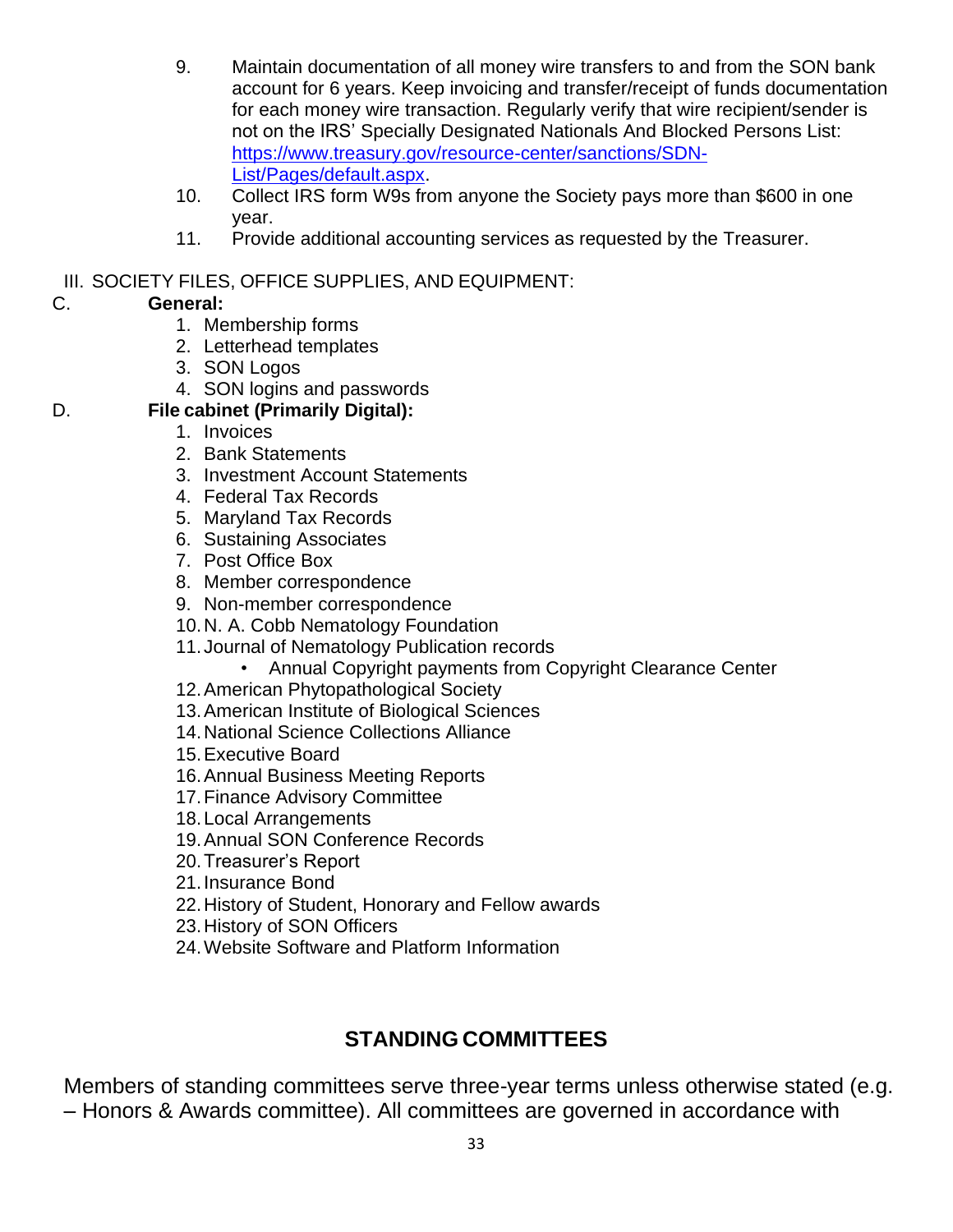# **BIOLOGICALCONTROL**

- I. SPECIFIC FUNCTIONS AND PURPOSE:
	- A. To discuss and assess current knowledge on biological control of plant- parasitic nematodes.
	- B. To identify important areas of biological control that require research.
	- C. To stimulate interest among nematologists, other scientists, and the public in biological control.

### II. DUTIES:

- A. Keep the membership of the Society abreast of current developments and research on biological control of plant-parasitic nematodes.
- B. Plan programs (symposia, colloquia, workshops, discussion sessions, etc.) for Annual Meetings of the Society.
- C. Update and maintain image collection in the nematode biocontrol website.

### III. COMPOSITION:

- A. **Number of members**: No limit.
- B. **Length of term for members and chair**: Members will serve for a total of three years. The Chair will serve for one year; the Vice-Chairperson will serve one year before becoming Chair.
- C. **Selection of members**:
	- 1. Committee members must be members of Society.
	- 2. Members, including the Chair, will be selected by the Vice President at least 30 days before the annual meeting.

### IV. DUTIES OF THE CHAIRPERSON:

- A. Submit an Annual Report, according to the form attached (Appendix IV), to the current President at least 1 month before the annual meeting.
- B. In January, notify the Vice President of the number of vacancies in the Committee and suggest nominees.
- C. Execute actions approved by the Biological Control Committee and plan an agenda for the next annual committee meeting.
- D. Preside at the annual meeting of the Committee and record the minutes of the meeting.
- E. Maintain a file of all records, past and present, of the activities of the Committee, including current operational procedures and correspondence.
- F. Keep a list of all members of the Committee and their dates of service.
- G. Upon completion of the term of office, the outgoing Chairperson shall present to the incoming Chairperson all records, correspondence and membership lists which are pertinent to past and present objectives and projects, and which will ensure the continuity of the Committee.
- H. Serve as a member of the Program Committee (chaired by the President- Elect of the Society)..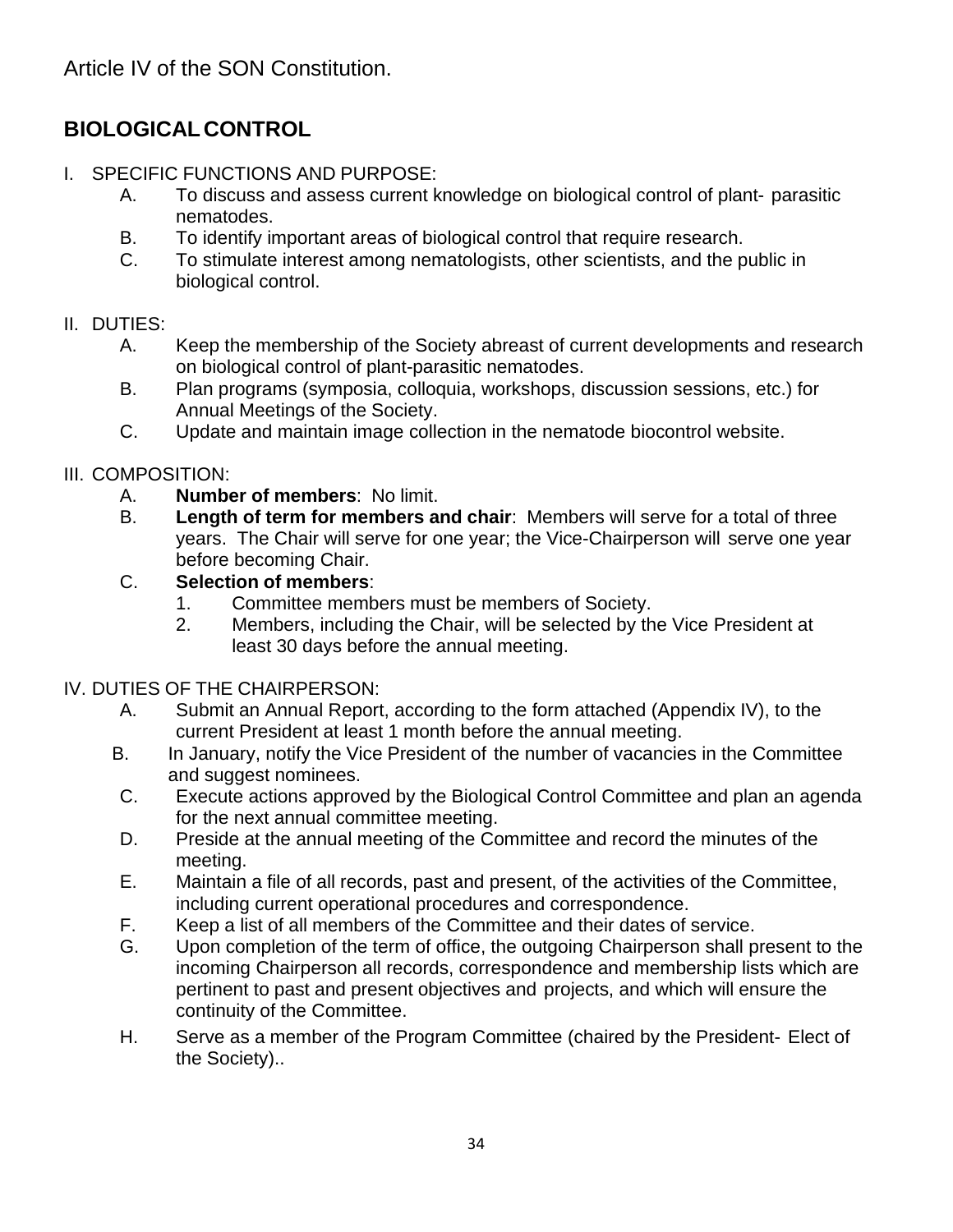# <span id="page-34-0"></span>**ECOLOGY**

- I. SPECIFIC FUNCTIONS AND PURPOSE:
	- A. To serve as a communication link with soil nematode ecologists.
	- B. To develop a forum for discussion and exchange of ideas and techniques.
	- C. To encourage professional excellence of scientists studying nematode fauna.

# II. DUTIES:

- A. To plan and complete projects that will result in a sharing of knowledge concerning the interactions of nematode fauna in the soil ecosystem.
- B. To be a communication link between Society members and soil and ecology societies.
- C. To update and maintain a bibliography of research on soil nematode ecology and their role in ecosystems.
- D. To update and distribute a directory of ecologists, parasitologists, and nematologists involved in research on nematode ecology.
- E. To organize and sponsor discussion groups and symposia on nematode ecology at Annual Meetings of Society.

# III. COMPOSITION:

- A. **Number of members**: No limit specified.
- B. **Length of term for members and Chair**: Members of the Committee, including Chair and Vice-Chair, will serve a total of 3 years, unless approved otherwise by the Executive Board. The Chair will serve one year; the Vice-Chair will serve one year before rotating to Chair. Reappointment of the Chair and Vice-Chair for an additional year's service is subject to approval of the Executive Board.

# C. **Selection of Members**:

- 1. Member in good standing in Society.
- 2. At least one member who is also an active member of the Ecological Society of America or another ecological society.
- 3. Members, including the Chair, shall be selected by the Vice President 30 days prior to the Annual Meeting.

# IV. DUTIES OF THE CHAIRPERSON:

- A. Submission of an Annual Report, according to the form attached (Appendix IV), to the current President 1 month before the annual meeting.
- B. In January notify the Vice President of the number of vacancies in the Committee and suggestions as to nominees.
- C. Execution of actions approved at the Ecology Committee meetings and planning the agenda for the next annual committee meeting.
- D. Preside at the annual meeting of the Committee and record the minutes of the meeting.
- E. Maintain a file of all records, past and present, of the activities of the Committee, including current operational procedures and correspondence.
- F. Keep a list of all members who have served the Committee and dates of service.
- G. When term of office is completed, shall present to the new Chair at the Annual Meeting all records, correspondence and membership lists which are pertinent to the past and present objectives and projects and which will ensure continuity of the Committee.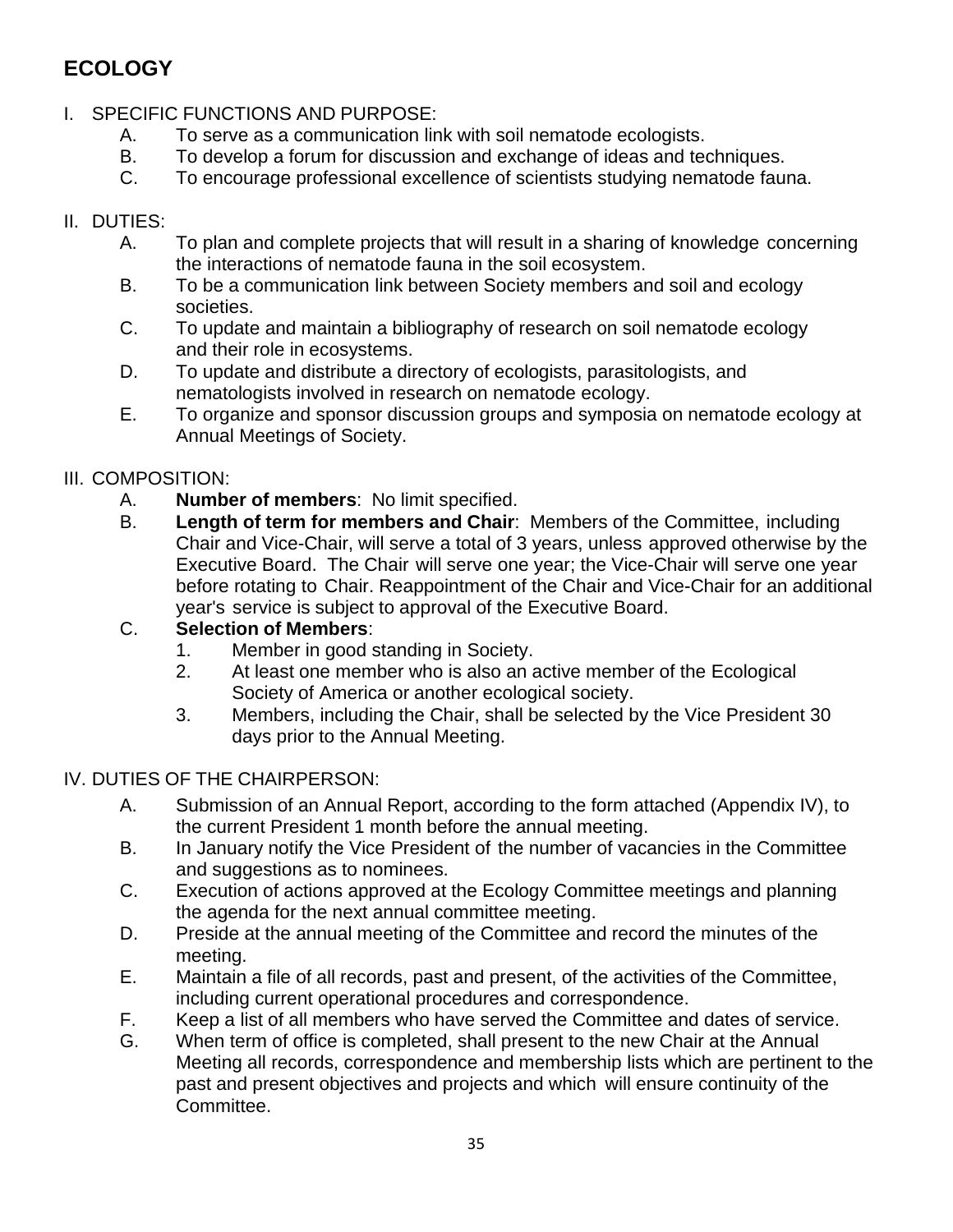H. Serve as a member of the Program Committee (chaired by the President-Elect of the Society).

# <span id="page-35-0"></span>**EDUCATION**

- I. SPECIFIC FUNCTIONS AND PURPOSE:
	- A. Attract outstanding students to the profession of nematology.<br>B. Fnhance teaching programs in nematology.
	- Enhance teaching programs in nematology.
	- C. Educate the public regarding the significance of nematology.

### II. DUTIES:

- A. Continually update and distribute:
	- 1. Directory to Nematological Training in the USA, Canada and Mexico.
	- 2. A Career in Nematology Brochure. The Chairperson will coordinate with the Secretary as to distribution and housing of the brochure.
	- 3. Images for the Society of Nematology Slide Set (available on the SON website).
	- 4. Society mobile education display.

# III. COMPOSITION:

- A. **Number of Members**: No limit.
- B. **Length of term for members and Chair**: Members of the Committee, including Chair and Vice-Chair, will serve a total of 3 years, unless approved otherwise by the Executive Board (Art. IV-B, Sect. 2). The Chair will serve one year; the Vice-Chair will serve one year before rotating to Chair. Reappointment of the Chair and Vice-Chair for one additional year's service is subject to the approval of the Executive Board (Art. IV-B, Sect. 2).

# C. **Selection of members**:

- 1. Member in good standing in the Society.
- 2. Members, including the Chair, shall be selected by the incoming President, at least 30 days prior to the Annual Meeting of the Society.

# IV. DUTIES OF THE CHAIRPERSON:

- A. Submission of an Annual Report, according to the form attached (Appendix IV), to the current President 1 month before the annual meeting.
- B. In January notify the Vice President of the number of vacancies in the Committee and suggestions as to nominees.
- C. Execution of actions approved at the Education Committee meetings, and planning the agenda for the next annual meeting of the committee.
- D. Preside at the annual meeting of the Committee and record the minutes of the meeting.
- E. Maintain a file of all records, past and present, of the activities of the Committee, including current operational procedures and correspondence.
- F. Keep a list of all members who have served the Committee and dates of service.
- G. When term of office is completed, present the new Chair at the Annual Meeting all records, correspondence and membership lists which are pertinent to the past and present objectives and projects and which will ensure continuity of the Committee.
- H. Serve as a member of the Program Committee (chaired by the President- Elect of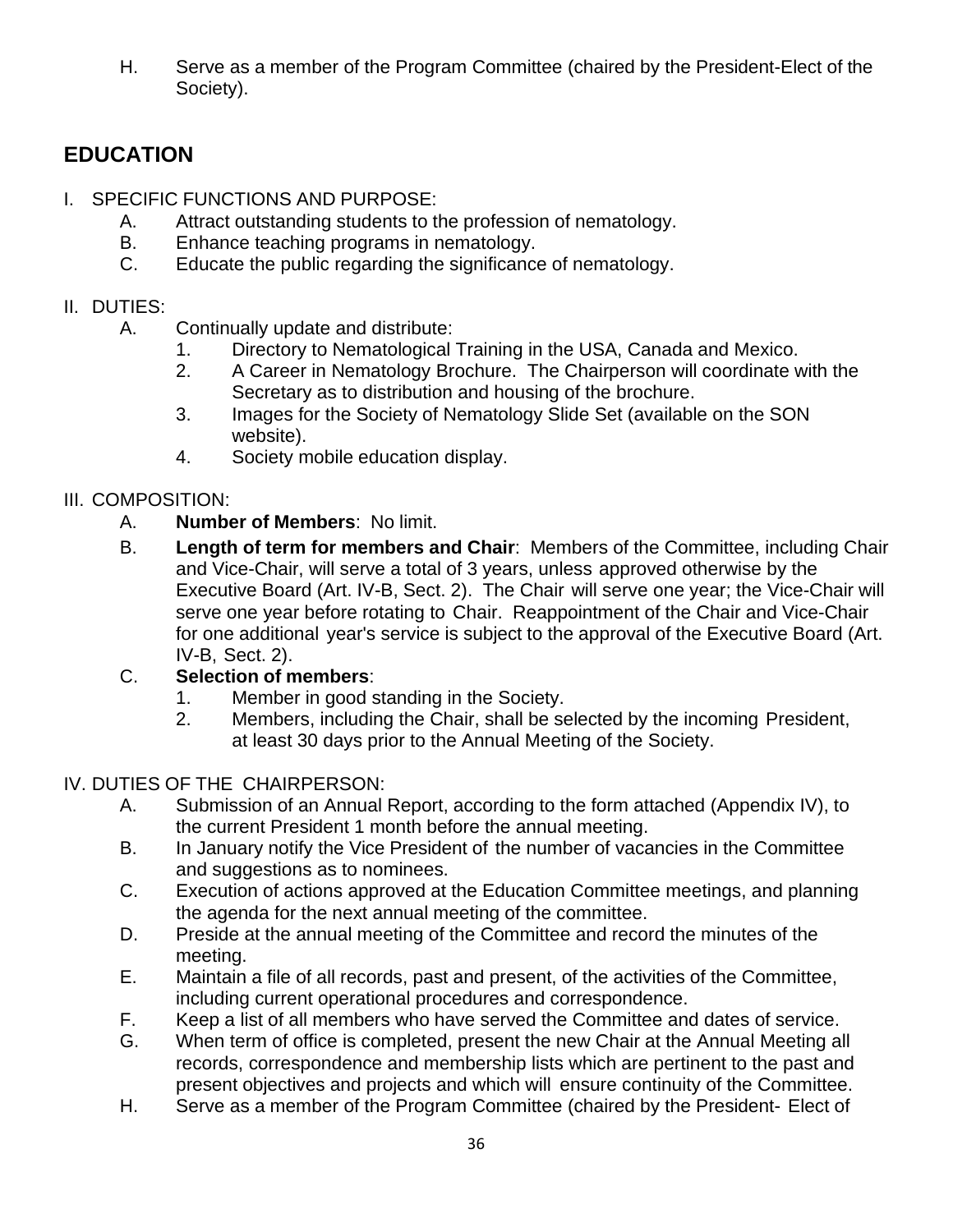Society).

# **ENTOMOPHILIC NEMATOLOGY**

- I. SPECIFIC FUNCTIONS AND PURPOSE:
	- A. To ascertain additional ways in which entomophilic nematology can be integrated into Society affairs and Annual Meetings.
	- B. To stimulate interest among all nematologists in the beneficial uses of entomophilic nematodes.
	- C. To strengthen ties between Society and related societies interested in entomophilic nematodes.

### II. DUTIES:

- A. To develop symposia and workshops on entomophilic nematodes for Society Annual Meetings.
- B. To study the feasibility of joint meetings with the Society of Invertebrate Pathologists.
- C. To encourage/invite reviews and papers on insect nematology to be published in the *Journal of Nematology*.
- D. To provide a balanced input into the development of Society promotional and membership brochures.

## III. COMPOSITION:

- A. **Number of members**: No limit.
- B. **Length of term for members and Chair**: Members of the Committee, including the Chair and Vice-Chair, will serve 3 years unless approved otherwise by the Executive Board. The Chair will serve one year; the Vice-Chair will serve one year before rotating to the Chair. Reappointment of the Chair and Vice-Chair for one additional year's service is subject to approval of the Executive Board.

## C. **Selection of members**:

- 1. Member in good standing in the Society.
- 2. Members, including the Chair, shall be selected by the Vice President, at least 30 days prior to the Annual Meeting of the Society.

## IV. DUTIES OF THE CHAIRPERSON:

- A. Submission of an Annual Report, according to the form attached, to the current President 1 month before the Annual Meeting.
- B. In January notify the Vice President of the number of vacancies in the Committee and suggestions as to nominees.
- C. Execution of actions approved at the Entomophilic Nematology Committee meetings, and planning the agenda for the next annual meeting of the committee.
- D. Preside at the annual meeting of the Committee and record the minutes of the meeting.
- E. Maintain a file of all records, past and present, of the activities of the Committee, including current operational procedures and correspondence.
- F. Keep a list of all members who have served the Committee and dates of service.
- G. When term of office is completed, shall present the new Chair at the Annual Meeting all records, correspondence and membership lists which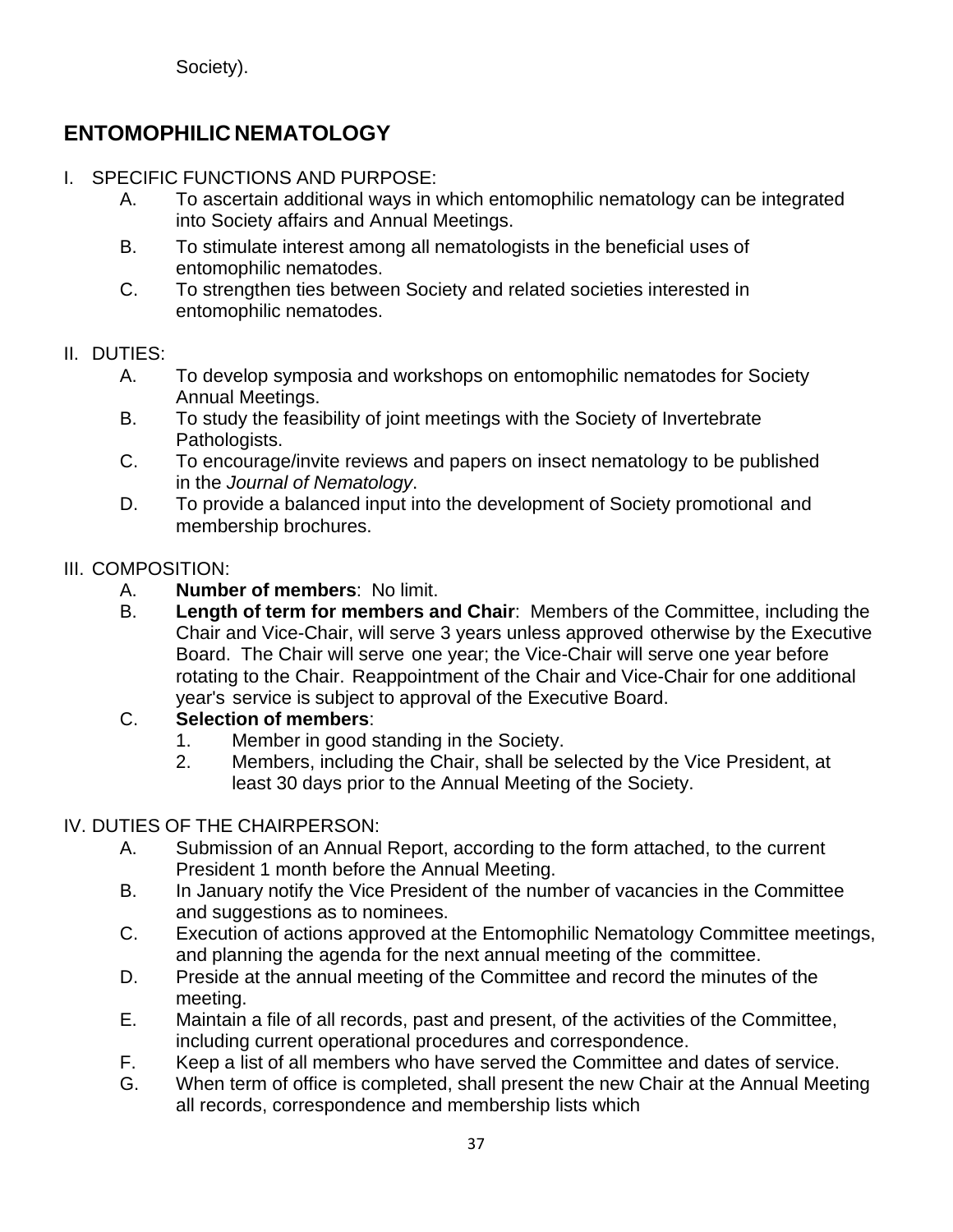are pertinent to the past and present objectives and projects and which will ensure continuity of the Committee.

H. Serve as a member of the Program Committee (chaired by the President- Elect of Society).

# **EXTENSION**

- I. SPECIFIC FUNCTIONS AND PURPOSE:
	- A. Foster and encourage sound educational programs in extension nematology.
	- B. To develop a forum for discussion and exchange of ideas and techniques.
	- C. To encourage professional excellence of nematologists involved in extension.
	- D. To assist the Society in the determination of crop losses due to nematodes.
- II. DUTIES:
	- A. Plan the extension program for the Annual Meeting.
	- B. Consider and respond to matters pertaining to the welfare of the philosophy of extension nematology.
	- C. Foster applied nematology.
	- D. Update crop loss figures, examine topics pertaining to crop loss, and encourage the development of appropriate methodologies for evaluating crop losses due to nematodes.
	- E. Work together with Industry Committees to solicit support / donation for annual meetings and sustaining members. Communicate with Local Arrangements Committee regarding soliciting efforts prior to the local arrangements meeting.

## III. COMPOSITION:

- A. **Number of members**: No limit.
- B. **Length of term for members and Chair**: Members of the Committee, including the Chair and Vice-Chair, will serve 3 years unless approved otherwise by the Executive Board. The Chair will serve one year; the Vice-Chair will serve one year before rotating to the Chair. Reappointment of the Chair and Vice-Chair for one additional year's service is subject to approval of the Executive Board.

## C. **Selection of members**:

- 1. Member in good standing in Society.
- 2. At least one member from industry; one member from each major agricultural region of the U.S. and/or major crop type; one representative of a major crop grown outside the U.S.A.
- 3. A federal extension plant pathologist serves as a representative of a major crop grown outside the U.S.A.
- 4. Members, including the Chair, shall be selected by the incoming President, at least 30 days prior to the Annual Meeting of the Society.

## IV. DUTIES OF THE CHAIRPERSON:

- A. Submission of an Annual Report, according to the form attached, to the current President 30 days prior to the Annual Meeting.
- B. In January notify the Vice President of the number of vacancies in the Committee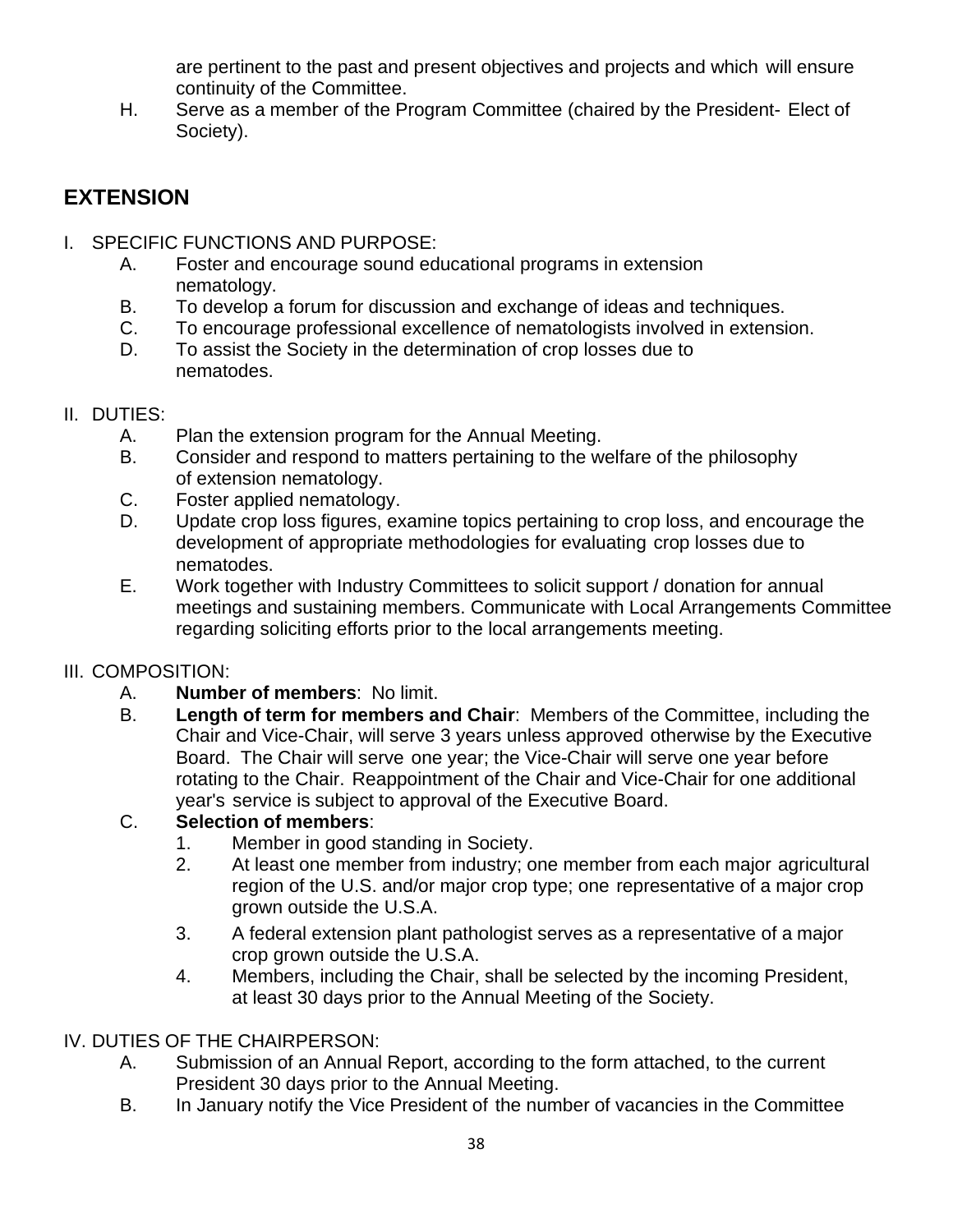and suggestions as to the nominees.

- C. Execution of actions approved at the Extension Committee meetings and planning the agenda for the next annual meeting of the committee.
- D. Preside at the annual meeting of the Committee and shall record the minutes of the meeting.
- E. The Chair shall maintain a file of all records, past and present, of the activities of the Committee, including current operational procedures and correspondence.
- F. The Chair shall keep a list of all members who have served the Committee and dates of service.
- G. The Chair, when term of office is completed, shall present to the new Chair at the Annual Meeting all records, correspondence and membership lists which are pertinent to the past and present objectives and projects and which will ensure continuity of the Committee.
- H. The Chair serves as a member of the Program Committee (chaired by the President-Elect of Society).

# **FINANCE ADVISORY**

I. DUTIES:

The Finance Advisory Committee will assist in the development of Annual Budgets to be considered by the Executive Board. They will also discuss all financial aspects dealing with investments, assets, and expenditures of the Society in order to insure financial stability.

II. COMPOSITION:

The Finance Advisory Committee consists of the Treasurer, Business Office Manager, immediate past-Treasurer, current Editor-in-Chief *Journal of*

*Nematology*, and two past-Presidents. The Treasurer chairs the committee. The past Presidents will be selected and appointed on the second and third year after the Treasurer has been elected and each will serve for three years. These members are recommended by the President and approved by the Executive Board.

# **HONORS AND AWARDS**

- I. SPECIFIC FUNCTIONS AND PURPOSE:
	- A. Determine the criteria by which nominees for awards will be judged
	- B. Solicit nominations for the awards
	- C. Determine the procedure for recognition of the awardees
- II. DUTIES:

## A. **Recommend an Honorary Member and select Fellow(s) of the Society**

- 1. **Honorary Member**:
	- a. Requirements According to our By-Laws, "A person who is awarded honorary life membership for meritorious and superlative contributions to the science of nematology. The number of living persons in this category of membership shall not exceed 2% of the regular and emeritus membership. This award, the highest honor the Society can bestow, is limited to no more than one person per year."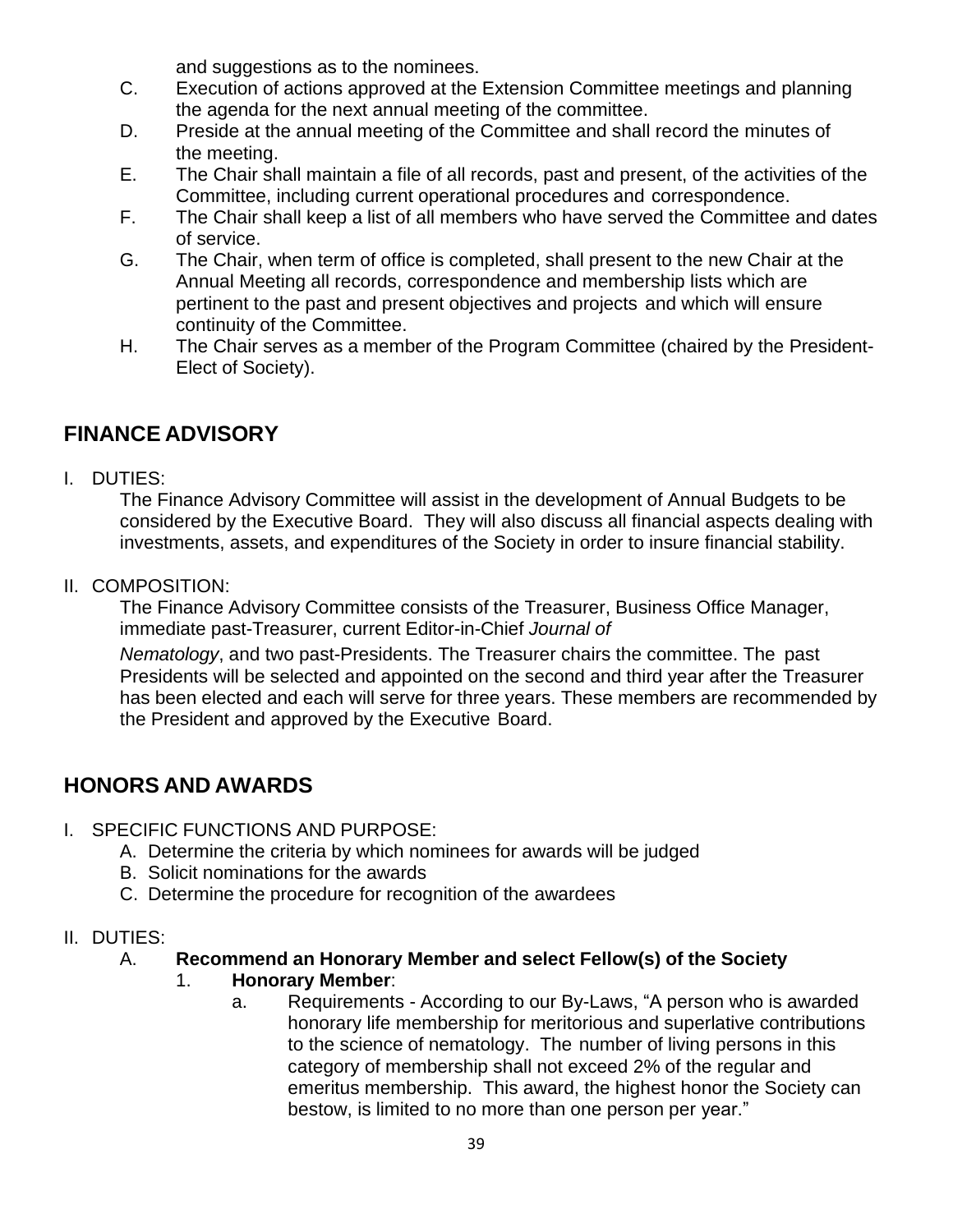- b. Although not spelled out in the Constitution, it is generally accepted that this honor be reserved for those near or in retirement who have fulfilled the constitutional requirements of "...meritorious and superlative contributions...to nematology." Nominations are to be solicited by an announcement in the *Nematology Newsletter* (placed by the Chairperson of the Honors and Awards Committee). This announcement should also be sent to the membership via SON listserv and appear annually in the March newsletter (issue 1). Other announcements may be made as deemed necessary and appropriate. All nominations must be prepared according to the guidelines listed below.
- c. The Honors and Awards Committee shall recommend one person for consideration by the Executive Board, or may recommend that no one be elected in a given year. Honorary Members need not be members of Society. Travel and per diem costs for any Honorary Member recipient (honoree only) to attend the Annual Meeting will be paid by SON, while registration and banquet costs will be covered by the Local Arrangements Committee.

### 2. **Fellow of the Society**:

- a. Requirements The Constitution reads, "A member, regular or emeritus, who is recognized for distinguished contributions to the science of nematology. No more than 0.4% of the living membership may be elected in any given year." Subscribers do not count as members. Normally this honor should be bestowed upon a member of the Society, who has excelled in areas of significant research, teaching, or extension contributions, or through contributions in service to the Society, or the science of nematology, above and beyond those of most members. Age or career stage of an individual is not a consideration.
- b. Nominations are to be solicited by an announcement in *Nematology Newsletter* (placed by the Chairperson of the Honors and Awards Committee). This announcement should also be sent to the membership via the SON listserv. All nominations must be prepared according to the guidelines listed below.
- c. The Honors and Awards Committee shall notify the President of their selections. The President notifies the Fellows-elect. Newly-elected Fellows are presented with a plaque at the Annual Awards Banquet.

#### 3. **Nomination procedure**:

- a. The Honors and Awards Committee will actively solicit suggestions from all members of the Society for individuals to be recognized as Honorary Member, Syngenta Awardee or Fellow of the Society. Confidentiality relative to nominees becoming or being made aware that they are being considered for an honor or award is expected to be exercised by the nominator(s) and others associated with the selection process. Dossiers should be compiled without the nominees' knowledge.
- b. The nominator must provide a dossier for each individual nominated. The Honors and Awards Committee will evaluate these dossiers and may nominate one person for the Honorary Member to be elected and select one or more persons for Fellow of the Society. The Honors and Awards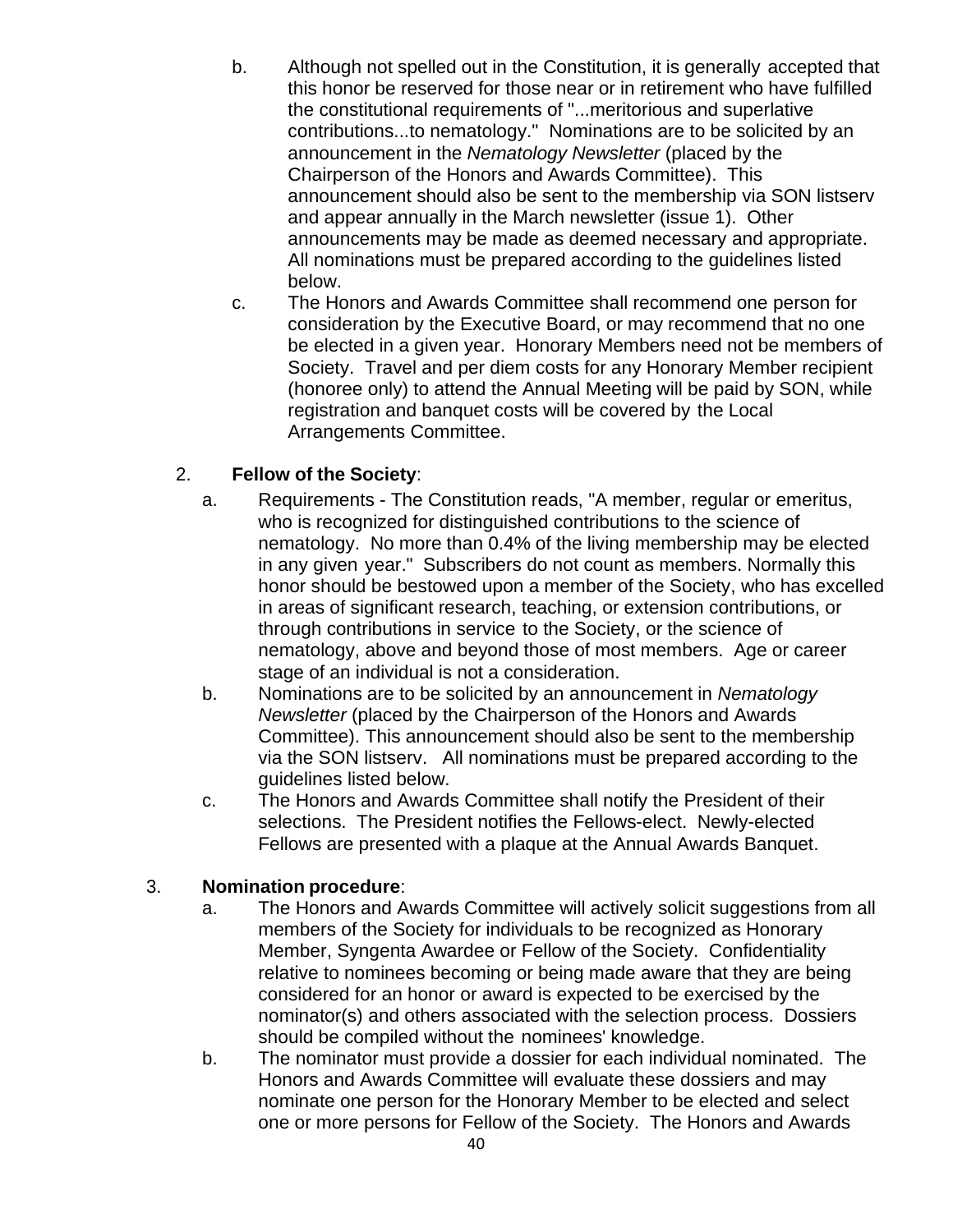Committee will forward their nominee for the Honorary Member to the Executive Board no later than 120 days prior to the Annual Meeting.

c. The President will notify the Honorary Member-elect and Fellow(s)-elect no later than 60 days prior to the Annual Meeting so that they may attend the banquet and the ceremony of their recognition by the Society. As a courtesy, the Chair may call the nominators to inform them of the outcome of the selection. Nominators may be encouraged to resubmit a nomination for the next year.

#### B. **Nominate candidate to receive the Syngenta Crop Protection Award:**

This \$1,000.00 award is presented by Syngenta Crop Protection, Inc. The recipient receives a letter from Syngenta at the Annual Awards Banquet, along with contact instructions regarding tax information needed to issue the check. The criterion as suggested by the sponsor is that the recipient has made contributions in nematology, not previously recognized, which have led to the significant advancement of agriculture. The contribution should have been made within the last 5 or so years and the nominee should be within 15 years of having received the Ph.D. degree. This would, we believe, apply to those who make such contributions in teaching, extension, research, administration, or public service such as might be rendered by a department chairman, dean, etc., or member of a state legislature or U.S. Congress in furthering nematology. When viewed in that context, we believe that the sponsor is wise to have the one broad criterion. Further, it is intended that recipients be younger persons (i.e., with less than 15 years professional service). All nominations must be prepared according to the guidelines listed below.

### C. **Select the Best Student Paper at the Annual Meeting:**

The Honors and Awards Committee is charged with the responsibility for developing criteria on which oral presentations will be judged, and for judging the competitions at the Annual Meeting of the Society. Judges are selected by the H&A Committee. The Chair of the Program Committee selects the Chair and Co-Chair of the Oral Presentation Session. The judging shall be done and a decision made so that the student may be recognized at the presentation ceremony at the banquet during the Annual Meeting at which the papers are presented. Current Honor and Awards Committee members who have students in the competition should be replaced as judges because of potential conflicts of interests. In consultation with the Program Chair, the Chair of H&A may choose to limit oral presentations to a 2-hour session plus a 1.5 hour session. Because of half-hour breaks in the morning and afternoon, 14 student presentations will fit in two sessions without extending over the lunch hour or after 5 pm. If there are more than 14 abstracts submitted, then the Honors and Awards Committee may select the top abstracts based on how well they are written and organized. Students whose abstracts are not selected for the Oral Presentation Session will be placed in a regular session. Students can enter only one presentation per year in the competition. All students presenting papers in competition are expected to attend the awards ceremony.

### 1. **Criteria for judging student papers:**

a. Oral Presentation Contribution: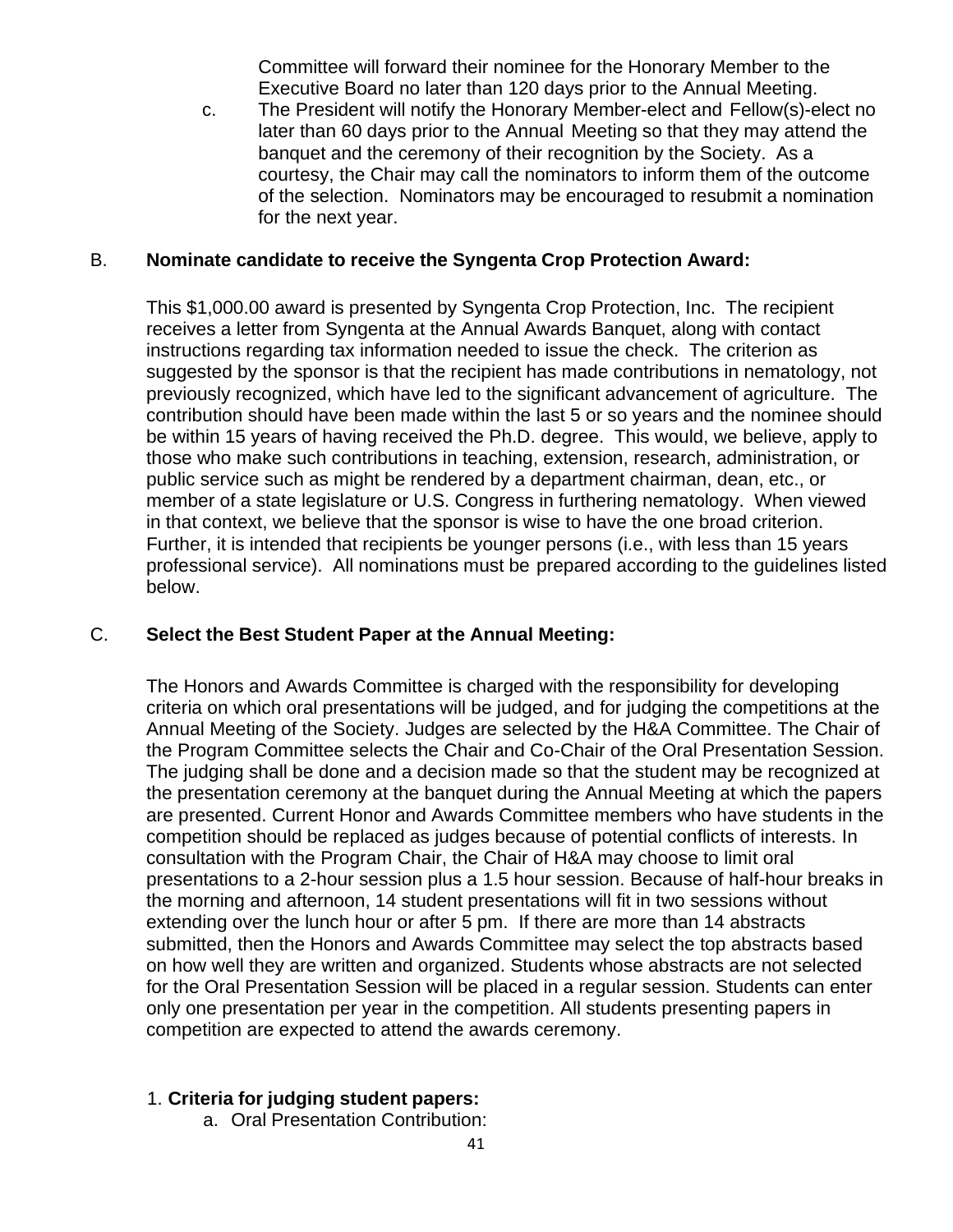- **Originality**
- Degree of difficulty
- Objectives established and supported
- **Organization**
- Quality of visual aids
- Ability to communicate
- How questions are handled
- Within time limit

### b. Abstract:

- **Organization**
- How well it is written
- Within space limit

## 2. **Scoring:**

Each sub-category is to be scored on a 1-10 basis with  $1 =$  poor and  $10 =$  excellent. The scores for sub-categories under Contribution will be multiplied by 2 to emphasize their importance. The paper with the highest total score when the scores of all judges are added shall be declared the winner. In the event of a tie, the Committee shall deliberate to determine if two winners are appropriate. If a vote is necessary to declare a single winner, the Chair (or in his absence, the Vice-Chair) will vote only to break a further tie. The attached form is used in the evaluation.

### 3. **Acknowledgment:**

In addition to a plaque, each of the 'First Place' student winners will receive a check for \$500. If a competition has 10 or more participants, then a second place award will be given. The second place awardee will receive **\$250**. In the case of a tie, only two first place awards will be presented.

## D. **Student Travel Awards:**

The Honors and Awards Committee is responsible for announcing and selecting graduate student travel awards sponsored by Dow AgroSciences. Four awards of \$500 each will be given to students presenting papers (oral or poster presentations) at the annual meeting. The qualifications for eligibility for the Travel Award include: a) current membership in the Society; b) full time student status or completion of graduate degree requirements no more than 12 months before the meeting; c) submission of abstract. Criteria for selection: quality of science (determined from the submitted abstract) and financial need.

Preference will be given to students in the final year of their graduate program (M.S. or Ph.D). A person may receive this award only once.

## III. GUIDELINES FOR PREPARATION OF DOSSIERS:

## A. **Dossier:**

### 1. **Statement:**

Dossiers should include a detailed double-spaced statement of no more than four pages evaluating the scope and significance of the scientific contributions to nematology that should qualify the nominee for the particular award for which he/she is nominated.

This statement will be used in the Honors and Awards Program at the banquet if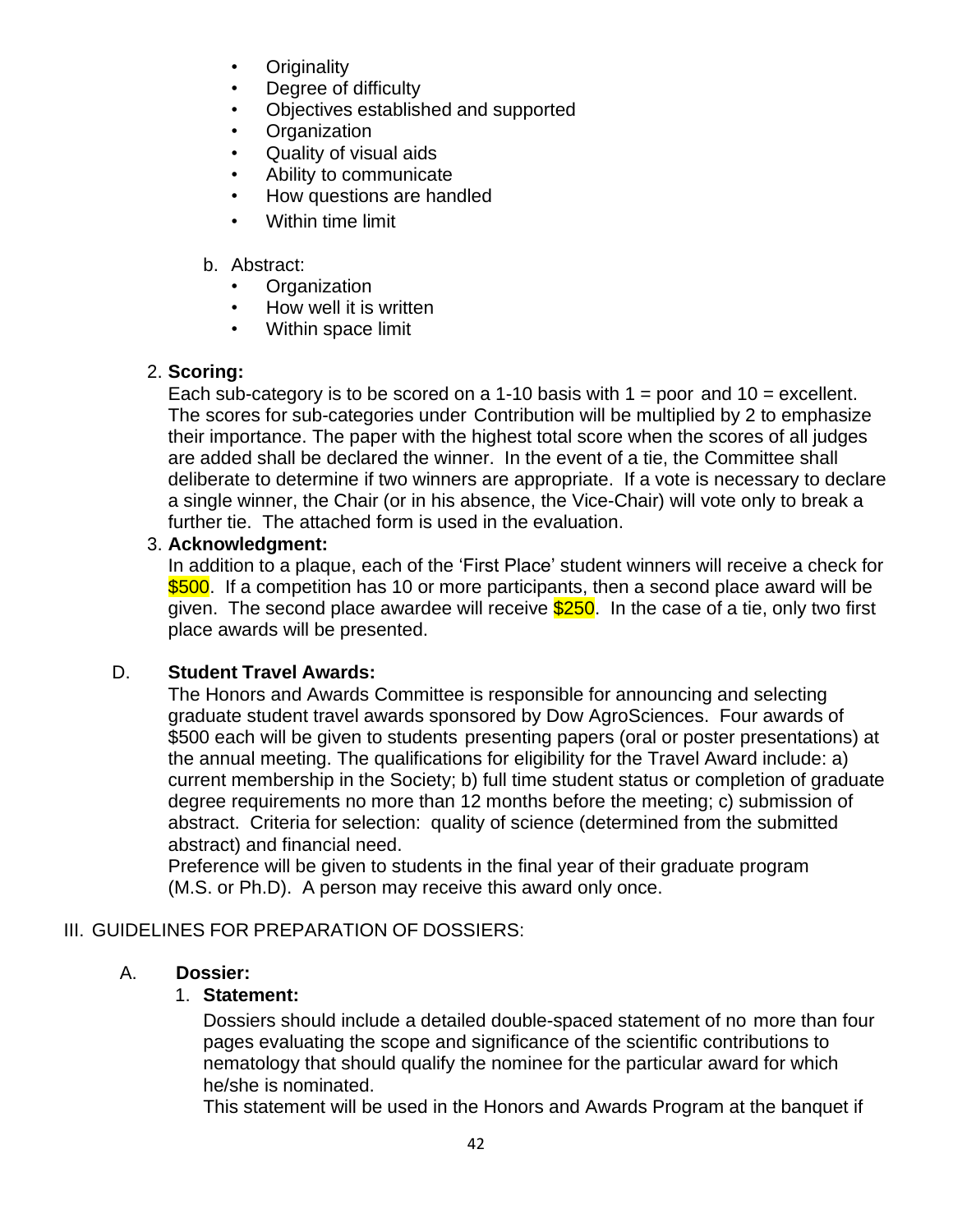the candidate is selected for the award. See previous Honors and Awards Programs for examples of style and content appropriate for the statement. Statement should include:

- a. Name and educational background
- b. Current and previous positions
- c. Primary responsibilities and/or research interests
- d. Contributions to nematology and agriculture and/or to the basic sciences and the significance of these contributions
- e. Contributions through teaching, extension, and/or administration
- f. Awards

#### 2. **List of publications:**

A list of publications should be included and be as complete as possible. List publications (single space) with titles and separate them into the following categories if possible:

- a. Book chapters or reviews
- b. Journal publications
- c. Other publications, e.g. research bulletins, laboratory manuals, extension publications, etc.
- d. Abstracts can be listed if desired, otherwise give total number. If included, list abstracts separately.

#### 3. **Letters of endorsement:**

Two letters of endorsement are required in each dossier. The letters should be addressed to the Chair of the Honors and Awards Committee, but are sent to the nominator to be included in the dossier when it is submitted.

#### B. **Nomination procedure:**

Ten complete copies of the nomination should be sent to the Chair of the committee prior to the due date. Dossiers that are received late or that are incomplete will be deferred for consideration until the following year.

### IV. PLAQUES FOR AWARDEES AND OUTGOING SOCIETY OFFICERS:

Plaques are presented to recipients of Honorary Member, Fellow, and Best Student Paper awards and to the President, Secretary, Treasurer, Editor-in-Chief, Web Editor, and Newsletter Editor at the end of their term of office. Plaques may be ordered from Show And Tell Products, 1026 Andrews Run, Suite F-105, Hendersonville, TN 37075; Phone and Fax: (800) 684-7287; [Chuck@ShowAndTellProducts.biz](mailto:Chuck@ShowAndTellProducts.biz) . Allow a minimum of six weeks for preparation.

### V. RESTRICTIONS ON ALL SOCIETY AWARDS:

The following restrictions should be followed in considering nominees for any award in the Society.

- A. Award(s) shall be limited to one per person for any given year (any awards presented by other Society committees should be coordinated with the Honors and Awards Committee).
- B. A given person shall be presented a specific award only once.
- C. A specific award, such as Fellow, shall be limited to one person per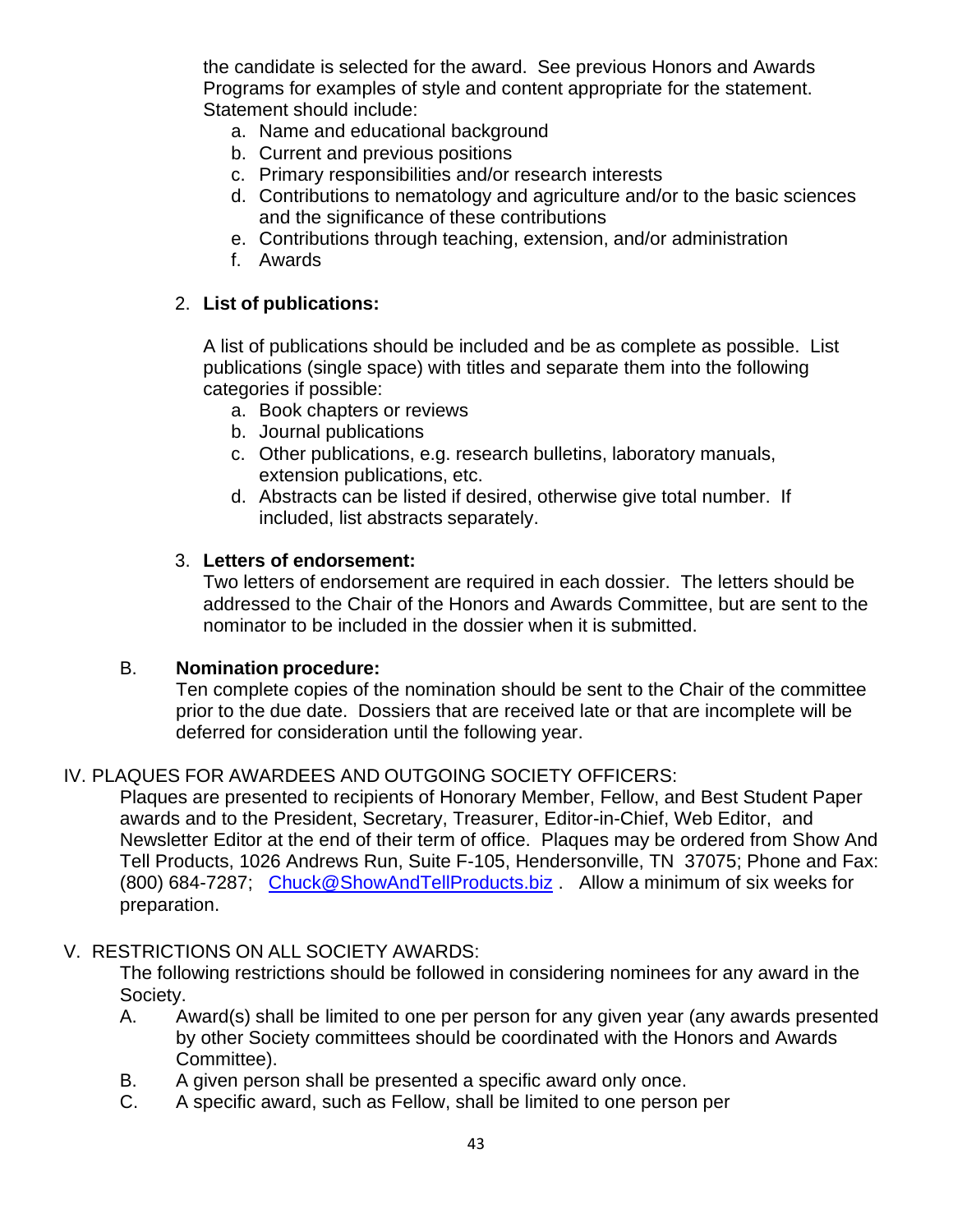organization unit (department or institute) per calendar year.

## VI. COMMITTEE COMPOSTION:

- A. **Number of members**: 12,
- B. **Length of term**: 2 years, with one-half of the members rotating off each year. The Vice-Chair will normally become Chair and should be selected from among the new members of the committee. Individuals serving as Chair often stay on the Committee for a third year.

## C. **Selection of members**:

- 1. Member in good standing in Society.
- 2. The goal is a diverse Committee with members from different regions, disciplines, and stages of their career (early to senior).
- 3. Members, including the Chair, shall be selected by the Vice President approximately 30 days after the Annual Meeting.

## VII. DUTIES OF THE CHAIR:

- A. Submission of an Annual Report according to the form presented in the Appendix IV to the current President of the Society by June 15, or earlier if so desired.
- B. Notify the Vice President shortly after the Annual Meeting of the number of vacancies in your Committee and any suggestions as to nominees.
- C. Execute actions approved by the Honors and Awards Committee at meetings and planning the agenda for the next annual committee meeting.
- D. Preside at the Annual Meeting of the Committee and record the minutes of the meetings.
- E. Maintain a file of all records, past and present, of the activities of the Committee, including current operational procedures and correspondence.
- F. Keep a list of all members who have served the Committee and dates of service.
- G. Place "Call for Award Nominations" in the Nematology Newsletter in the March issue and send out via the SON listserv as well. The President- Elect should receive copies of this correspondence.
- H. Coordinate distribution of all award nominations to committee members.
- I. Assist the President in securing edits of biographical sketches of awardees as well as a recent photograph of each awardee.
- J. Prepare a one paragraph career summary to be read by the President at the Awards Banquet.
- K. Develop Honors and Awards program for Annual Meeting.
- L. When the term of office is completed, present to the new Chair at the Annual Meeting all records, correspondence and membership lists which are pertinent to past and present objectives and projects and which will ensure continuity of the Committee's work.
- M. Draft any resolutions or recommendations that are to be presented to the Executive Board and send them to the President of the Society for their signature. The President will send the resolution to the recipient on behalf of the Society, with copies to the Executive Board and the Honors and Awards Committee.
- N. Prepare certificates or plaques of recognition for outgoing officers in the Society. The Society Secretary, Treasurer, and Editors of the *Journal of Nematology, Nematology Newsletter* and the webpage should be recognized. The immediate Past-President is presented a "President's Plaque."
- O. Evaluate the old nominations and discard those that are no longer viable before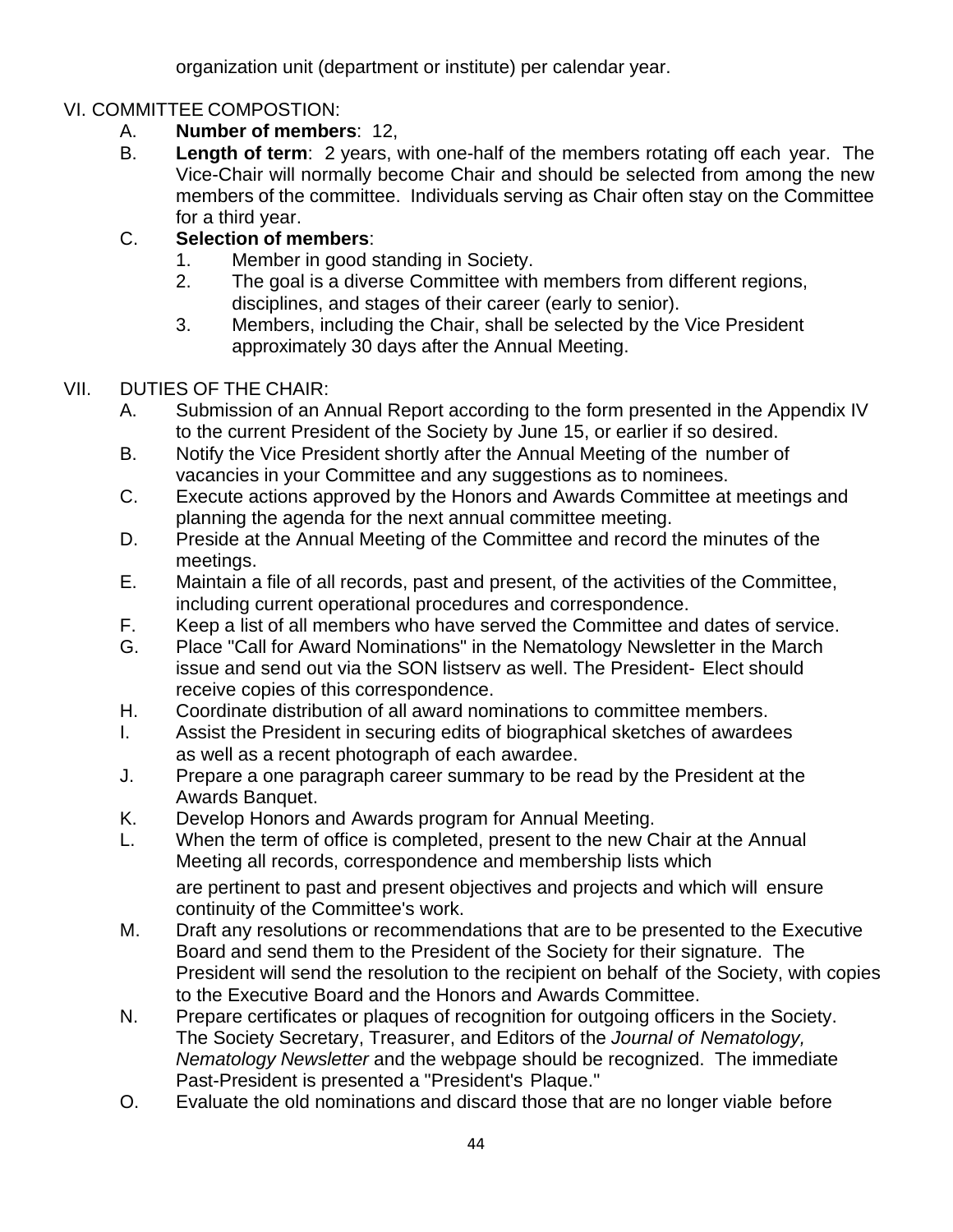forwarding nominations to the incoming chair.

# **INDUSTRY**

- I. SPECIFIC FUNCTIONS AND PURPOSE:
	- A. To recruit Sustaining Associate Members for the Society of Nematologists.
	- B. To attract and encourage the integration of industry personnel into the membership and functions of the Society of Nematologists.
	- C. To stimulate interest in and provide recognition for outstanding research in economic nematology.
	- D. To obtain financial and other support from industry for the Society.

## II. DUTIES OF THE COMMITTEE:

- A. Serve as liaison between industry and the Society of Nematologists.
- B. Serve as an organ to consider and respond to matters pertaining to the welfare of the philosophy of industry in the science of nematology.
- C. Plan the industry portion of the program for the Annual Meeting of the Society.
- D. Work together with Extension Committee to solicit support / donation for annual meetings and sustaining members. Communicate with Local Arrangements Committee regarding soliciting efforts prior to the local arrangements meeting.
- E. Cooperate with other committees of the Society.
- F. The Committee shall invite members of industry to become Sustaining Associates of the Society via annual letters and personal contacts. Each Sustaining Associate should designate one person to act as the contact person to the Society for all solicitations for funds to support Society activities.
- G. The Committee shall provide a current list of Sustaining Associates, including the Society contact person for each Sustaining Associate, to the President, other Society officers, the Chair of the Local Arrangements Committee, and the current Program Committee Chair, and shall maintain a list of potential sustaining associates.
- H. The Committee shall ensure proper listing of Sustaining Associates in all issues of the *Journal of Nematology*, *Nematology Newsletter*, Society webpage, and other appropriate media of the Society.
- I. The Committee shall maintain contact with the Sustaining Associate contacts; one reason is to ensure that subscriptions and announcements from the Society reach the appropriate individual(s) of the Sustaining Associate Member.

## III. COMMITTEE COMPOSITION:

- A. **Number of members**: not specified
- B. **Length of term for members and Chair**: Members of the Committee, including Chair and Vice-Chair, will serve a total of 3 years, unless approved otherwise by the Executive Board. The Chair will serve one year; the Vice-Chair will serve one year before rotating to Chair. Reappointment of the Chair and Vice-Chair for one additional year's service is subject to the approval of the Executive Board.

## E. **Selection of members**:

1. Member in good standing in Society.

2. It is recommended that the chemical, commodity, and service branches of the industry and extension be represented on the Industry Committee.

3. Members, including the Chair, shall be selected by the incoming President at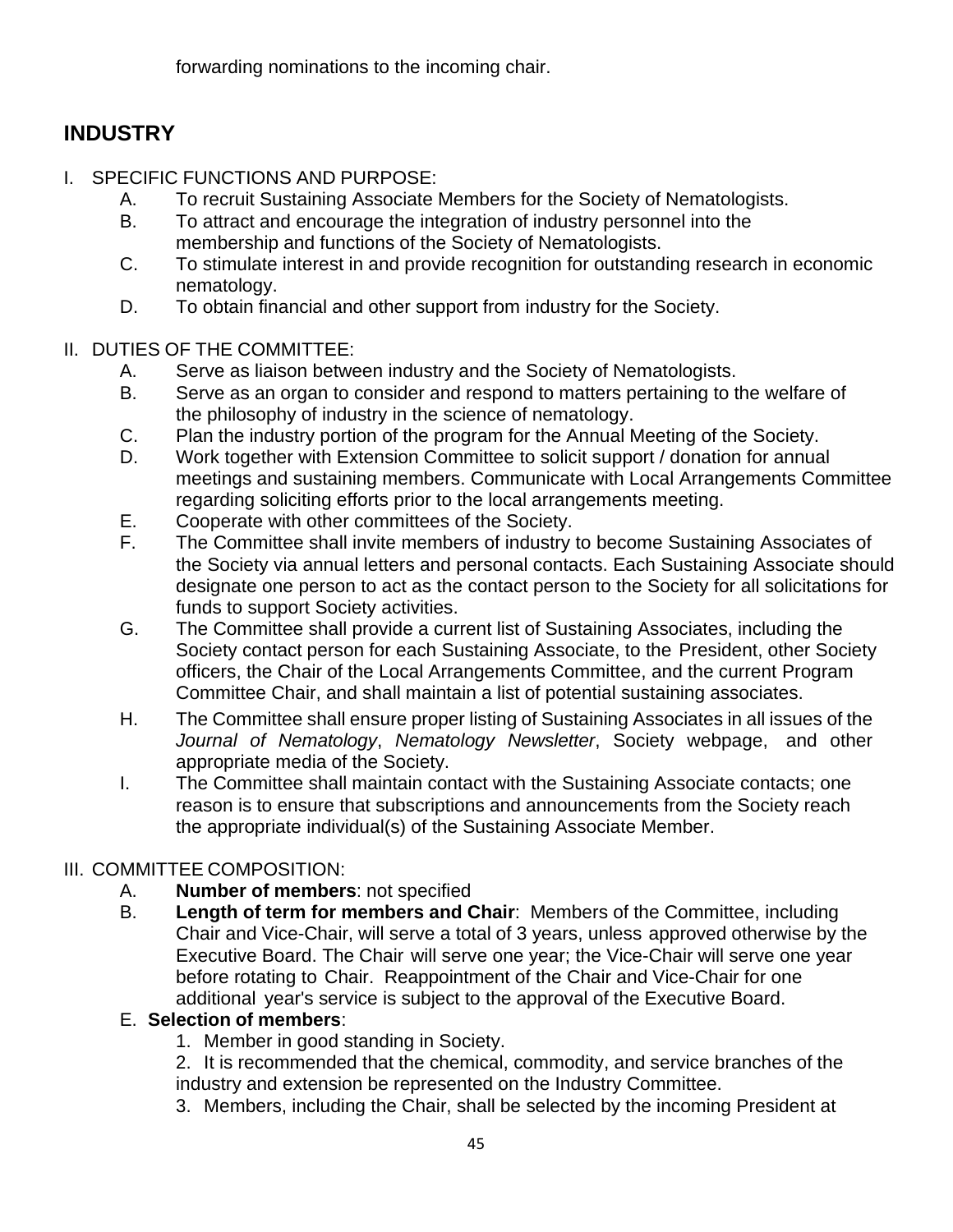least 30 days prior to the Annual Meeting of the Society.

## IV. DUTIES OF THE CHAIR:

- A. Submission of an Annual Report according to the attached form (Appendix IV) to the current President via the Executive Board liaison by June 15.
- B. In January notify the Vice President of the number of vacancies in the Committee and suggestions as to nominees.
- C. Execution of actions approved at the Industry Committee meetings and planning the agenda for the next Annual Meeting of the Committee, which is held in conjunction with the Annual Society of Nematologists Meeting.
- D. The Chair shall preside at the Annual Meeting of the Committee and record the minutes of the meeting.
- E. The Chair shall maintain a file of all records, past and present, of the activities of the Committee, including current operational procedures and correspondence.
- F. The Chair shall keep a list of all members who have served the Committee and dates of service.
- G. The Chair, when term of office is completed, shall present to the new Chair at the Annual Meeting, all records, correspondence and membership lists, which are pertinent to the past and present objectives and projects and which will ensure the continuity of the Committee.
- H. The Chair serves as a member of the Program Committee (chaired by the President-Elect of the Society).

# **LONG RANGEPLANNING**

I. PURPOSE:

To study issues affecting the Society in the long term and to periodically make recommendations to the Executive Board.

## II. DUTIES:

- A. Report through its Chair to the Executive Board of the Society.
- B. Prepare an annual report for presentation at the time of the Annual Business Meeting of the Society.
- C. Meet at least once annually and otherwise to conduct its affairs by email or other communication.
- D. Recommend to the Executive Board actions that would, if followed, help the Society serve its members and the profession optimally.
- E. Serve as a sounding board for ideas affecting the Society and the professional interests of its members.
- F. Monitor and periodically report and recommend on the professional status of the Society, the overall scientific standards of nematology and the general training of nematologists to satisfy a wide range of needs.
- G. Encourage the Society and its members to maintain good communication within the science of nematology and between nematology and related sciences.
- H. Review periodically the Society's organization and management systems so that they encourage an appropriate leadership advocacy role for the Society.
- I. Consider and recommend upon those topics referred to it by the Executive Board.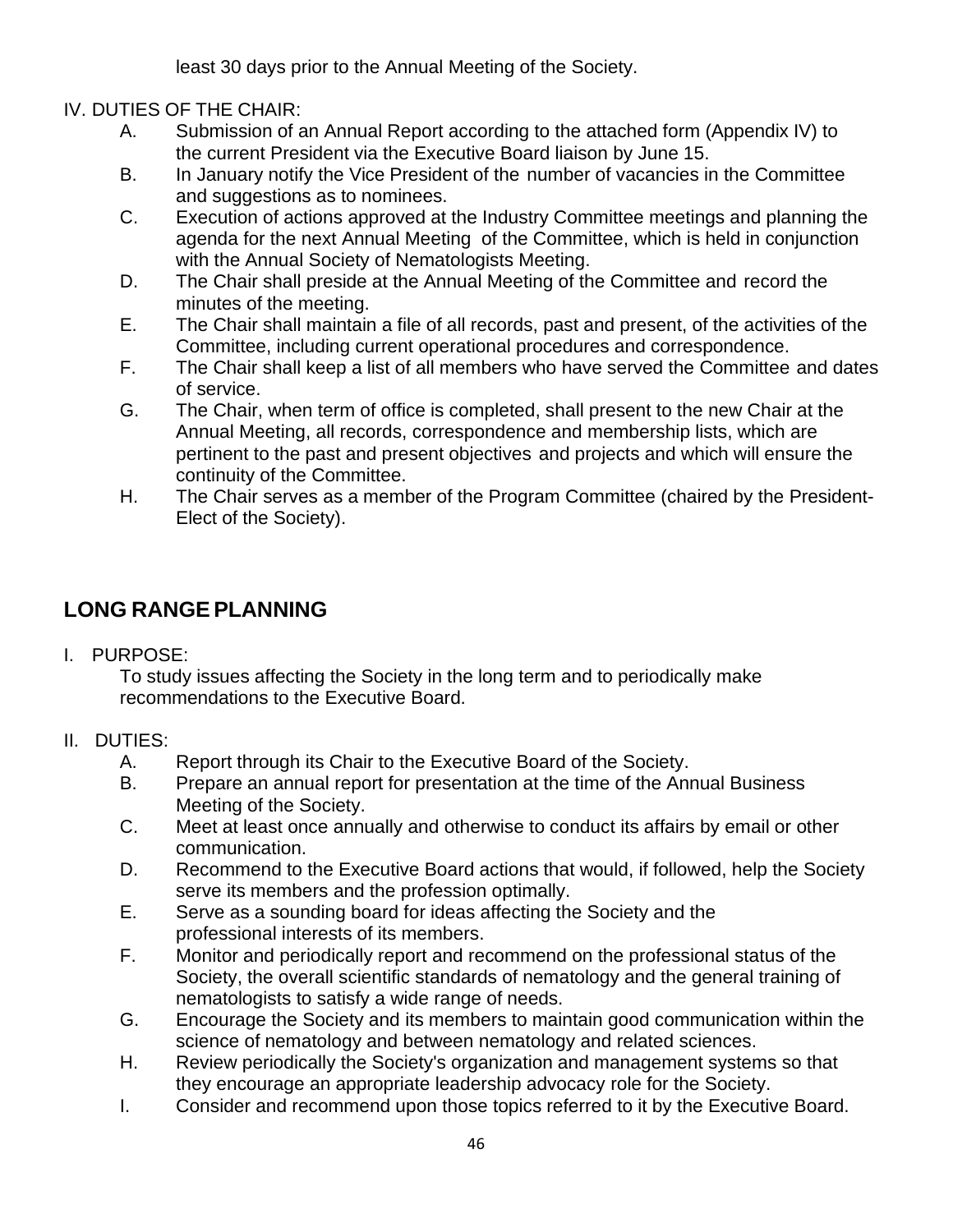#### II. COMMITTEE COMPOSITION:

The Committee composition is designed to bridge several generations of the Society and Executive Board membership. The Committee shall be composed of six (6) members as follows:

- A. The two most recent Past-Presidents of the Society with the immediate Past-President serving as Chair;
- B. One Fellow of the Society who shall not be eligible under (A) above;
- C. One member of the Society who has between 2 and 5 years standing as a Member of the Society.
- D. The current President and President-Elect of the Society.
- E. Membership shall change immediately after the Annual Business Meeting. The terms of membership of each of (B) and (C) above shall be for two years, and terms for (B) and (c) shall not be coincident.

#### III. ITEMS FOR CONSIDERATION:

- A. Quality of the *Journal of Nematology*
- B. Should the Society sponsor/encourage special publications?
- C. Future fiscal policies of the Society
- D. Encouraging the updating of the Manual of Operations
- E. Policy on funding various projects (conferences, international meetings, workshops, etc.)
- F. Review Society Budget to determine a reasonable amount of money to keep banked to help insure solvency and continued growth over a long period of operation
- G. Review long-range needs for nematologists worldwide. Are we currently producing sufficient students for replacements in future?

## **MEETING SITE SELECTION**

- I. SPECIFIC FUNCTIONS AND PURPOSE:
	- A. To accept invitations for future sites for Annual Meetings of the Society
	- B. To initiate invitations for sites for future Annual Meetings of the Society
	- C. To select and recommend an appropriate site for holding the Annual Meeting of the Society.

### II. DUTIES:

- A. Review past meeting sites and propose possible future meeting sites. The Committee shall contact appropriate Society members to consider holding the meeting at the suggested site and request a formal invitation.
- B. Attempt to select meeting sites that do not favor one section of the country repeatedly.
- C. Consider all invitations.
- D. The Committee may ask a potential host to submit supporting documents regarding transportation, meeting room facilities, hotels, audiovisual aids, pre-meeting and post-meeting tours, entertainment, anticipated charges, etc., to more judiciously select a potential site.
- E. Make recommendations to the Executive Board for approval of a selected site.
- III. COMMITTEE COMPOSITION: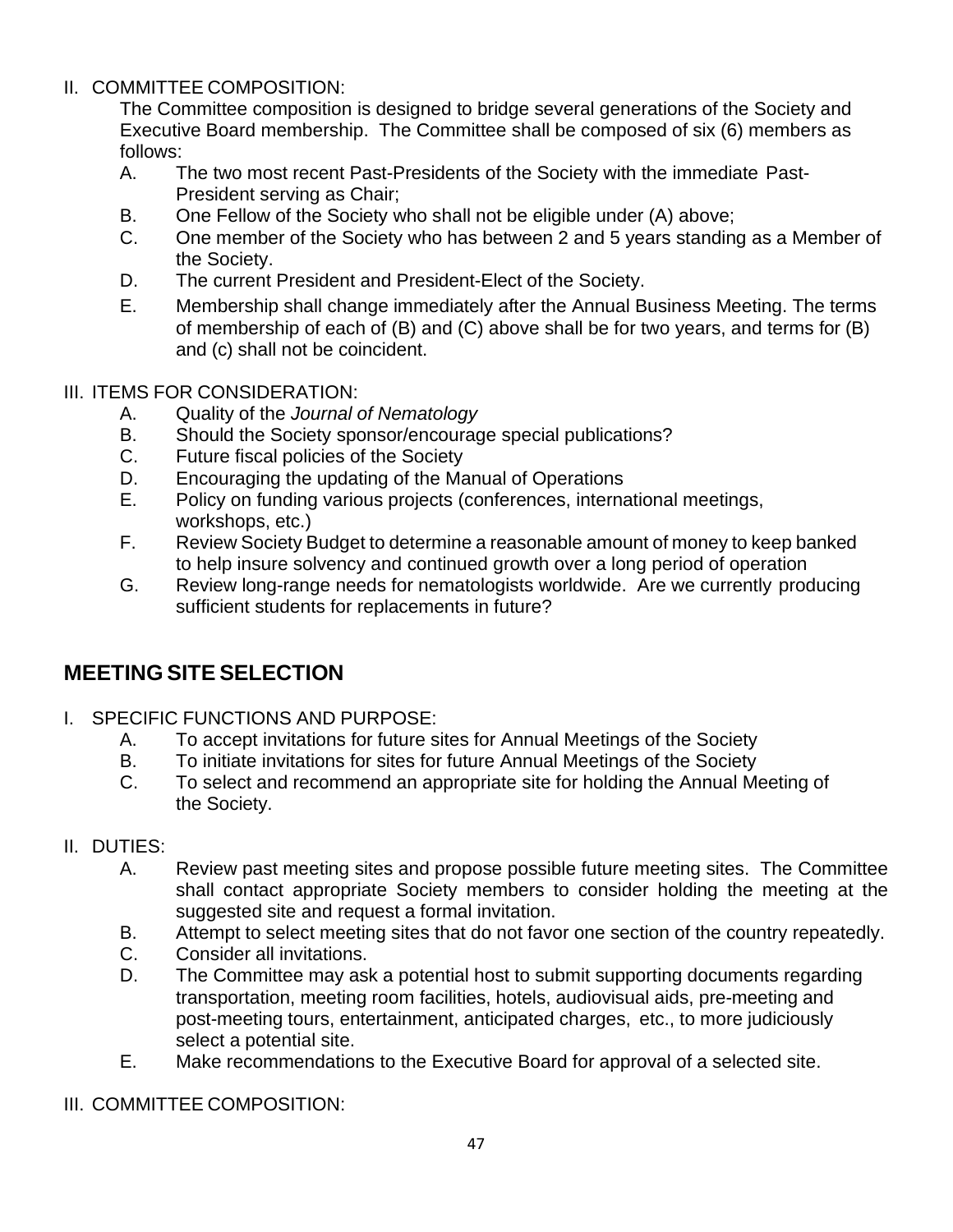- A. **Number of members**: 4
- B. **Selection of Members** The Vice-President chairs and the President-Elect and President serve as members. The fourth member is appointed by the Vice President as with all other committees.

## IV. DUTIES OF THE CHAIR:

- A. Submit site recommendations for the approval of the Executive Board.
- B. Notify the host, who in most instances will become Chair for the Local Arrangements Committee, of the acceptance of the invitation.
- C. Send a checklist of duties and areas to be considered in making arrangements to the Chair of the Local Arrangements Committee.
- D. Try to assure that meeting dates will not conflict with dates for other major scientific meetings, such as Organization of Nematologists of Tropical America (ONTA), European Society of Nematologists (ESN), American Phytopathological Society (APS), or the International Congress of Nematology, etc.

# **MEMBERSHIP**

- I. SPECIFIC FUNCTIONS AND PURPOSE: To provide leadership in devising and implementing recruitment activities.
- II. DUTIES:
	- A. To provide leadership in recruiting non-member nematologists and other scientists to join the Society.
	- B. To encourage student membership by having nematologists show students the benefits of being a member of the Society.
	- C. To coordinate our activities with other Society committees so that the interests of the membership committees are represented.

## III. COMMITTEE COMPOSITION:

- A. **Number of members**: Not specified.
- B. **Length of Term for Members and Chair**: Members of the Committee, including Chair and Vice Chair, will serve a total of 3 years, unless approved otherwise by the Executive Board. .The Chair will serve one year; the Vice Chair will serve one year before rotating to Chair. Reappointment of the Chair and Vice Chair for one additional year's service is subject to the approval of the Executive Board.

## C. **Selection of Members:**

- 1. Member of Society in good standing.
- 2. Members including the Chair shall be selected by the Vice President at least 30 days prior to the Annual Meeting of the Society.

## IV. DUTIES OF THE CHAIR:

- A. Submit an Annual Report, according to the attached form (Appendix IV), to the current President by June 15.
- B. In January notify the Vice President of the number of vacancies in the Committee and suggestions as to nominees.
- C. Execute actions approved at the Membership Committee meetings and plan the agenda for the next Annual Committee Meeting.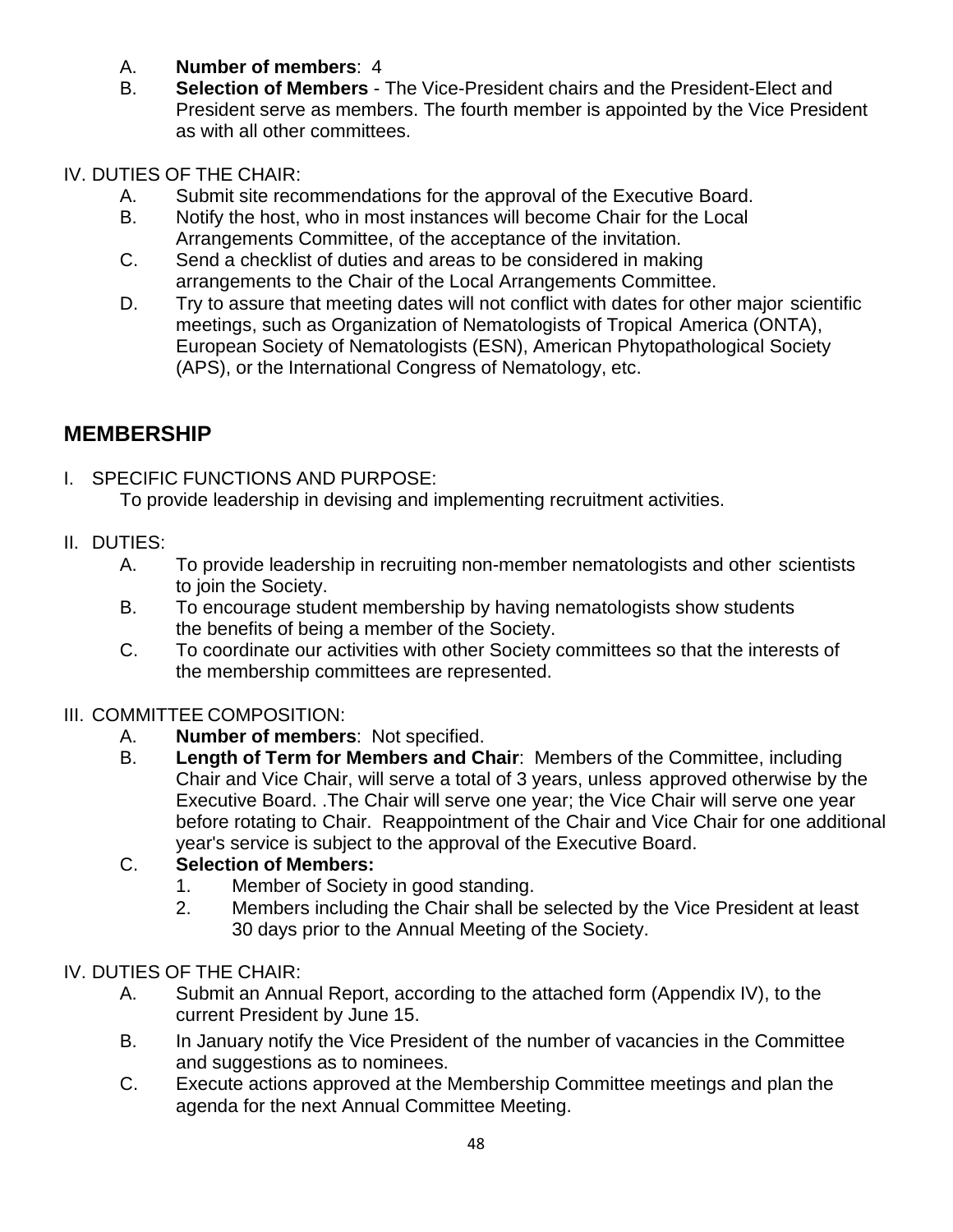- D. Preside at the Annual Meeting of the Committee and record the minutes of the meeting.
- E. Maintain a file of all records, past and present, of the activities of the Committee, including current operational procedures and correspondence.
- F. Keep a list of all members who have served the Committee and dates of service.
- G. When the term of office is completed, shall present to the new Chair at the Annual Meeting all records, correspondence and membership lists, which are pertinent to the past and present objectives and projects and which will ensure the continuity of the Committee.

# **PLANT RESISTANCE TO NEMATODES**

I. SPECIFIC FUNCTIONS AND PURPOSE:

To acquaint scientists with the current status of plant resistance to nematodes.

II. DUTIES:

To foster communication among scientists and promote interest in plant resistance to nematodes mainly through sponsoring periodic symposia, colloquia, and other similar activities at Annual Meetings of the Society.

- A. Serve as a focal point for individuals to contact for implementation of new ideas, requests, etc., concerning plant resistance to nematodes.
- B. Conduct periodic cooperative projects, such as, production of a manual for evaluating plant resistance to nematodes, an informal newsletter, a list of research priorities concerning plant resistance to nematodes, etc.

## III. COMMITTEE COMPOSITION:

- A. **Number of members**: Not specified.
- B. **Length of Term for Members and Chair**: Members of the Committee, including Chair and Vice-Chair, will serve a total of 3 years, unless approved otherwise by the Executive Board). The Chair will serve one year; the Vice-Chair will serve one year before rotating to Chair. Reappointment of Chair and Vice-Chair for one additional year's service is subject to approval of the Executive Board.
- C. **Selection of Members**:
	- 1. Member of Society in good standing.
	- 2. Members including the Chair shall be selected by the Vice President at least 30 days prior to the Annual Meeting of the Society.

## IV. DUTIES OF THE CHAIR:

- A. Submission of an Annual Report, according to form attached (Appendix IV), to the current President by June 15.
- B. In January notify the Vice President of the number of vacancies in the Committee and suggestions as to nominees.
- C. Execution of actions approved at the Plant Resistance to Nematodes Committee meetings and planning the agenda for the next Annual Committee Meeting.
- D. The Chair shall preside at the Annual Meeting of the Committee and record the minutes of the meeting.
- E. The Chair shall maintain a file of all records, past and present, of the activities of the Committee, including current operational procedures and correspondence.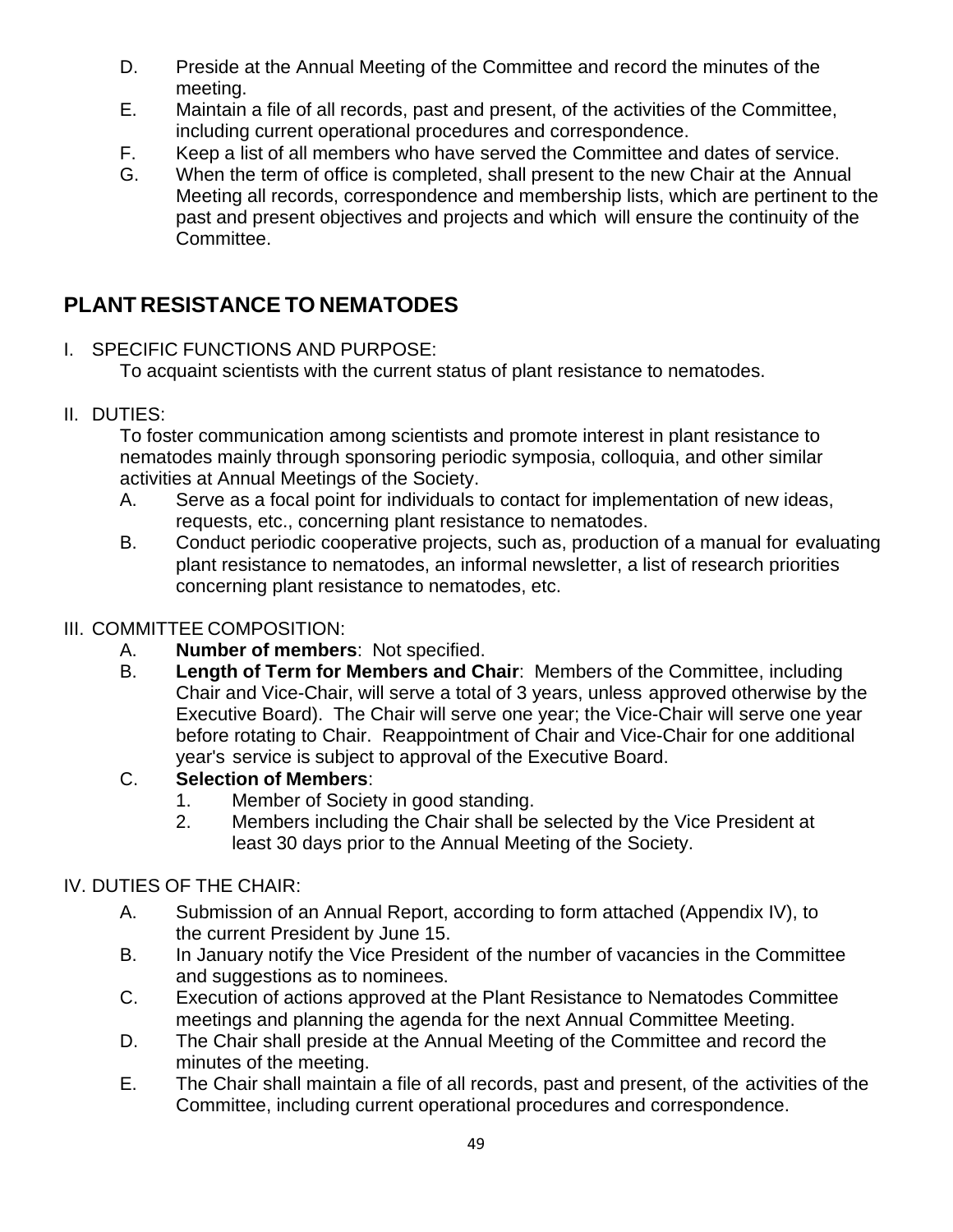- F. The Chair shall keep a list of all members who have served the Committee and dates of service.
- G. The Chair, when term of office is completed, shall present to the new Chair at the Annual Meeting all records, correspondence and membership lists, which are pertinent to the past and present objectives and projects and which will ensure the continuity of the Committee.
- H. The Chair serves as a member of the Program Committee (chaired by the President-Elect of Society) (Art. IV, Sect.4).

# **REGULATORY NEMATOLOGY**

I. SPECIFIC FUNCTIONS AND PURPOSE:

The purpose of the Committee is to further the aims of regulatory nematology by:

- A. Creating an awareness of nematodes that are considered to be of regulatory significance or possible regulatory significance.
- B. Providing input relative to regulatory aspects of nematode biocontrol agents and genetically engineered organisms which may involve nematology.
- C. Promoting and focusing on the need for, and significance of, regulatory nematology and nematologists.
- D. Providing recommendations and interacting with other nematologists, scientists, governmental officials, and administrators on matters of regulatory concern when necessary, including oversight and maintenance of the Widely Prevalent Phytoparasitic Nematode List (WPPNL).
- II. DUTIES:
	- A. Bring information to the attention of the Society via the Executive Board regarding nematodes, problems, or policy changes of regulatory significance; offer recommendations and suggestions for action as may be appropriate or requested.
	- B. Prepare informational articles for inclusion in the *Nematology Newsletter*, webpage or other publication, or use other appropriate means to create awareness within the Society in regard to:
		- 1. Nematodes of regulatory significance or possible regulatory significance. (Distributional information, major host plants, a description of how agencies regulate the nematode, changes in policy, new information, etc., may be topics for attention.)
		- 2. Other matters of regulatory concern or related topics.
	- C. Promote a mutual awareness of, and working relationships among, those involved with regulatory nematology in ways deemed appropriate by the Committee; and to serve as a base in the Society where such individuals may interact and obtain information.
	- D. Annually contact State Pest Regulatory Officers (SPROs) to maintain a current list of names, addresses, phone numbers, and emails of the SPRO in each state. Provide a copy of this list to APHIS-PPQ Pest Permitting Branch, Unit 133, 5C-03.20, 4700 River Road, Riverdale, MD 20737. Request input from SPROs regarding changes needed for the nematode pest list in their state (list at: [http://www.prevalentnematodes.org/\)](http://www.prevalentnematodes.org/).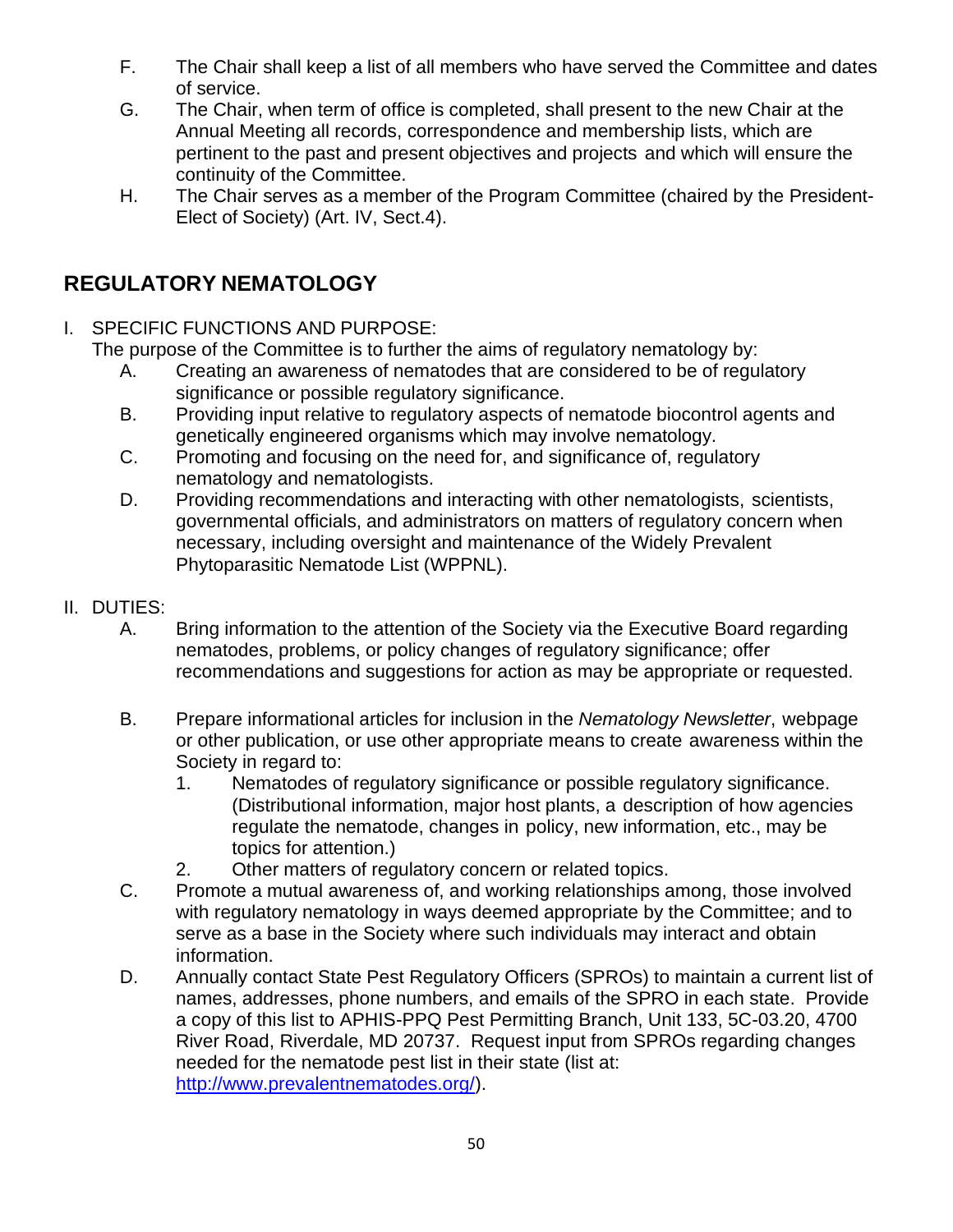### III. COOPERATORS AND SPONSORS:

The Committee recognizes the opportunity it has for interaction with other individuals and groups to achieve its goals and objectives, obtain information, share concerns, and cooperate when necessary toward mutually desirable ends. These individuals and groups may include:

- A. The U. S. Department of Agriculture, Animal and Plant Health Inspection Service (USDA-APHIS)
- B. The Cooperative Agricultural Pest Survey (CAPS) program of USDA- APHIS-PPQ (Plant Protection and Quarantine)
- C. The Chair of the American Phytopathological Society's Regulatory Work and Foreign Plant Disease Committee (RWFPDC)
- D. Regional and national plant board representatives<br>E. U.S. Congressional Committees on Agriculture
- U.S. Congressional Committees on Agriculture

## IV. COMMITTEE COMPOSITION:

- A. **Number of members**: Not specified.
- B. **Length of Term for Members and Chair**: Members of the Committee, including Chair and Vice Chair, will serve a total of 3 years, unless approved otherwise by the Executive Board. The Chair will serve one year; the Vice Chair will serve one year before rotating to Chair. Reappointment of the Chair and Vice Chair for one additional year's service is subject to the approval of the Executive Board.

## C. **Selection of Members:**

- 1. Member of Society in good standing
- 2. Members, Chair and Vice Chair shall be selected by the Vice President
- 3. This Committee should include members with experience and/or interest in regulatory issues, policies and procedures, and with expertise in nematode biocontrol agents and genetic engineering as it relates to nematology.
- 4. **NOTE**: The Committee has recognized the desirability of including regulatory nematologists from California, Florida, and Canada in its membership and/or activities.

## V. DUTIES OF THE CHAIR:

- A. Submit an Annual Report to the President in the prescribed format (Appendix (IV) two months prior to the Annual Meeting (or when called to do so by the President).
- B. Provide notification to the Vice President in January (or when called to do so by the Vice President) of the number of vacancies in the Committee and suggestions as to nominees.
- C. Plan the agenda for the Annual Committee Meeting held during the Society Annual Meeting.
- D. Carry out (or delegate) actions approved by the Committee at its meeting or in correspondence, and keep the members updated on actions taken as may be appropriate.
- E. Preside at the Annual Meeting of the Committee, record the minutes of the meeting, and distribute copies of the minutes to the Committee members.
- F. Maintain a file of all records, past and present, of the activities of the Committee, including current operational procedures and correspondence.
- G. Keep a list of all members who have served the Committee and dates of service.
- H. Upon completion of his/her term of office, present to the incoming Chair at the Annual Meeting all records, correspondence, membership lists, and other information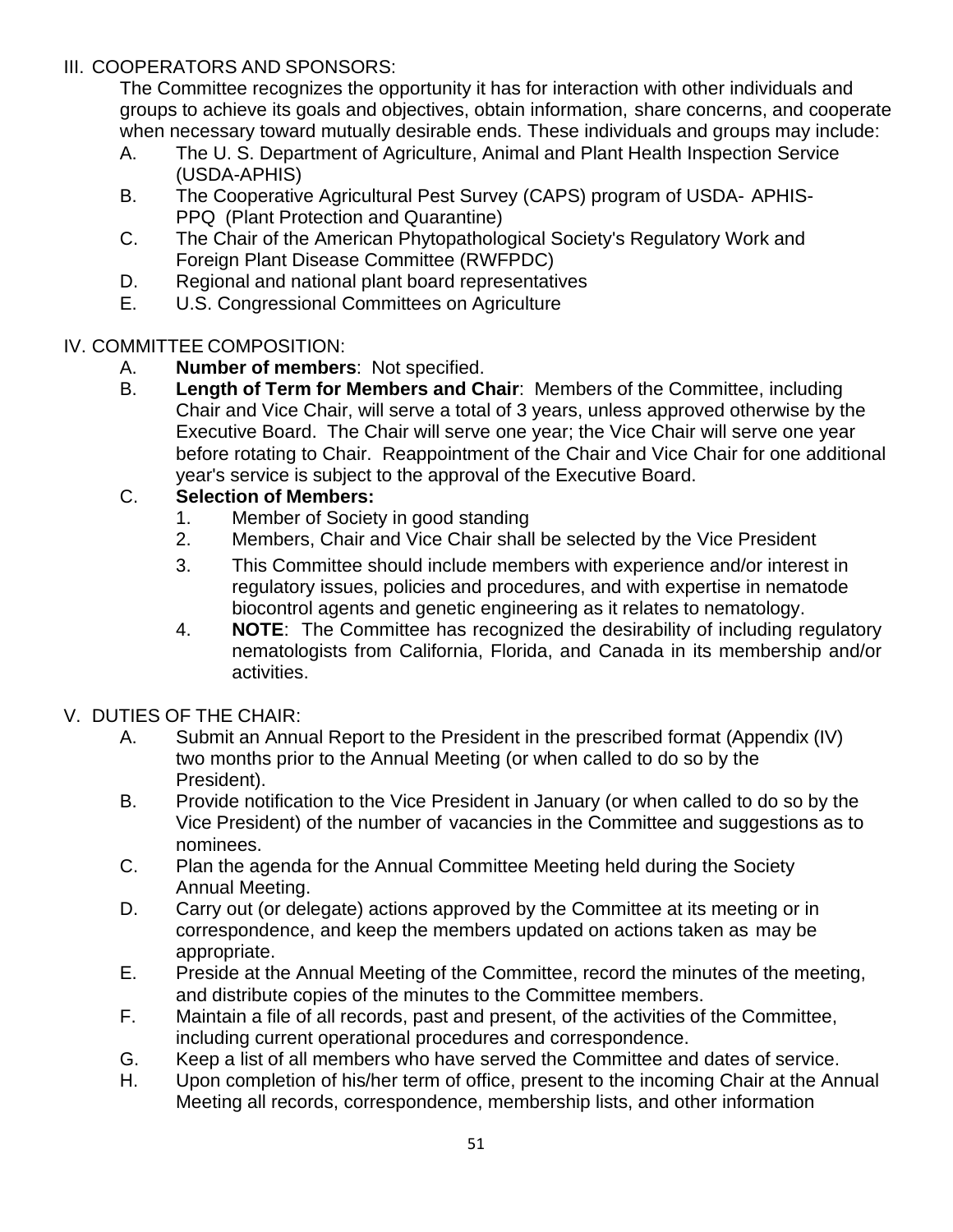pertinent to the past and present objectives and projects, which will ensure continuity of the Committee.

- I. Serve as a member of the Program Committee (chaired by the President- Elect of Society) (Art. IV, Sect.4).
- J. Update the Committee's section of the Society Operations Manual (pending approval by the Committee) as necessary to maintain accuracy.

# **STUDENTS IN NEMATOLOGY**

I. SPECIFIC FUNCTIONS AND PURPOSE:

To determine the matters pertinent to graduate students in relation to Society activities including the Annual Meeting.

- II. GOALS:
	- A. Serve as a liaison between graduate students and the rest of the Society.
	- B. Consider and report on the graduate student experience regarding the Annual Meeting and other Society activities.
	- C. Work with the Society and other committees to improve the graduate student experience.
	- D. Support and help graduate students' involvement within the Society.

## III. COMMITTEE COMPOSITION:

- A. **Number of Members:** No limit.
- B. **Length of term for members and Chair:** Members of the Committee will serve for a total of 3 years, or until graduation. The Chair will serve one year; the Vice-Chair will serve one year before rotating to Chair. Reappointment of the Chair and Vice-Chair for one additional year's service is subject to the approval of the Executive Board (Art. IV-B, Sect. 2).

## **C. Selection of Members:**

- 1. Members in good standing in the Society.
- 2. Members will consist of graduate students.
- 3. Members, including the Chair, shall be selected by the incoming President, at least 30 days prior to the Annual Meeting of the Society.

## IV. DUTIES OF THE CHAIR:

- A. Submit an Annual Report, according to form attached (Appendix IV), to the current President by June 15.
- B. In January notify the Vice President of the number of vacancies in the Committee and suggest nominees.
- C. Preside at the annual meeting of the Committee and record the minutes of the meeting.
- D. Execute actions approved at the Membership Committee meetings and plan the agenda for the next Annual Committee Meeting.
- E. When term of office is completed, shall present to the new Chair at the Annual Meeting all records, correspondence and membership lists, which are pertinent to the past and present objectives and projects, and which will ensure the continuity of the Committee.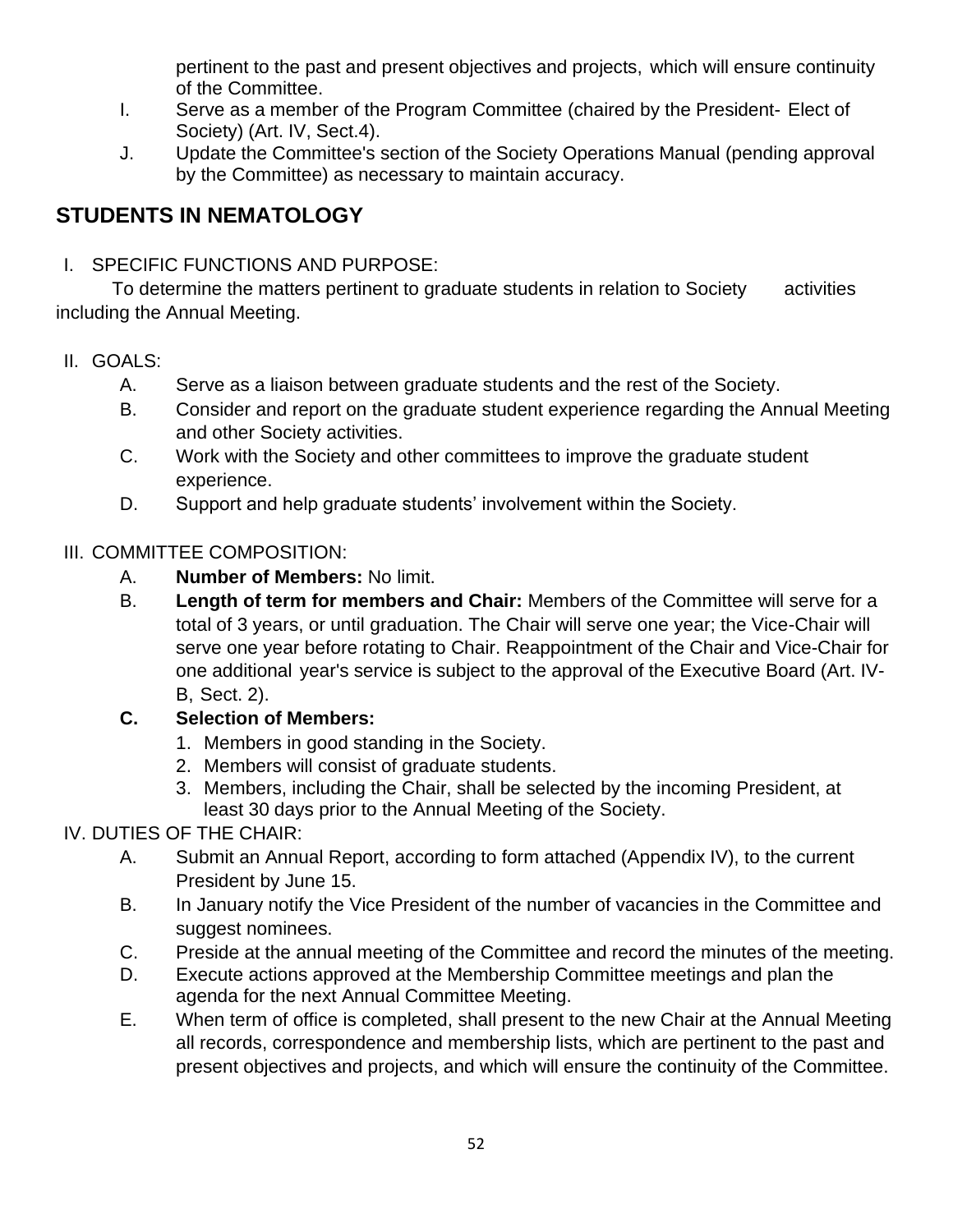## **SYSTEMATICRESOURCES**

### V. SPECIFIC FUNCTIONS AND PURPOSE:

This committee furthers and fosters the development and advancement of nematode collections and services, nematode taxonomy, and international capabilities in biosystematic services and resources.

### VI. GOALS:

- A. Survey, identify and make known to the nematology scientific community the existing regional and international biosystematic services and resources.
- B. Encourage workers in nematology to make full use of existing systematic collections and services and to contribute by various means, including deposition of type and voucher specimens on which published researches are based in recognized nematode collections.
- C. Serve the Editorial Board of the *Journal of Nematology* in an advisory capacity on policy and standards in format and content of taxonomic papers.
- D. Participate in, and cooperate with, other systematic organizations, such as the National Science Collections Alliance (formerly the Association of Systematic Collections), when necessary to achieve common goals and objectives.

### VII.COMMITTEE COMPOSITION:

- A. **Number of members**: Eight, four of whom will be established curators of working collections.
- B. **Length of Term for Members**: Chair shall serve one year, and one year following as Past Chair; Vice Chair will serve one year prior to rotating to Chair and one year as Past Chair. Members will serve three years..
- VIII. DUTIES OF THE CHAIR:
	- A. Submit an Annual Report, according to form attached (Appendix IV), to the current President by June 15.
	- B. In January notify the Vice President of the number of vacancies in the Committee and suggest nominees.
	- C. Execute actions approved at the Systematic Resources Committee meetings and plan the agenda for the next Annual Committee Meeting.
	- D. Preside at the Annual Meeting of the Committee and record the minutes of the meeting.
	- E. Maintain a file of all records, past and present, of the activities of the Committee, including current operational procedures and correspondence.
	- F. Keep a list of all members who have served the Committee and dates of service.
	- G. When term of office is completed, shall present to the new Chair at the Annual Meeting all records, correspondence and membership lists, which are pertinent to the past and present objectives and projects, and which will ensure the continuity of the Committee.

# **AD HOC COMMITTEES**

## **PROGRAM**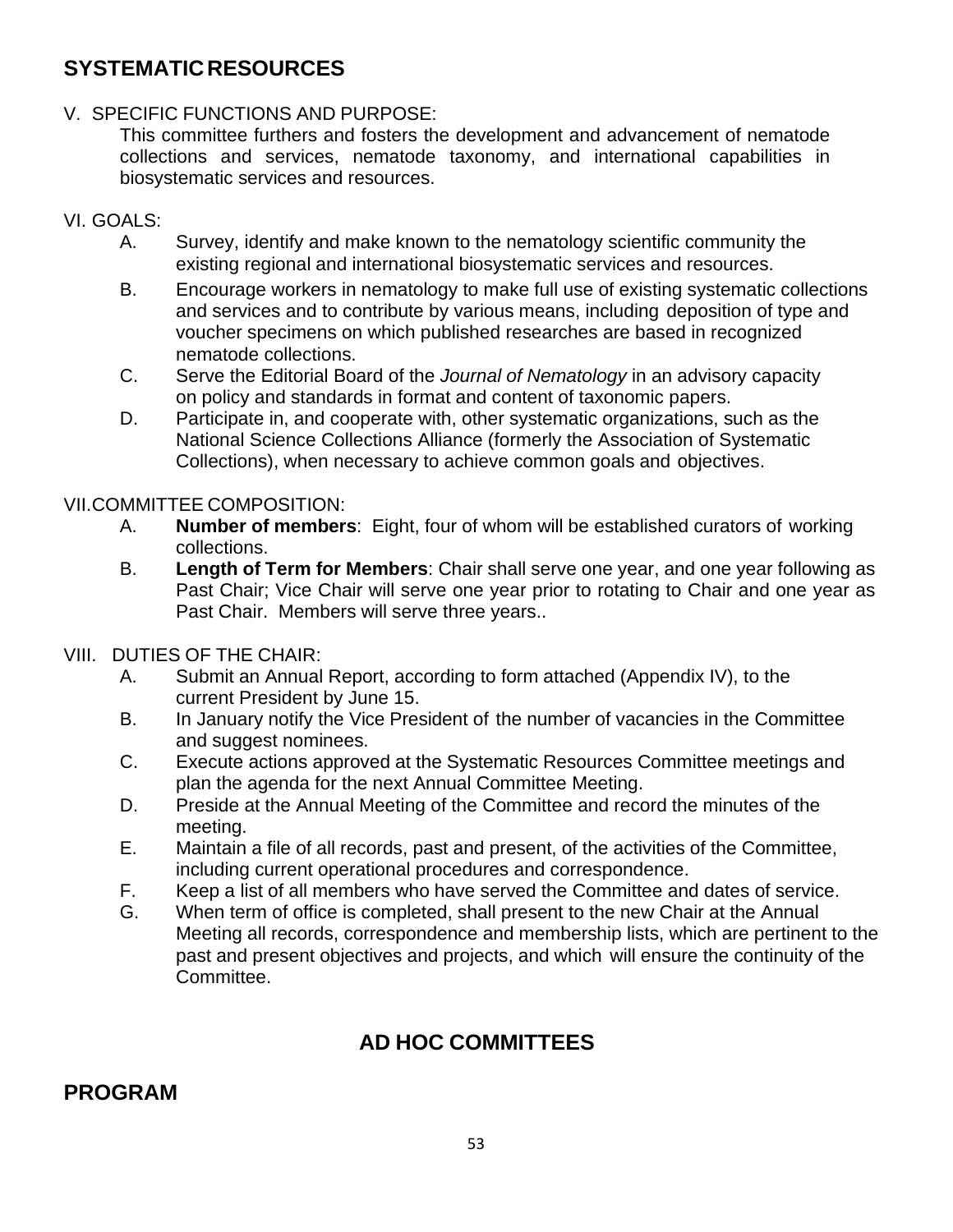The Program Committee exists for two years and begins its activities two years before the Annual Meeting for which the committee is planning. The Chair of the Program Committee is the newlyelected Vice President. The Program Committee members are the Vice Chairs of the Standing Committees (By-Laws Art. IV, B,4) as the Standing Committees are constituted when the Program Committee Chair assumes the office of Vice President.

### I. PURPOSE AND DUTIES:

The Program Committee is responsible for developing the Program for the Annual Meeting to be held two years hence.

- A. During its **first year** of existence the Program Committee develops a general outline of the types of symposia, colloquia, workshops, etc. they propose to have. By **December** the Program Committee Chair informs the Executive Board and the Local Arrangements Committee Chair of its general plans. The Executive Board and LAC Chair may convey their comments and suggestions to the Program Committee Chair by **March**. By **April** of the first year, the Program Committee Chair extends invitations to participants in the invited portions of the Program. At the **conclusion of its first year** of existence - i.e., at the next meeting of the Executive Board - the Program Committee Chair presents a reasonably firm outline (titles, speakers, etc.) of the program to the Executive Board. The Program Committee Chair submits a budget request (usually to support symposium speaker travel, etc requested by Program Committee members; typically around \$15,000) to the Executive Board for consideration. The Treasurer incorporates the amount approved by the Executive Board into the next year's budget.
- B. The **second (final) year** of the Program Committee's existence is used to adjust the program where necessary to accommodate any participant withdrawals and to otherwise modify the program.

## **LOCALARRANGEMENTS**

The Local Arrangements Committee (LAC) is responsible for selecting and securing facilities for the Annual Meeting of the Society.

I. DUTIES:

Planning for a meeting and selecting the meeting site should begin at least three years prior to the dates of the meeting, and preferably earlier. This cannot be initiated until the Executive Board has approved a site. Several facilities should be investigated and bids obtained; everything should be documented in writing. Proposals should include a description of the facilities, projected costs, transportation, and potential social events.

In the selection process, consider convention facilities and sleeping room conditions. Facilities should have adequate numbers of meeting rooms with high ceilings and quality acoustics, soundproofed from external noise, and have good lighting. It may be difficult to know exactly how many session rooms will be needed because the program may only be in the very early stages of development. No one will know how many oral or poster presentations will be given at the meeting. Plan on having at least two rooms available for concurrent sessions, three rooms is probably safer. Meeting rooms should be close together and have comfortable seating. A large room should be available for poster presentation. In the past, a practice/review room has been provided. This may be less of a concern today.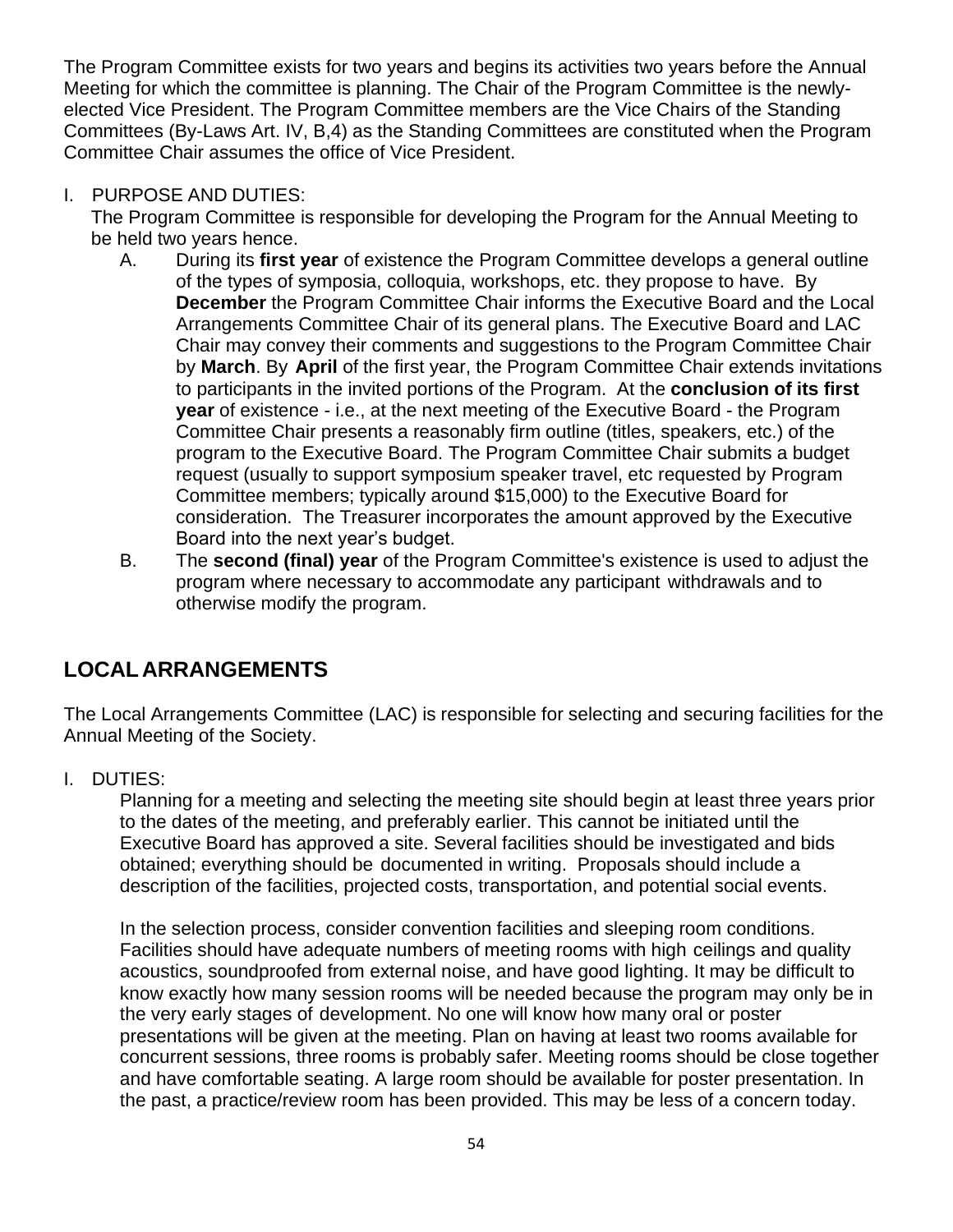### II. COMMITTEES:

The LAC Chair may choose to organize using subcommittees or using a committee of the whole. The LAC Chair selects the members of the committee. As needed, the LAC Chair assigns responsibilities for various functions. The important thing is not how the tasks are accomplished but that the tasks are accomplished. There are many equally valid approaches to handling local arrangements. Use the one that works for you.

### III. RESPONSIBILITIES OF LOCAL ARRANGEMENTS:

### A. **Facility Selection:**

If the convention site is a hotel, you will sign a contract guaranteeing a certain number of rooms over a period of days. Examples of hotel contracts from recent meetings are available on the Society website in a private file available to the LAC Chair and members of the Executive Board. Your hotel room occupancy should not be too high or too low. You can base the estimate on the previous year's attendance (if last year was well attended, the next year might have less attendance or vice versa), the estimated cost of attending the meeting (if it will be expensive to travel, lodge, or register attendance may be reduced). Remember that not all attendees will be in a separate room — some attendees will share a room. (Note: In contract negotiations by the LAC Chair generally, for every 50 rooms occupied by the Society, one room is donated free to the Society by the meeting hotel. If registration is such that there is one room free, it should go to the President; if a second free room is generated it should go to the Chairperson of the LAC, and any third free room to the President-Elect.). Local Arrangements may want to plan and arrange emergency contingencies, e.g. medical doctors, pharmacy, dentist, etc.

### B. **Financial Matters:**

It is generally a good idea to request "start-up funds" (typically ~\$10,000) from the Executive Board at the prior annual meeting. These funds are used for down-payments and other incidentals incurred prior to collection of registration fees during the meeting year. Ideally these funds should be recouped from income generated by the meeting and returned to the Society as part of the meeting proceeds. You will need to develop a budget 10-12 months before the meeting. Local arrangement chair may access the SON credit card for local arrangement activities by consulting with the SON treasurer. Copies of final financial statements from prior meetings and a "meeting registration fee calculator" are available in the private website file previously mentioned that contains examples of hotel contracts. A meeting should pay for itself and better meetings will return money to the Society. Your income sources are registration fees and donations.

### 1. **Budget:**

Items that might be on the budget are gifts, graphics, coordinator fees, food (first and second Executive Board meetings, Editorial Board meeting, possible Cobb Foundation lunch, morning and afternoon breaks, opening reception, banquet, and poster session), entertainment, printing (name tags, programs, banquet, any mailings), poster display, audio-visual and projection, meeting rooms (there could be set up and rental fees; however, rental fees are usually waived if sufficient food is purchased), postage, transportation, and other items that might be needed by the LAC (see prior financial statements above for examples of past meeting expenses). Local Arrangement Committee should work with the treasurer in making local arrangement budget plans.

## 2. **Registration Fee:**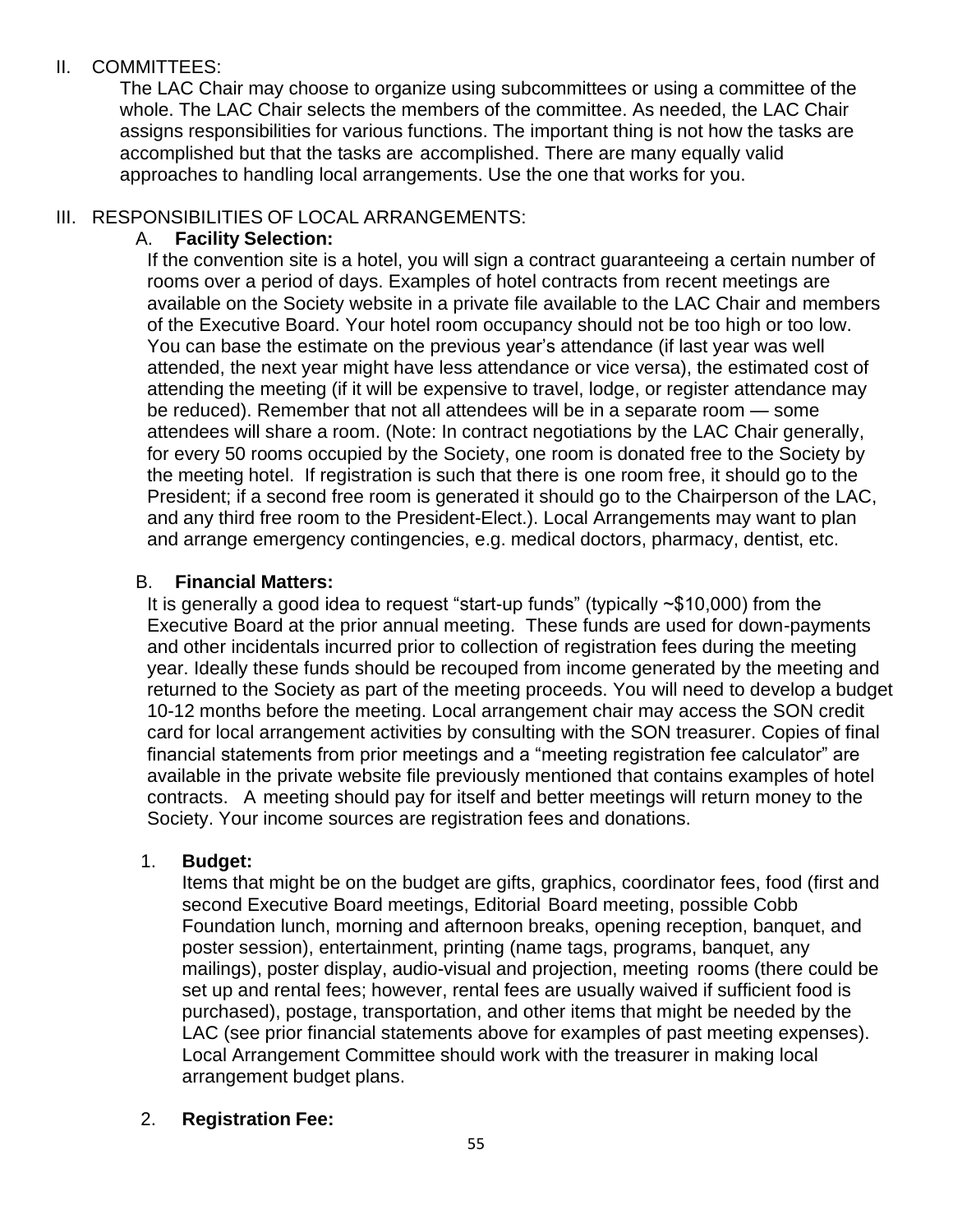Calculate the registration fee by dividing the estimated budget by the estimated number of attendees, as detailed in the Excel "calculator" file above. You will need to set a regular member fee, student member fee, non-member fee, non-member student fee, accompanying person fee. Set late registration fees 20-25% higher. Student fees are usually 50% of the regular member fees. As you consider this, don't try to barely slip by. Set the registration fee so as to allow you some buffer. Remember that the meeting should break even or return funds to the Society—not cost the Society. The cost of meeting registration and banquet fees for any new Honorary Member recipient should be factored into the budget, as these expenses are covered by the LAC. Note that Emeritus Members pay the student registration rate, and all attending Honorary Members get free registration.

#### 3. **Extracurricular funds**:

Extension and Industry committees will be the primary contact to solicit support for annual meetings and sustaining members. Local Arrangements Committee should contact the Extension and Industry Committee chairs prior to the local arrangements meeting. Although the LAC Chair and Program Chair can write letters soliciting donations from companies to assist with the meeting, their efforts should be coordinated with Extension and Industry Committees to ensure that one company is not solicited more than once. Contributors are designated as "Sustaining Members" and acknowledged by a poster in the registration area, listing in the technical program and banquet program, and posting of their logos in SON website. Recommended donations for Sustaining Members are \$500 per year (from Jan 3 to December 31 each year).

#### C. **Registration:**

Registration and payment is handled online through the Society website. The Business Office simply modifies the previous registration form for the current meeting. A printable version of the registration form is also available for those not wishing to pay online by credit card. *Refund requests:* Make sure that the Registration Form states that "Whomever wants to cancel their registration should notify the LAC of the cancellation one month prior to the meeting to receive a 75% refund, after that registration is not refundable, but they can apply their registration fees to next year's meeting".

#### D. **Transportation:**

The LAC should have pertinent information available describing travel to the meeting site. If there are multiple airports, let attendees know which is the closest. Tell attendees how to get from the airport to the conference site – such as hotel shuttle (if available), bus, cab, etc. Arrange for transportation to off-site events. The LAC may want to offer a tour of the area.

#### E. **Banquet and Entertainment:**

The LAC is responsible for all the social and food functions, including selection of menus and beverages for receptions, banquets, socials, etc., and arranges for any entertainment. The LAC covers the costs of the banquet ticket for any Honorary Member recipient, and one complimentary ticket for each company that is "Friend of the Society" for the Annual Meeting.

#### F. **Projection and Exhibit:**

The LAC arranges for visual aids, easels, poster boards, pointers, etc. Secure trained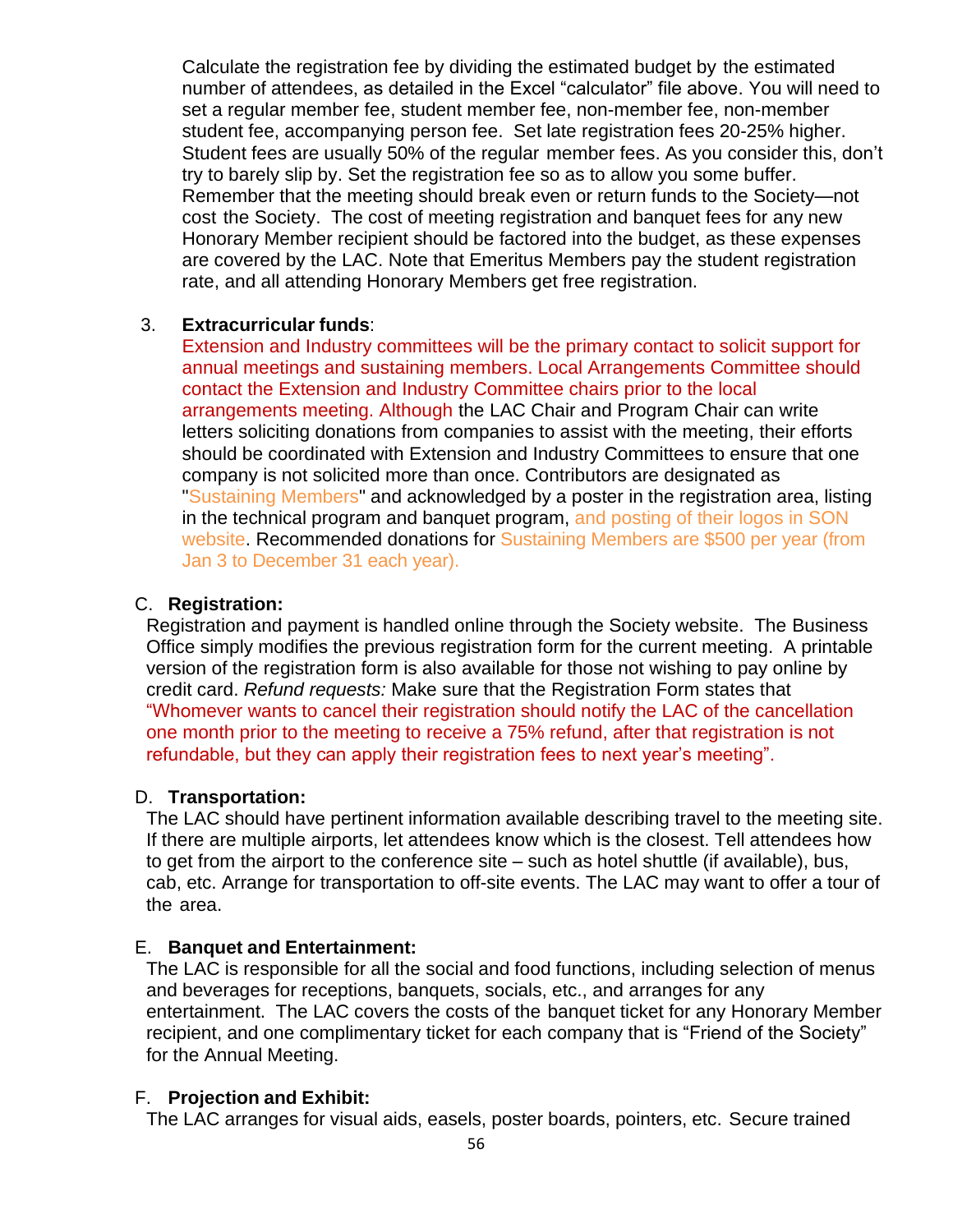operators of the equipment and ensure that all sessions are staffed where required. Make sure that all the equipment is in good working order. Discourage overhead projection. Provide an equipped practice room. Only large screens should be used, preferably 8 X 8 foot square.

#### G. **Spouses /Partner Program (optional):**

The intent is to assist family members of Society members in becoming acquainted with the area around the meeting site and to assist them with sightseeing, tours, shopping. Develop a budget and provide this information to Finance, Registration, and Coordination. Recommend a registration fee for family members.

#### H. **President's Reception:**

Funded out of the proceeds raised by the LAC. Provisions should be reasonable (hors d'oeuvres, beer/wine/tea/water) but not extravagant. Refer to past costs of President's receptions in the cost summary from recent meetings.

#### IV. TIMING:

#### A. **18 months prior to the meeting time:**

Preliminary planning must start at least 18 months, preferably 24 months, prior to the time of the Annual Meeting. Ask Treasurer to budget for any hotel or Convention Center reservation deposits. Meet with the host convention center/hotel to establish tentative needs for convention rooms, meeting rooms, number of reserved guest rooms, etc. Negotiate a contract with the Hotel/Convention Center (see examples in private file on Society website as previously mentioned). At the organizational meeting the responsibilities for each subcommittee are outlined. Those items need to be established which will be included in the preliminary announcement of the meeting; **this announcement should be sent out 10 months in advance of the meeting and made available on the webpage, NNL, SON listserv, and through social media (facebook, twitter, etc.).** Issues that should be resolved by this time for inclusion in the preliminary announcement include 1) tentative spouses program and tours, if needed 2) public relation ideas to promote the meeting, 3) notices prepared for posting on appropriate websites such as those for American Phytopathological Society, ONTA, ESN, IFNS, etc. Finance should develop a list of potential contributors (lists, with contact people, should be passed from one LAC to the next) and posted to the private file on the Society website.

#### B. **14 months prior to meeting:**

Ask Treasurer to budget for start-up costs for the meeting, prior to receiving any registration fees or donations (usually in the range of \$10,000, depending upon the anticipated out of pocket expenses prior to establishing cash flow through donations and registration fees. This is technically a loan).

### C. **12 months prior to meeting:**

1. Entire committee meets to bring plans current, assess schedules, review progress and responsibilities. Hotel rates should be firm, colloquia and symposia for the technical program should be taking shape (Program Chair responsibility). Tours should be finalized and a fairly fixed schedule should be established for the remaining 12 months. The Program Chair should be reminded by the LAC Chair to contact the Editor-in-Chief regarding submission of abstracts.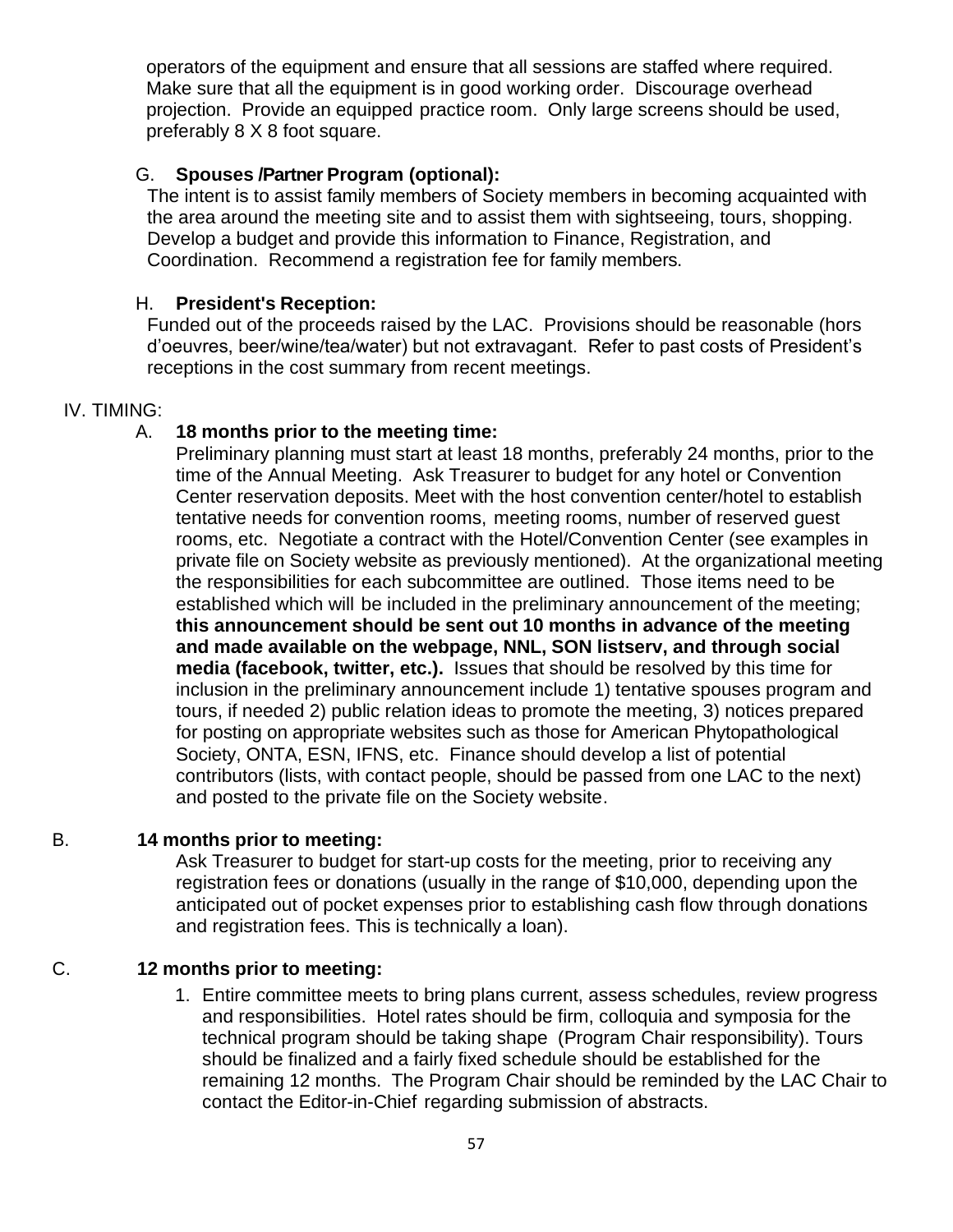- 2. THE LAC Chair should have pretty firm ideas by this time about:
	- a. Costs of banquet, entertainment, and convention facilities
	- b. Announcements prepared for news releases
	- c. Preliminary costs and income data (review financial status)
	- d. Formulation of registration packet well along
	- e. Information for information desk
	- f. Estimated needs for projection equipment and exhibits

#### D. **10 months prior to meeting**:

- 1. Send general informational notice to the Society website and those of other related societies.
- 2. Sustaining Associates should NOT be solicited for monetary contributions as Sustaining Members to support annual meeting activities until AFTER the December 1 preceding the next annual meeting of the Society. The Chair of the Industry Committee should be contacted by the Chair of the LAC to provide the names of individuals within specific industries, Society contacts, to whom the letter of solicitation should be sent in early January. If no response is received to the letter of solicitation, a follow-up letter should be sent February 1. Refer to section III B.3. above for suggested donation amounts.

### E. **6 months prior to the meeting:**

Establish a budget for income and expenses. Firm up the amount of the registration fee (students and emeritus members should pay a reduced fee, 50% of regular fee). Breakdown of registration will approximate 10-20% family members, 65-75% regular members, and 15-25% student members. In Baltimore (1991) only 15% of the total who finally registered did so by the early registration deadline -- only 34 of the 227 who finally showed up for the meeting. So be prepared for lots of sleepless nights and chewed to the elbow fingernails. For subsidized events (banquet, pre-meeting social, etc.) charge non-registered spouses and guests who attend full costs. In Alabama in 2021 breakdown of registration was 44 % regular members, 34% student members, 8 % non -members, 6% late registrations, and 3 % family members. A total of 140 registered for SON 2021 during the COVID 2019 event.

### F. **5 months prior to the meeting:**

Schedule an update meeting of LAC. The Program Chair should be reminded by the LAC Chair to prepare the abstract submission forms and issue the "Call for Papers" (see Appendix VI as a template) via the Society website and listserv. The "Call for Papers" should be accompanied by registration information which is prepared by the LAC Chair. Abstract submission, payment of abstract fees, and registration occurs through the Society website with assistance from the Business Office. Registration information should inform those wishing to pay for registration by check, purchase order, or electronic fund transfer (EFT) to contact the Business Office for assistance.

### G. **2-3 months prior to the meeting:**

Program Chair obtains abstracts as they are received through the website. Work with Program Chair to develop the program and insure appropriate rooms and times are available. Help proof the program before printing. The program is printed locally as a LAC expense. Print sufficient copies to allow for both pre-registrants and an estimated number of late registrants. Keep the membership posted via SONLISTSERV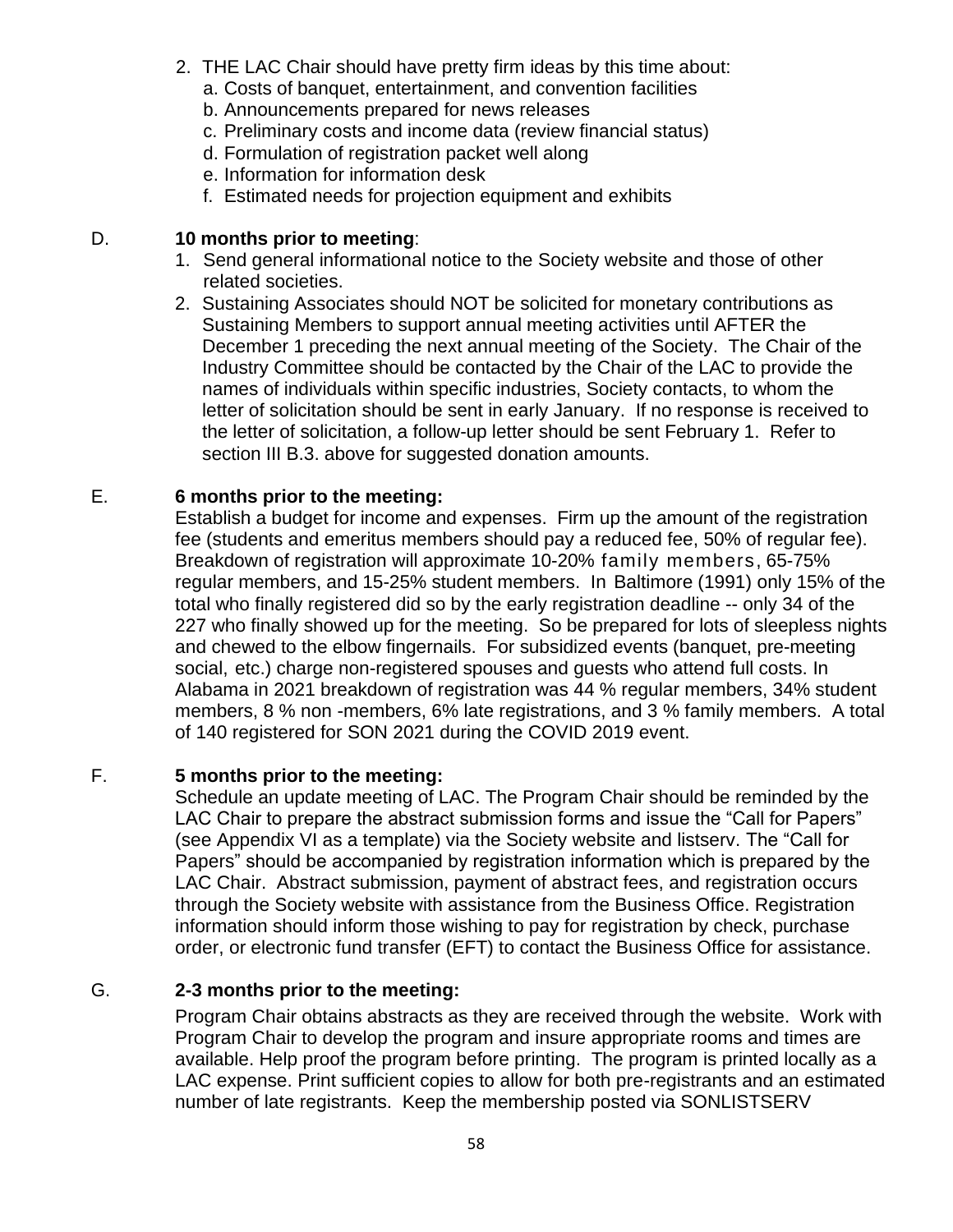announcements and make sure that the Program Chair posts the final program on the webpage as early as possible. Make sure that the program (including abstracts) has been printed for distribution at the meeting. Design and order "registration gifts" for distribution at registration (These can include tote bags, water bottles, beach towels, tee-shirts, etc). Make sure that they fit within the budget from registration fees.

#### H. **2 weeks prior to the meeting:**

Meet with convention center staff to assure that all aspects of the meeting have been addressed including registration, food functions, coffee breaks, receptions. Prepare name tags.

#### I. **2 days prior to meeting:**

Set up registration desk and information booth. Organize the registration such that the flow of people is smooth and rapid -- people will be tired and grumpy from travel. Optional - arrange for a secretary to be present to assist with typing for the LAC as well as Committees and other official Society business.

#### J. **During the meeting:**

Clearly identify the person in charge. This person should be housed at the convention facility. Keep an information desk and emergency facilities available throughout the meeting. Provide a bulletin board for notices and communication among attendees.

#### K. **Post-meeting activities:**

Schedule a wrap-up meeting to discuss the various aspects of the meeting within a day or two after the meeting is over. Update the LAC section of the Manual of Operations to be passed on to the next LAC. Prepare a final report including a statement on receipts and disbursements.

Breakdown of receipts includes: registration, banquet, special food functions, tours, contributions from Sustaining Members, grants, other. Breakdown of disbursements includes: cost of meeting facilities, food functions, postage, secretary, coffee breaks, supplies, registration, tours, registration packet stuffers, etc. Acknowledge special guests, helpers, and contributions. Send electronic files containing: .pdf of the negotiated hotel contract; final conference financial statement containing breakdown of expenses and income as just described; MS Word copy of the meeting program; MS Word copy of the Banquet Program; breakdown of meeting attendance (regular members, students, spouses, non-members, oral papers presented, posters presented) to the SON web editor for posting, the newly-advanced Presidentelect/Program Chair for the coming year, and next year's LAC Chair.

## **REPRESENTATIVES TO CURRENT AFFILIATIONS**

(NOTE: This section believed to be incomplete, particularly during the mid 1980's.) **American Institute of Biological Sciences** (AIBS) - K. D. Fisher (1981-1983), R. V. Rebois (1981- 1984), L. R. Krusberg (1985-1989), D. W. Dickson (1989-90), L. R. Krusberg (1990-1996), S. L. Meyer (1996-2001), S. M. Schneider (2006), E.P. Masler (2007-2016)

**International Federation of Nematology Societies** (IFNS) - K. R. Barker (1995-2002), D. J.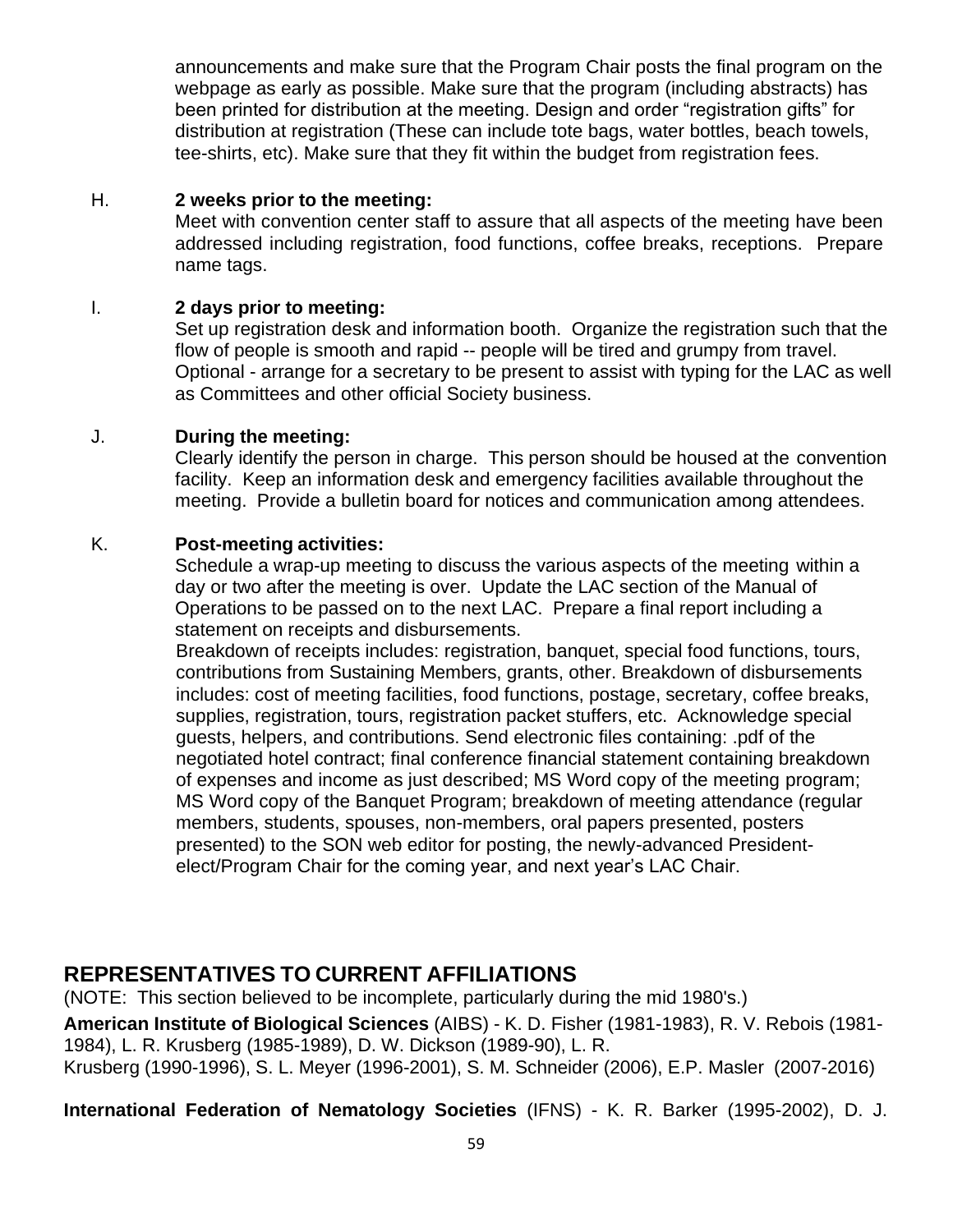Chitwood (1995-2002), H. Melakeberhan (2000-2006), L. W. Duncan (2002-2010), R.L Huettel (2007- 2010); Robin Giblin-Davis (2015-2018); Axel Elling (2015-2018).

**National Science Collections Alliance** (NSCA) (formerly: Association of Systematics Collections, = ASC) - E. M. Noffsinger (1983-1993), J. G. Baldwin (1993-1997), L. Carta (1998-2001), Z. Handoo (2002-2007), L. Carta (2008-2010)

## **PAST REPRESENTATIVES TO CURRENTLY DEFUNCT OR INACTIVE AFFILIATIONS**

(NOTE: This section is believed be incomplete, particularly in the mid 1980's.)

**American National Standards Institute** (ANSI) - R. E. Michell (1983-1984, 1989- 1990), J. Feldmesser (1983-1984, 1987-1988)

**American Phytopathological Society** (APS) - H. V. Morton (1992-1994), (1996-97)

**Association for the Advancement of Agricultural Sciences in Africa** (AAASA) - R. N. Huettel (1987-1990)

**Coalition on Funding Agricultural Research Missions** (CoFARM) - L. R. Krusberg (1992-1996), J. M. Halbrendt (1998-2001), D.J. Chitwood (2002-2010)

**Council for Agricultural Science and Technology** (CAST) - A. W. Johnson (1981- 1984), D. W. Dickson (1985-1991), C. W. Laughlin (1991-1993), S. A. Lewis (1993- 1996), G. L. Tylka (1996-97), A. P. Nycepir (1998-2000), J. Thies (2000-2001), J. D. Eisenback (2002-2010)

**Federation of Scientific Agricultural Societies** (FSAS) - D. W. Dickson (1981-1983), G. Fassuliotis (1983-1984)

**Federation of Societies of Parasitology** (FSP) - R. I. Bolla (1992-1994), D. J. Chitwood (1994-1997), C. H. Opperman (1997-2001)

**Intersociety Consortium for Plant Protection** (ISCPP) - D. W. Dickson, J. M. Ferris, J. M. Webster (1981-1982), D. W. Dickson, D. W. Freckman, J. M. Webster (1982- 1983), J. M. Webster, D. W. Freckman, G. D. Griffin (1983-1984), D. W. Freckman, G. D. Griffin, G. Fassuliotis (1985-1986), 1987-1988: G. Fassuliotis (1987-1988), R. Rodriguez-Kabana (1989-1990) **Metric Coordinator** - J. A. Veech (1981-1984)

**National Research Council, Assembly of Life Sciences** (NRC) - W. F. Mai (1981- 1990)

**Plant and Soil Sciences Forum** (PSSF) - D. J. Chitwood (1996-2001)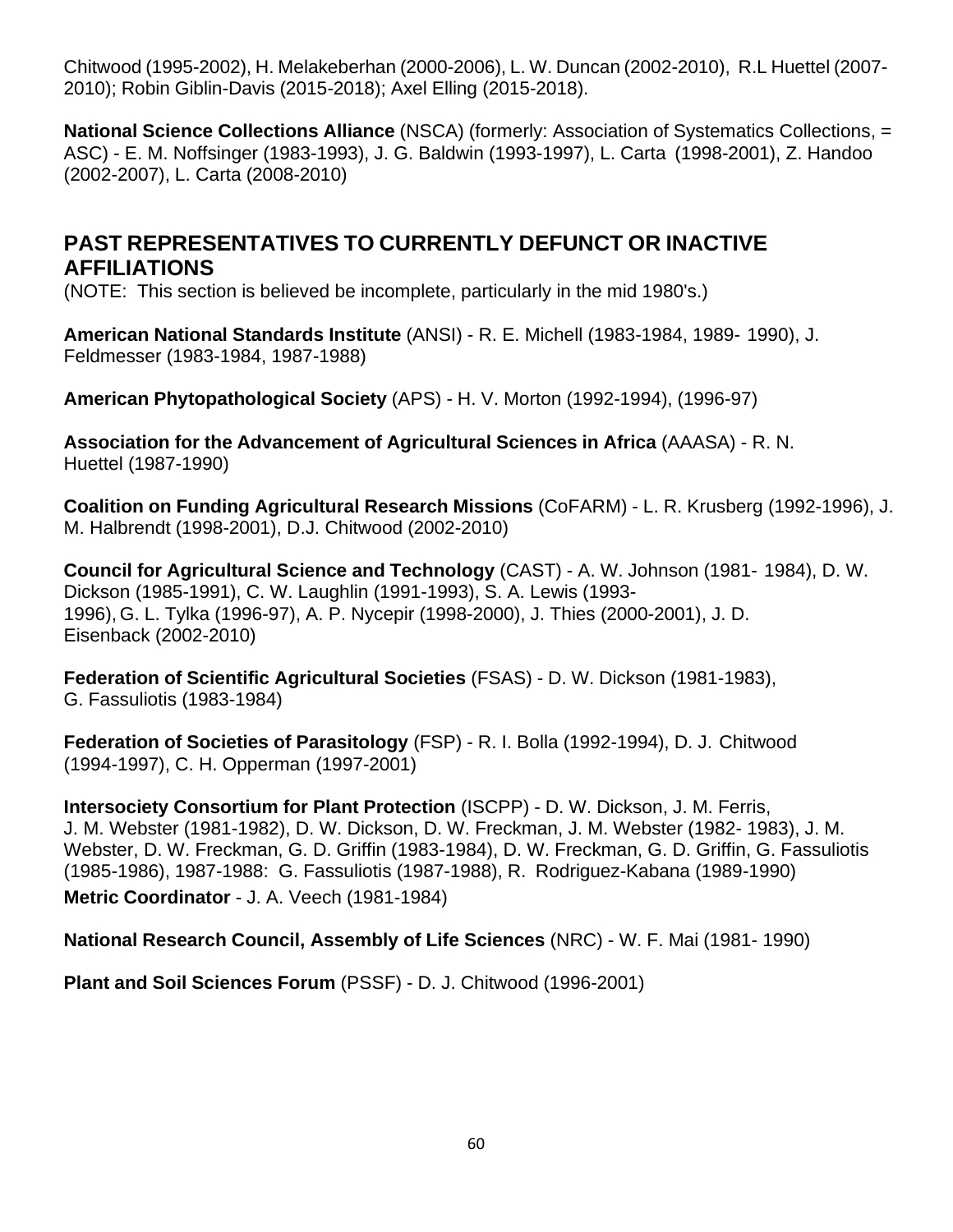# **APPENDIX I**

PROCEDURES FOR CONDUCTING SOCIETY BUSINESS BY EMAIL [ELECTRONIC EXECUTIVE BOARD MEETINGS]:

The Society of Nematologist Constitution & Bylaws allows for regular and special meetings of the Executive Board. The Constitution text requires notification of the special meeting as well as connoting physical meetings of the Board. However, over the past 20 years, the EB has found email meetings to be essential to the functioning of the Society. The EB therefore adopts the following procedures to ensure the continued trust and respect of our fellow members.

PROCEDURES FOR CONDUCTING EXECUTIVE BOARD BUSINESS BY EMAIL:

The email meeting must follow proscribed procedures for special meetings as outlined in the Constitution and Robert's Rules of Order Newly Revised with minor adjustments.

Until such time as the Constitution & Bylaws of the Society are modified, at each regular meeting of the Executive Board, a resolution will be introduced stating that all Executive Board members agree to participate in electronic meetings throughout the upcoming year, have access to email, that the voting members of the Board (all members elected by the membership [President, President-Elect, Vice-President, Immediate Past- President, Secretary, Treasurer] and the Editor-in-Chief of the *Journal of Nematology*) constitute a quorum, and the quorum is assumed present until a meeting is adjourned.

- 1. The President will email the EB **seven days** before the meeting is to take place, provide the agenda for the meeting, and a date for adjournment.
- 2. All communications will be addressed to the President and copied to the entire Executive Board. The President will moderate the meeting. The President will ensure that the order of business is followed and Robert's Rules of Order Newly Revised are adhered to.
- 3. Any EB member may make a motion. The motion will require a second.
- 4. After the EB member has moved, the President will "state the question on the motion," set a time limit for discussion, and provide a time for the conclusion of voting. The voting time should generally be sufficiently long to allow all voting EB members to have the opportunity to vote in light of diverse time zones among the EB members. **Four yea votes** are needed to carry a motion during the electronic meetings.

*These suggestions are based on the requirements of special meetings as stated in the Constitution, Article III Section 4. Special Executive Board Meetings and from the American Institute of Parliamentarians (http://www.parliamentary procedure.org).*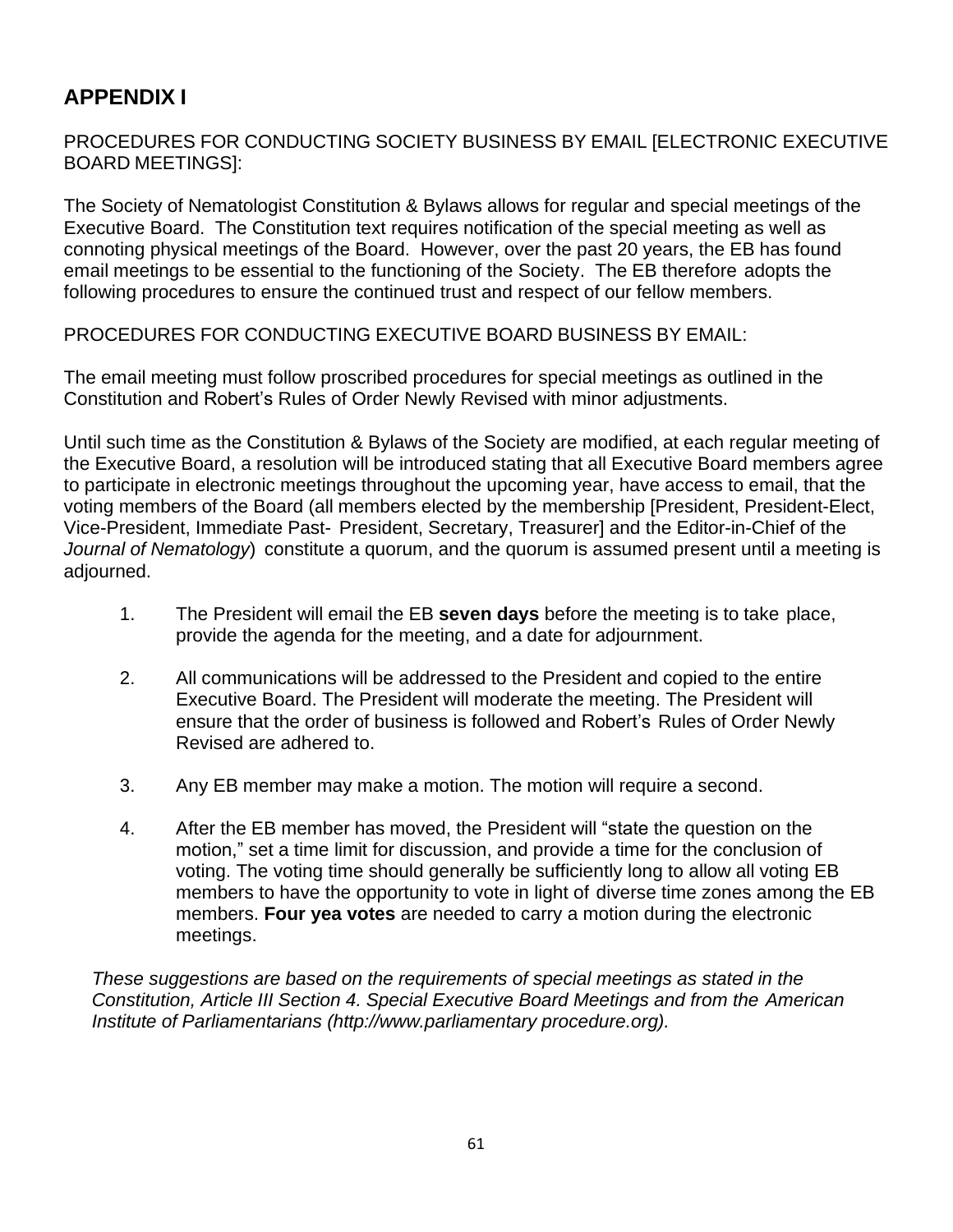# **APPENDIX II**

# SAMPLE COMMENDATION LETTER: FELLOW

 $(Date)$ 

 $Dr.$ 

 $\frac{1}{2}$  ,  $\frac{1}{2}$  ,  $\frac{1}{2}$  ,  $\frac{1}{2}$  ,  $\frac{1}{2}$  ,  $\frac{1}{2}$  ,  $\frac{1}{2}$  ,  $\frac{1}{2}$  ,  $\frac{1}{2}$  ,  $\frac{1}{2}$  ,  $\frac{1}{2}$  ,  $\frac{1}{2}$  ,  $\frac{1}{2}$  ,  $\frac{1}{2}$  ,  $\frac{1}{2}$  ,  $\frac{1}{2}$  ,  $\frac{1}{2}$  ,  $\frac{1}{2}$  ,  $\frac{1$ \_\_\_\_\_\_\_\_\_\_\_\_\_\_\_\_\_\_\_ \_\_\_\_\_\_\_\_\_\_\_\_\_\_\_\_\_\_\_\_

Dear Dr. \_\_\_\_\_\_\_\_\_\_:

It is with great pleasure that I inform you that the Honors & Awards Committee of the Society of Nematologists has recommended you for elevation to the rank of Fellow of the Society. As stipulated in the Constitution & By-Laws, this honor may be bestowed on no more than 0.4% of the living membership in any given year, and is intended to recognize those who have excelled in areas of significant research, extension, and/or service contributions to the Society above and beyond those of most members.

I sincerely hope that you can attend the (\_\_)th Annual Meeting of the Society of Nematologists (\_insert date) in (\_\_insert meeting location). You will be specifically honored at the Society's Awards Banquet the evening of (insert date), and at the President's Reception.

It is truly a pleasure to recognize a respected nematology colleague with this honor!

With Best Regards,

\_\_\_\_\_\_\_\_\_\_\_\_\_\_\_\_\_

President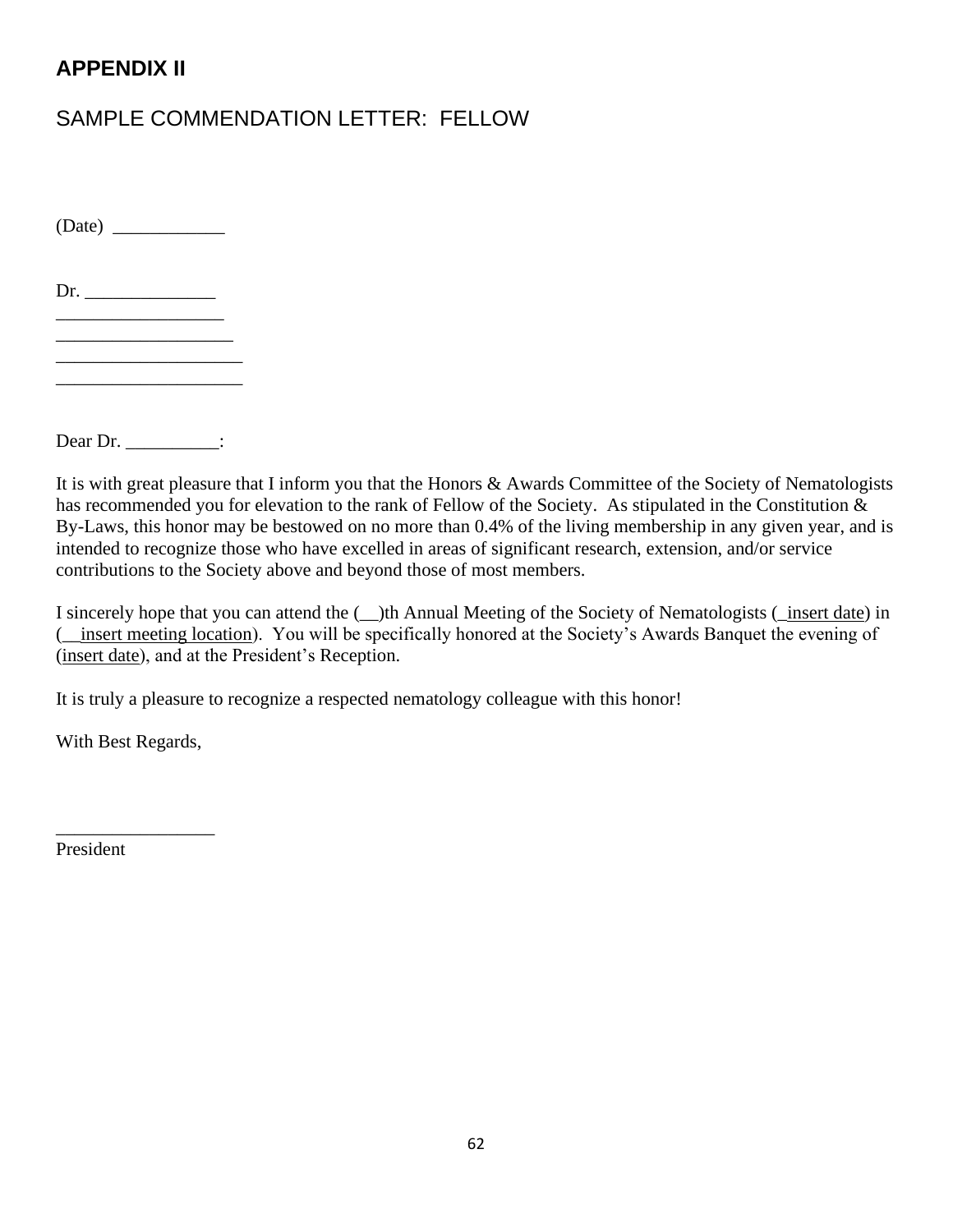# **APPENDIX III**

# SAMPLE COMMENDATION LETTER: SYNGENTA AWARD RECIPIENT

 $(Date)$ 

 $Dr.$ 

 $\_$ \_\_\_\_\_\_\_\_\_\_\_\_\_\_\_\_\_\_\_ \_\_\_\_\_\_\_\_\_\_\_\_\_\_\_\_\_\_\_\_

Dear Dr. \_\_\_\_\_\_\_\_\_\_:

It is with great pleasure that I inform you that the Honors & Awards Committee of the Society of Nematologists has selected you as the (year) recipient of the Syngenta Crop Protection Award. As stipulated by the sponsor, this award is most often presented to early-career scientists who have made significant contributions to the advancement of nematology and agriculture.

I sincerely hope that you can attend the \_\_th Annual Meeting of the Society of Nematologists (date) in (location of meeting). You will be specifically honored at the Society's Awards Banquet the evening of (date), and at the President's Reception.

It is truly a pleasure to recognize a respected nematology colleague with this honor!

With Best Regards,

\_\_\_\_\_\_\_\_\_\_\_\_\_\_\_\_\_

President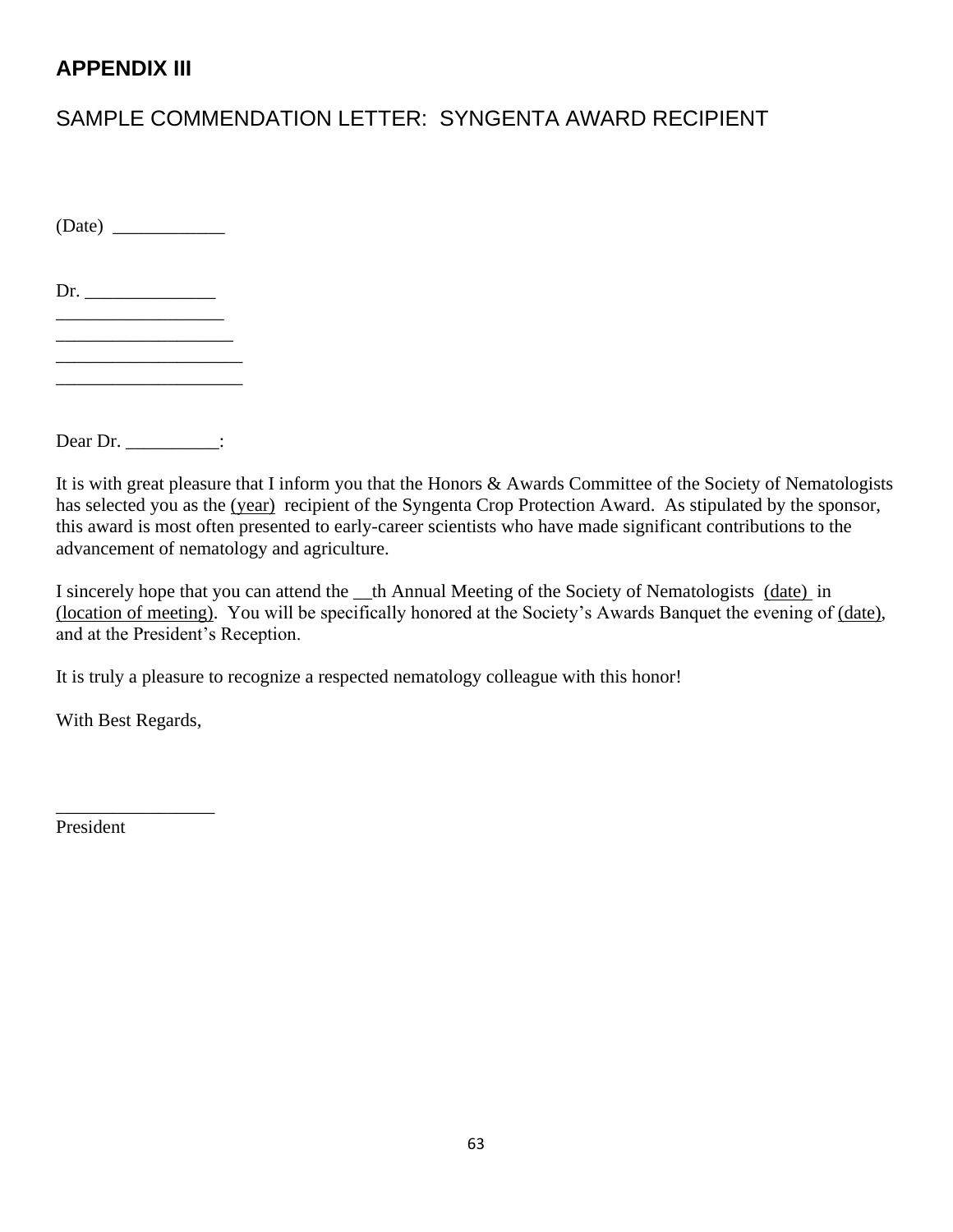## **APPENDIX IV**

STANDING COMMITTEE REPORT FORM:

20xx COMMITTEE REPORT TO SOCIETY OF NEMATOLOGISTS EXECUTIVE BOARD

Committee:

Chair:

Members:

Project Title:

Accomplishments: (…*example from past Finance Advisory Committee*) The committee has reinvested Society funds in certificates of deposits. Two CD's that were earning 3.25% annually were retired, and the \$90,000 received was used to purchase two new certificates, one for \$65,000 at 7.65% (five year maturity) and the other for \$25,000 at 6.5% (six month maturity). The six month certificate matured in July, and it was reinvested at 6.0% for 15 months. The Society Money Market account, which was earning only 2.75% was used to purchase a \$21,000 certificate at 5.8%. It is expected that these changes will approximately double our interest income in 1996. Our checking account was changed from a non-profit, non- interest bearing account to an interest-bearing account earning 1.75% annually. The four-month (September-December, 1994) interest from this simple change resulted in an additional \$400 of income.

Projected Activities: Continue to look for secure sources of investment that provide high yields. Investigate the possibility of separating our business office and banking functions to provide better financial control and to improve service to our members.

Budget for 20XX:

Members rotating off:

Proposed new members: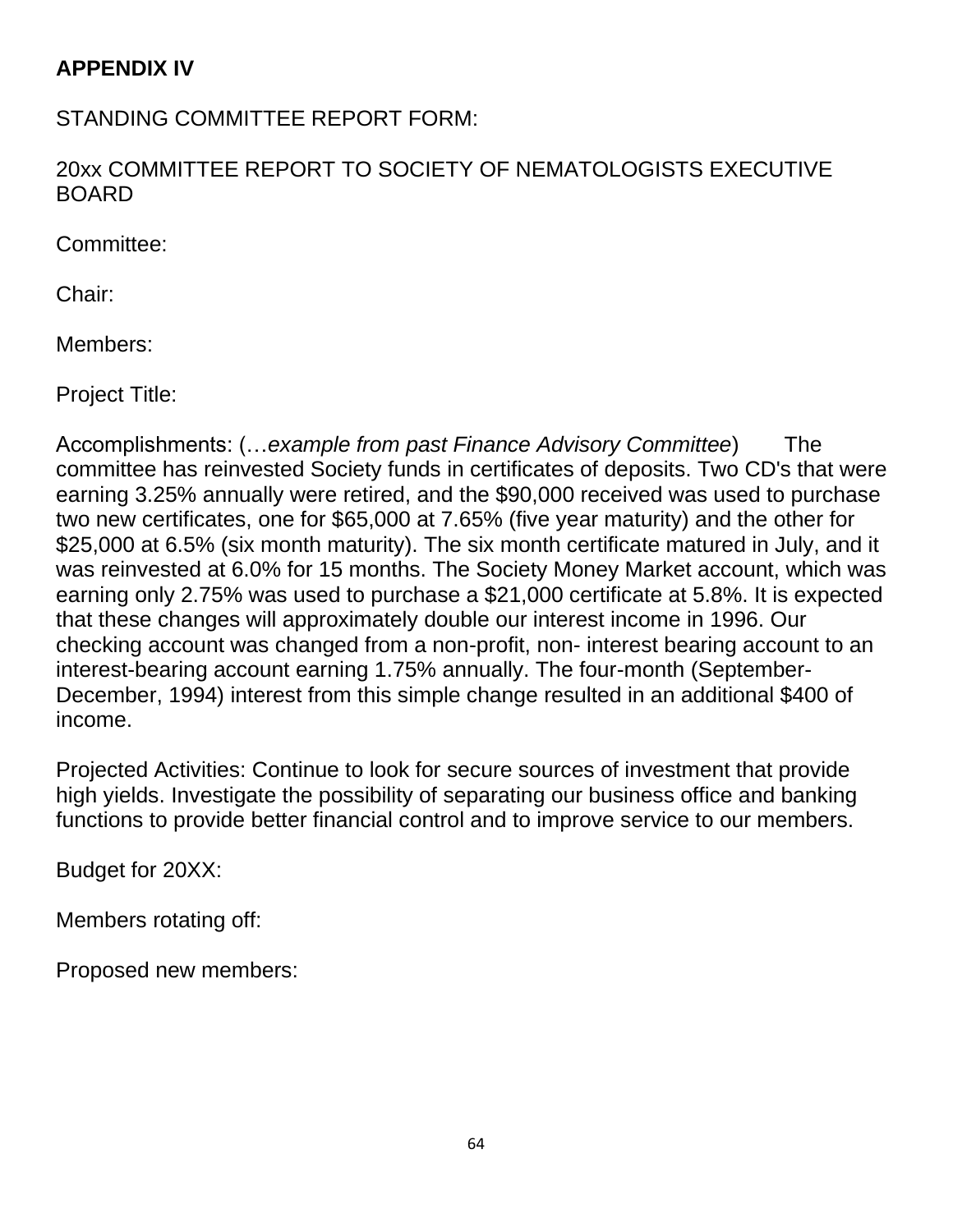# **APPENDIX V**

# SAMPLE LETTER OF INVITATION TO SUPPORT APPLICATION FOR TRAVEL VISA

Date:

\*\*\*name full address of attendee requesting letter\*\*

Dear \_\_\_\_\_\_\_\_\_\_\_:

The purpose of this letter is to inform you that we received the abstract of your paper titled: "TITLE". **Authors,**  Author address**.** Your paper has been accepted for presentation at the 54th Annual Meeting of the Society of Nematologists in (meeting location and dates). Following your presentation, the abstract will be published in an upcoming issue of the *Journal of Nematology*. In an event that if you are unable to present your paper/poster(s) in the meeting, your abstract(s) will not be published in the journal unless a good reason for not being able to attend is presented.

I am looking forward to meeting you in Lansing, and to seeing your presentation.

Thank you for your participation!

Regards,

\_\_\_\_\_\_\_\_, Ph.D. Program Chair President Elect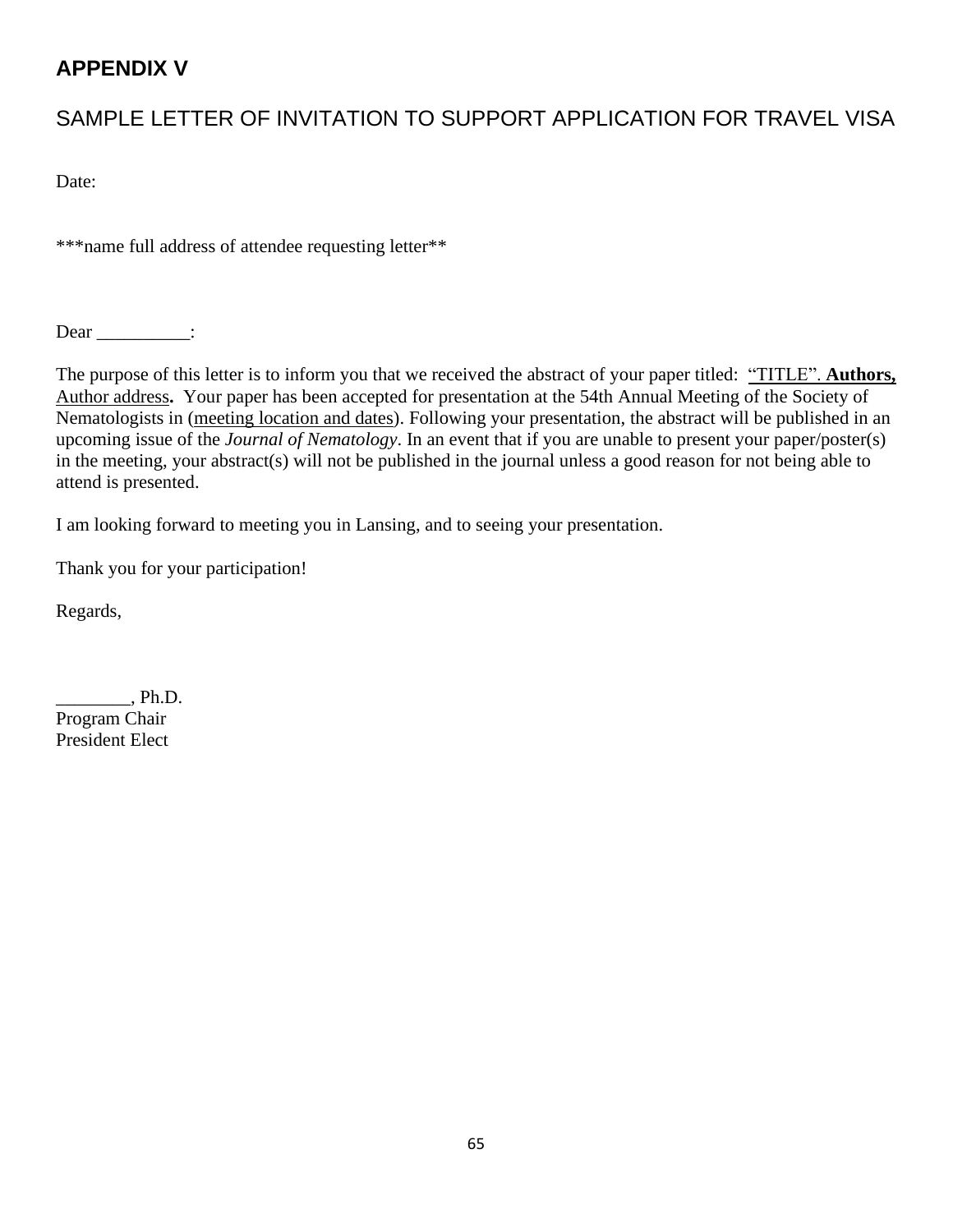# **APPENDIX VI** SAMPLE: "CALL FOR ABSTRACTS"

# **SUBMISSION OF ABSTRACTS**

Deadline April 30 ( $\overline{\phantom{0}}$ ) (2-3 months before the meeting)

## **1. SUBMITTING YOUR ABSTRACT**

- Abstracts for all SON oral and poster presentations should be submitted via the SON Conference Website.
- Your abstract will be limited to 500 words.
- Abstracts must be received by **(\_\_\_due date\_\_\_)** with payment.
- •
- •
- The \$50.00 per abstract payment must accompany the abstract submission. Payment should be made by credit card during the website submission.
- •

### **SON Annual Meeting c/o (name and mailing address of Local Arrangements Chair)**

## **2. GENERAL INSTRUCTION**

- Abstracts and payment must be received by ( \_\_ due date \_\_\_\_).
- Abstracts will be presented in a program booklet that will be distributed at the meeting. This version is unedited; therefore, you are requested to have your abstract reviewed by two colleagues before submission.
- Abstracts for oral and poster presentations will be published in the *Journal of Nematology*. This version is edited before it is accepted for publication. The abstract may be returned to the author for revision. Abstract will not be published if it is not presented at the meeting.
- The \$50.00 per abstract payment **must** accompany the abstract. Payment should be made by credit card during the website transaction. However, if you would prefer to pay by check (payable to SON) or a purchase order this must be done before the abstract will be accepted. In this case, please send your check or purchase order with a hard copy of the abstract and the Abstract Payment Form (page 4 of these instructions) to:

#### **SON Annual Meeting c/o (name and mailing address of Local Arrangements Chair)**

- If a paper or poster is not presented at the meeting or if payment is not received at submission, the abstract will not be published.
- Time for oral presentations = 12 minutes, plus 3 minutes for discussion.
- An LCD projector will be available for oral presentations. A laptop and a LCD in a preview room will be available, and presenters should bring their talks prepared in Power point or Power point-compatible format. **All talks will need to be preloaded before the beginning of the session.**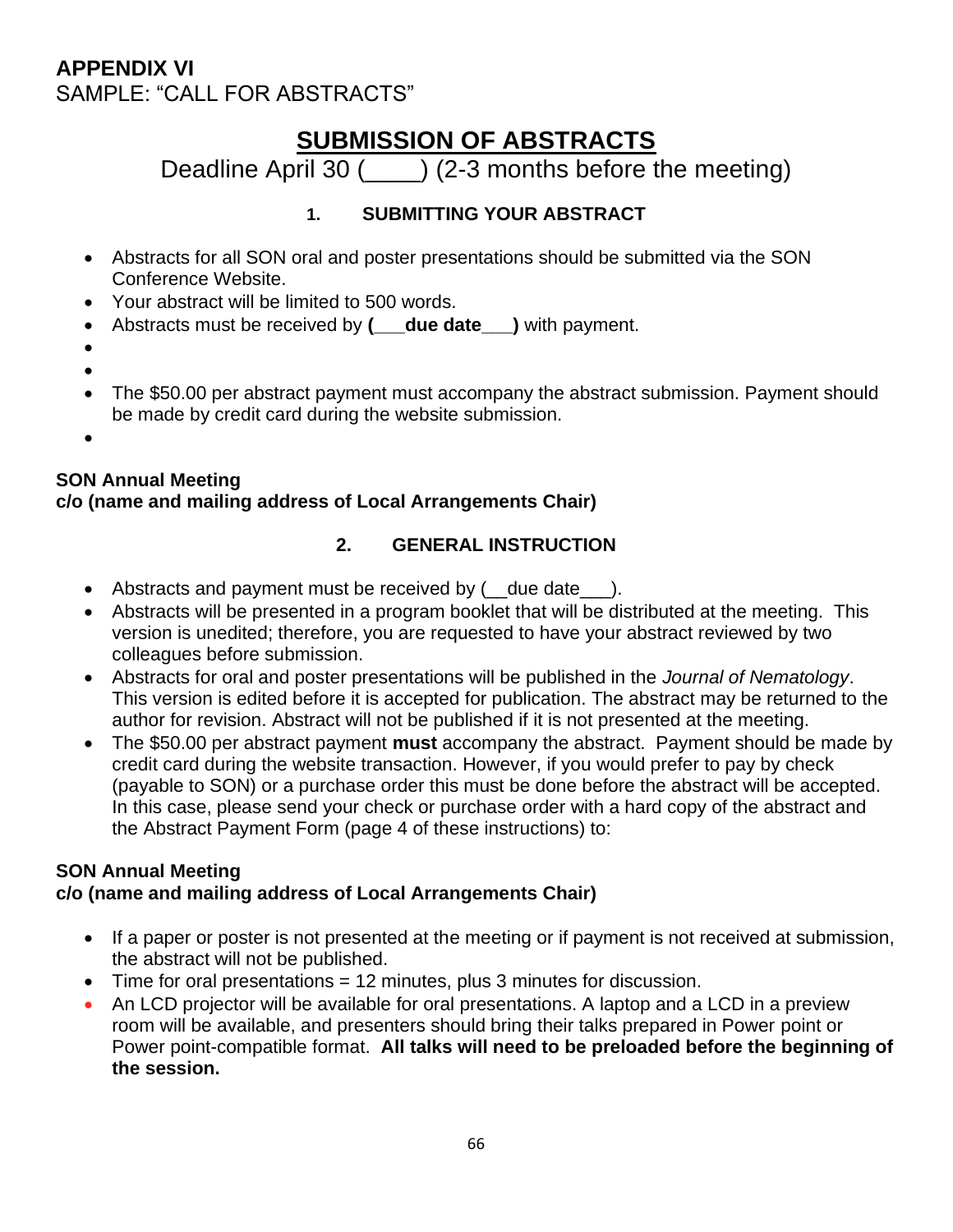### **3. ABSTRACT FORMATTING INSTRUCTIONS**

- The abstract should be in 12-pt font (a Times font is preferred), single spaced and with left justified margins and right unjustified margins. PDF files will not be accepted.
- TITLE OF THE ABSTRACT SHOULD BE IN ALL CAPITAL LETTERS.
- •
- Include the full name of the first author (last name, first name).
- Additional authors should be listed by initials followed by surname.
- All authors should be listed using bold print.
- List author addresses immediately after list of authors. Use superscript numbers to clarify authors and addresses.
- Start the abstract on the line following the line with the last author's address.
- Indent the first line of the abstract 5 spaces.
- Scientific names should be *italicized* but omit taxonomic authorities and references.
- Abstracts are limited to 500 words including title authors and addresses.
- If you have any publication or formatting questions, please contact the JON Editor-in-Chief: (name, mailing address, and email of current Editor-in-Chief)

Please use or review this Abstract Template for Formatting and Style: SON Abstract Template 2021

# **Sample Abstract**

2021 SOCIETY OF NEMATOLOGISTS ANNUAL MEETING ABSTRACT TEMPLATE

TITLE IN ALL CAPITAL LETTERS. Lawrence, Kathy<sup>1</sup>, A. Elling<sup>1</sup>, and A. Skantar<sup>2</sup>. <sup>1</sup>Auburn University, Dept. of Entomology and Plant Pathology, Auburn, AL 36849, <sup>2</sup>USDA-ARS, Washington, DC 20001.

 This is a template, you can replace this text with your abstract. Indent the first line of the body of the abstract five spaces. Start the abstract on the line following the line with the last author's address. The abstract must be submitted as an MS Word document in 12-pt font (Times New Roman), single spaced with left-justified margins, right margins unjustified. PDF files will not be accepted. Include the full name of the first author (last name, first name). Additional authors should be listed by initials followed by surname as organized in the template above. All authors should be in **bold print**. List author addresses immediately after authors. Use superscript numbers to clarify authors and addresses. Scientific names should be *italicized,* omit taxonomic authorities and references. Abstracts are limited to 500 words including the title, authors, and addresses.

RESILIENCY OF A NEMATODE COMMUNITY AND SUPPRESSIVE SERVICE TO TILLAGE AND NEMATICIDE APPLICATION. **Timper, Patricia1, R.F. Davis1, and G. B. Jagdale2.** 1USDA ARS, P.O. Box 748, Tifton, GA 31793, 2Plant Pathology Dept., University of Georgia, Athens, GA 30602.

 We hypothesized that populations of predatory and omnivorous nematodes would be slower to recover from conventional tillage and nematicide application than other nematode trophic groups, and that lower populations of predators and omnivores would lead to greater survival and reproduction of plant-feeding nematodes (i.e., pest resurgence). A field study was conducted from 2008-2010 with two tillage regimes (strip and conventional) and two nematicide treatments (the fumigant1,3-dichloropropene and a no-nematicide control) with six replications. Soil samples were collected pre-fumigation, post plant, and mid season during each year. Tillage had little impact on the nematode community, but 1,3-D reduced numbers of all trophic groups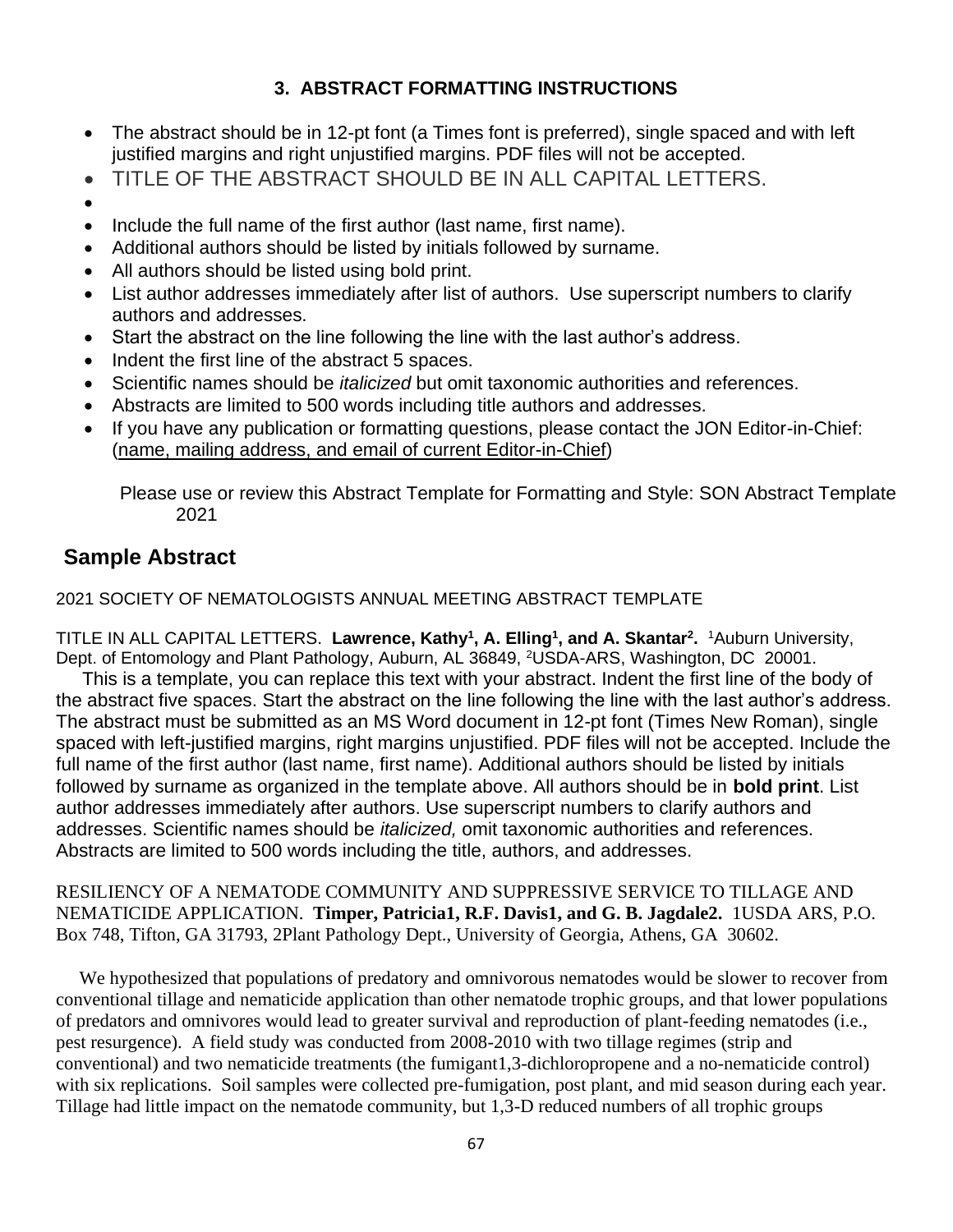compared to the control at post plant and mid season. Omnivores and predators were not severely impacted by the nematicide treatment; populations of both groups repeatedly recovered by the following spring from the yearly application of 1.3-D, with the exception of predators in 2008. We used two bioassays to measure the suppressive service of the soil community: one determined survival of the reniform nematode (*Rotylenchulus reniformis*) and the other reproduction of *Meloidogyne arenaria* on peanut. Survival of *R. reniformis* was greater in defaunated compared to native soil indicating that the soil contained organisms that consumed nematodes. Application of 1,3-D led to an increase in survival of the *R. reniformis* from 53% in the control to 78% in treated plots at post plant, and from 55% in the control plots to 66% in treated plots at mid season. Likewise, reproduction of *M. arenaria* was greater in soil treated with the nematicide. At post plant, survival (%) of *R. reniformis* was negatively correlated with abundance of predators + omnivores. Organisms other than nematodes were likely involved in the suppressive service. This was particularly evident at pre-fumigation, when survival of *R. reniformis* was lower in plots previously treated with 1,3-D than in control plots. The nematicide may have altered the soil community to allow a fungal, bacterial, or invertebrate antagonist of nematodes to increase in abundance.

### **SUBMITTING YOUR ABSTRACT**

- 1. Please format the title your abstract MS Word document file such: **LastNameFirstName\_SONCategory.doc**
- 2. Abstracts must be received with payment by the deadline via the SON website (not emailed) .
- 3. Abstracts for all SON oral and poster presentations must be submitted via the SON Website's 2021 Abstract Submission Form.
- 4. In order to complete submission, you will be asked for a \$50 Abstract submission fee in order to cover publication costs in the Journal of Nematology.
- 5. Your abstract will be limited to 500 words.

## **4. INSTRUCTIONS FOR POSTER PRESENTATIONS (in-person)**

Each poster will be given a number and allotted a space 3' high x 3' wide (or 91 cm x 91 cm) (Portrait). The spaces will be numbered ahead of time so that you will know where to place your poster. Pushpins will be provided for mounting the poster.

Indicate the title, and name(s) of author(s) at the top of your poster so that it may be identified easily; the lettering for this heading should be at least 1" (30.5 cm or 72 points) high.

As a general guideline, text and illustrations should be comfortably read from a distance of 3 to 4 feet (or 1 m), so make them large enough to be seen clearly. Charts, drawings, photographs and illustrations might well be similar to those used in making slides and more heavily drawn. Simple use of color can effectively add emphasis. Your poster should be printed on lightweight materials that could be supported by pushpins. Hand-lettered material is generally unsuitable for professional and effective poster presentation. Typed material should use the largest font possible, but at least 30 points in size. Illustrated materials should be kept simple. It also might be useful to have small copies of the poster for handouts, and a tablet of suitable sketch paper as well as a felt marker to use in discussion and further illustration.

### VIRTUAL POSTER PRESENTATION INSTRUCTIONS

Virtual poster presenters will need to email Billy Crow (wtcr@ufl.edu) a poster (42x60 and 600dpi) in jpeg format and a < 5 minute high-quality digital audio recording (mp4 format) discussing the poster before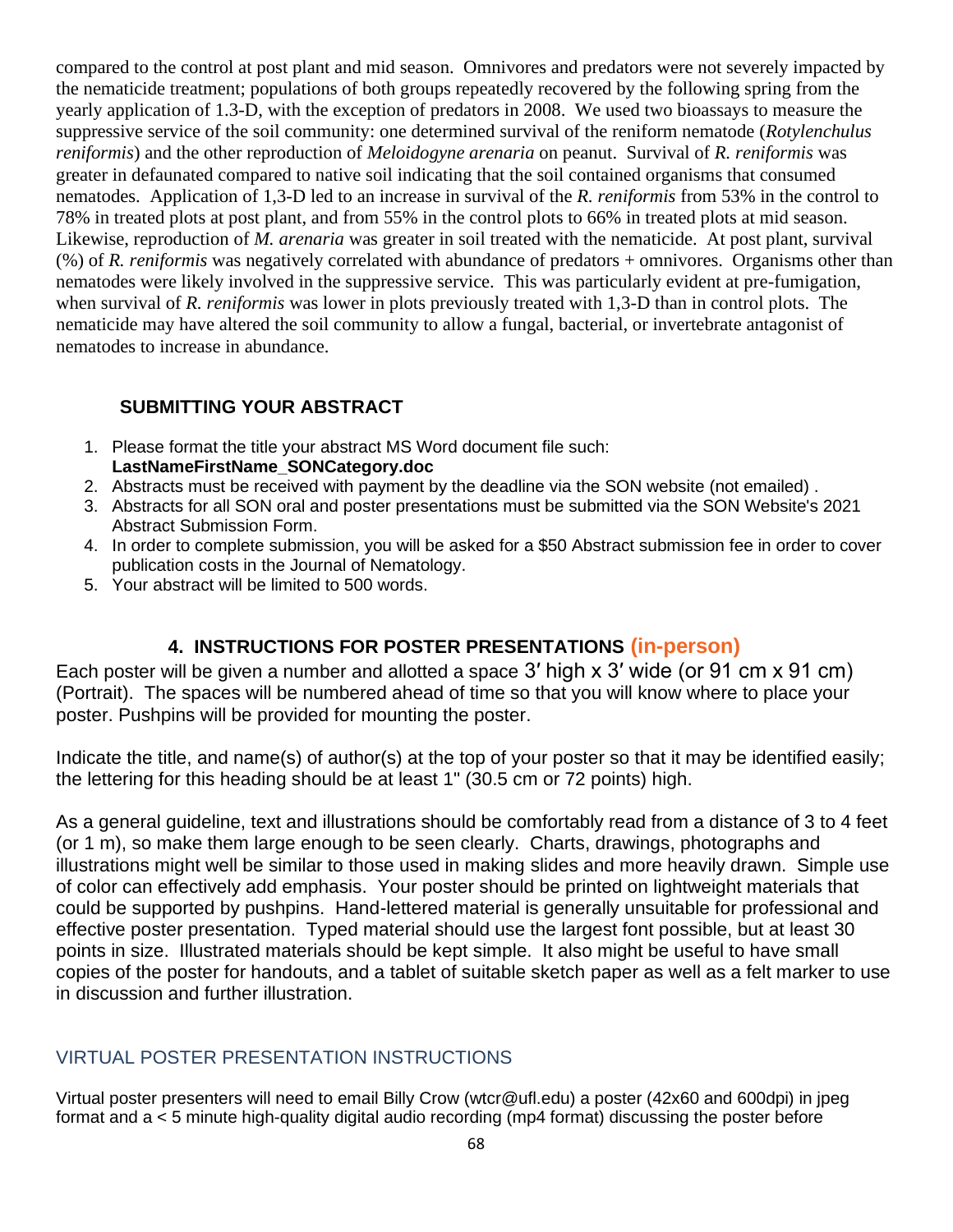#### September 1st.

These individual, pre-recorded presentations will be turned into a video presentation montage to be played during the in-person poster session. Each poster will come up on the screen for 5 minutes and the audio narration will play, then the video will move to the next poster. The video will play on a continuous loop during the wine and cheese poster session.

The posters will also be made available for viewing on the SON website (no audio) to those who register for the meeting face to face or virtually.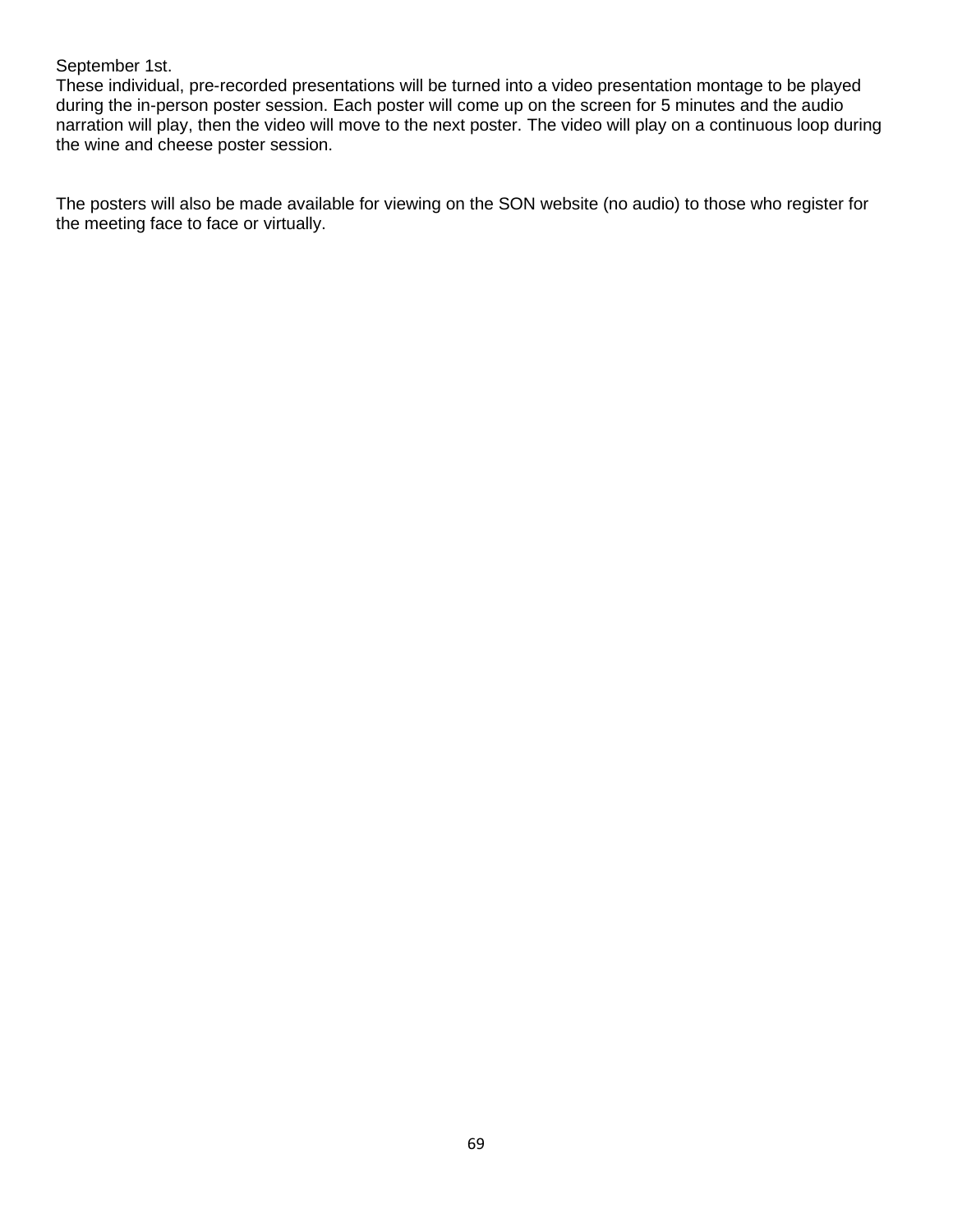## **ABSTRACT PAYMENT FORM**

(Please **do not use this form** if you have completed abstract submission and payment via the SON webpage. Complete this form and submit at same time as submitting the abstract via the webpage, only if you are submitting payment in check form or for manual credit card processing.)

**A.** Contact author's name, business address, phone number, facsimile (FAX) number, e- mail :

|  | <b>B.</b> How was abstract submitted?                                                                                                                                                                                                                                                                     |
|--|-----------------------------------------------------------------------------------------------------------------------------------------------------------------------------------------------------------------------------------------------------------------------------------------------------------|
|  | □ Via webpage, I am paying for the abstract with this form. I have attached a hard copy of the abstract for reconciliation purposes<br>only.                                                                                                                                                              |
|  | □ I have submitted my abstract via email attachment and am paying for it with this form. I have attached a hard copy of the<br>abstract for reconciliation purposes only.                                                                                                                                 |
|  | C. Each abstract submitted is subjected to a publication fee.                                                                                                                                                                                                                                             |
|  | □ \$50 U.S. Check enclosed (drawn on a U.S. bank only)                                                                                                                                                                                                                                                    |
|  | □ \$50 U.S. Purchase Order attached:                                                                                                                                                                                                                                                                      |
|  | □ \$50 U.S. Visa/MasterCard                                                                                                                                                                                                                                                                               |
|  | Exp. Date : _______________                                                                                                                                                                                                                                                                               |
|  | Name exactly as it appears on card :                                                                                                                                                                                                                                                                      |
|  | Note: We can accept only Visa/MasterCard for credit card payment.                                                                                                                                                                                                                                         |
|  | D. Type of presentation (please check one) :                                                                                                                                                                                                                                                              |
|  | □ Oral □ Poster                                                                                                                                                                                                                                                                                           |
|  | E. Subject area (see codes below). Sessions will be arranged and posters grouped by these subjects to the extent possible. List<br>first and second choices.                                                                                                                                              |
|  |                                                                                                                                                                                                                                                                                                           |
|  | <b>Subject Matter Codes-</b><br><b>Invited Contribution</b><br><b>Student Paper</b><br><b>Student Poster</b><br><b>Biological Control</b><br>Ecology/Behavior<br>Entomopathogenic Nematodes<br>Genetics<br>Resistance<br><b>Host Parasite Interactions</b><br>Management<br>Taxonomy/Systematics<br>Other |
|  | *Presentations will organized by subject matter by conference organizers                                                                                                                                                                                                                                  |
|  | F. Name of the person who will present the paper or poster during the meeting:                                                                                                                                                                                                                            |

**G.** Names of two people who reviewed the abstract :

**Deadline for postmark:** If you are using this form because you were unable or unwilling to submit payment via our webpage, then please complete the form, attach or provide details of payment, attach a hard copy of the submitted abstract, and send to: SON Annual Meeting, c/o (name and mailing address of Program Chair). **Deadline: (\_\_due date\_\_).**

\_\_\_\_\_\_\_\_\_\_\_\_\_\_\_\_\_\_\_\_\_\_\_\_\_\_\_\_\_\_\_\_\_\_\_\_\_\_\_\_\_\_ \_\_\_\_\_\_\_\_\_\_\_\_\_\_\_\_\_\_\_\_\_\_\_\_\_\_\_\_\_\_\_\_\_\_\_\_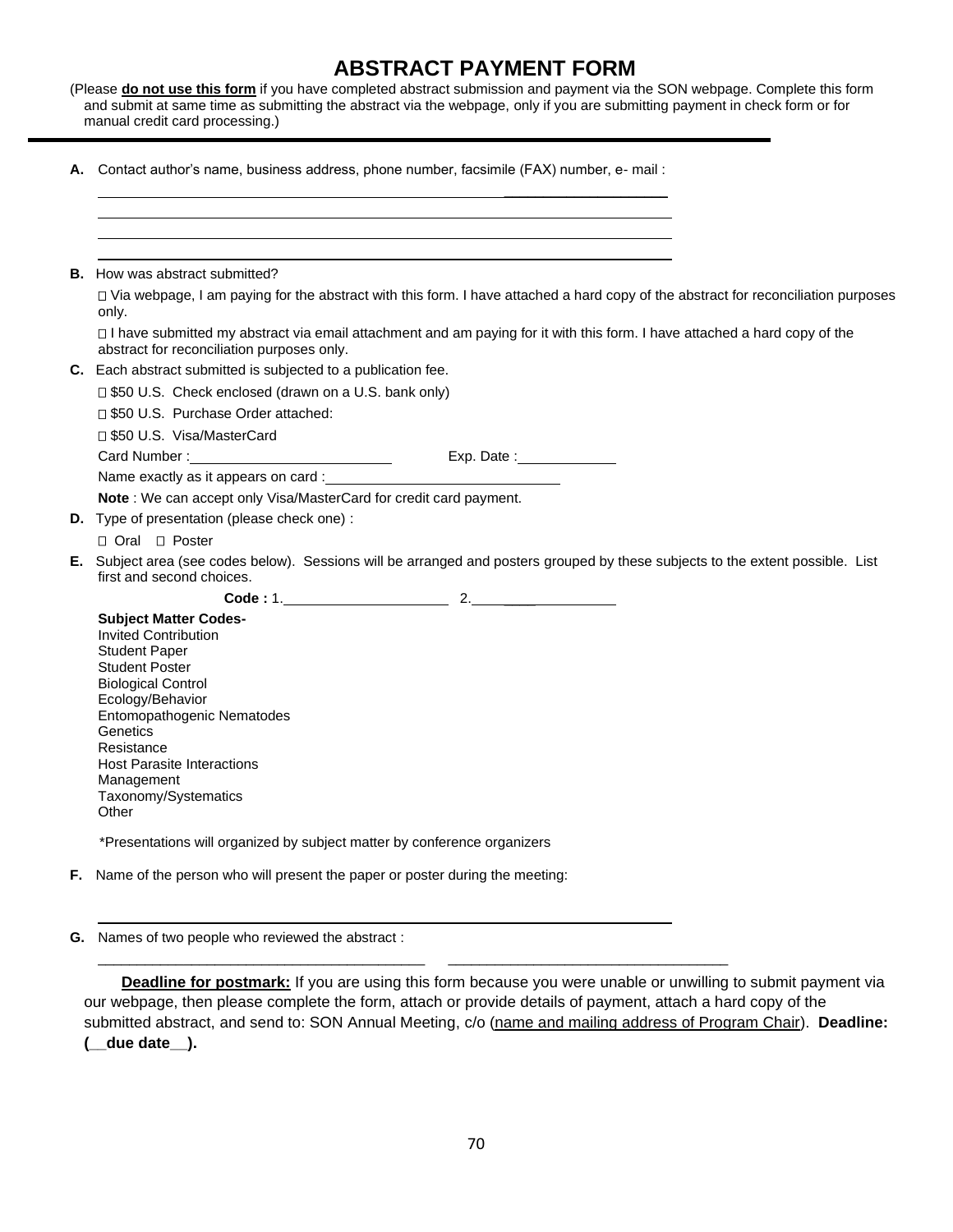## **APPENDIX VII**

# THANK YOU FORM LETTER TO SYMPOSIUM CONVENERS:

Date:

(Name of Symposium Organizer)

Dear :

Thank you for your work in organizing a special session for the Society Meeting in City, State, Date. Your symposium, TITLE, will receive \$AMOUNT from Society to defray your speakers' expenses.

Please follow carefully the procedures noted below for reimbursement of speaker expenses.

- 1. By (ENTER DATE; USUALLY 2 MOS. BEFORE MEETING), complete the enclosed "Speakers to Receive Funding" form with the names and complete addresses of all speakers who are to receive funds. Send a copy of this form to me and the Society Treasurer at the addresses or fax numbers noted below.
- 2. Forward a copy of the enclosed "Society Travel Expense Voucher" and the "Instructions for Reimbursement of Expenses Incurred at the Society Meeting" to each of your speakers.
- 3. Each speaker is to return the form to you no later than (ENTER DATE HERE) , along with the original receipts. Verify that their address is complete and that their reimbursement amount is correct. (Full addresses are needed for us to process the reimbursement check.)
- 4. When all of the reimbursement voucher forms have been received from each of the speakers, please note approval by signing each form and forwarding the forms and original receipts to the Society Treasurer at the address noted below by (ENTER DATE HERE; I.E., 2 MONTHS AFTER MEETING). Remember that your reimbursement total cannot exceed your allocated funds.
- 5. The deadline for the speakers to send their completed forms to you is (ENTER DATE HERE; I.E., 2 MONTHS AFTER MEETING).

If you have questions or concerns, please contact me. Sincerely,

YOUR NAME, ADDRESS, TELEPHONE & FAX NUMBERS, AND E-MAIL ADDRESS.

Society TREASURER'S NAME ADDRESS, TELEPHONE & FAX NUMBERS, AND E- MAIL ADDRESS.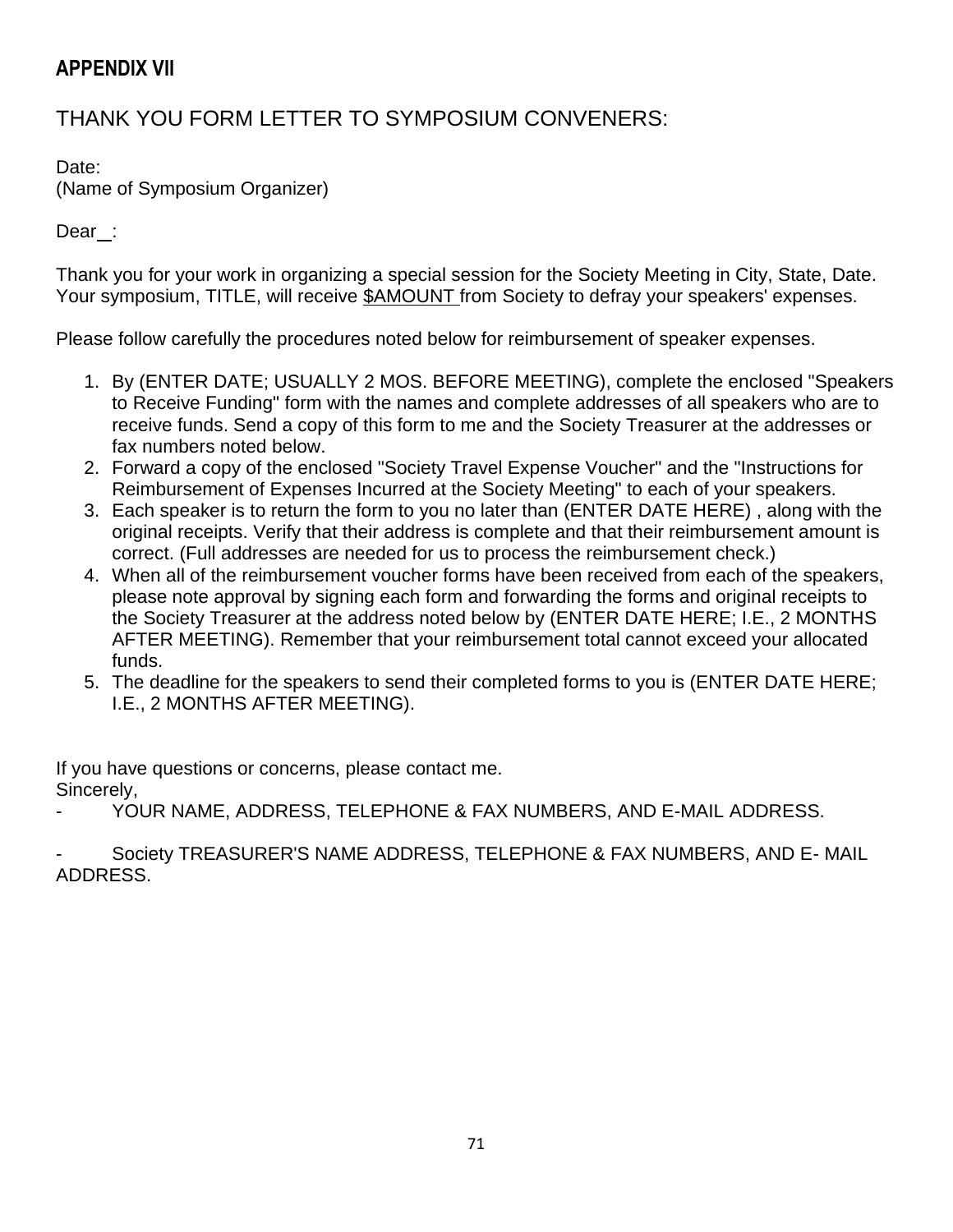## **APPENDIX VIII**

## FUNDS TRACKING FORM FOR SYMPOSIA CONVENERS:

To: Symposium (Organizer Name) Re: (Symposium Title)

q Funds to be used for Hotel and Travel Arrangements (specify below the name[s] and address[es] of each speaker[s] to receive funding and the maximum amount they are to receive)

Speaker Maximum of funds allowed

Example: John Smith Cornell University Dept. of Plant Pathology 125 Dover Path Ithaca NY 14583

\$150.00

Please send a copy of this completed form to:

YOUR NAME, ADDRESS, TELEPHONE & FAX NUMBERS, AND E-MAIL ADDRESS.

Society TREASURER'S NAME ADDRESS, TELEPHONE & FAX NUMBERS, AND E- MAIL ADDRESS.